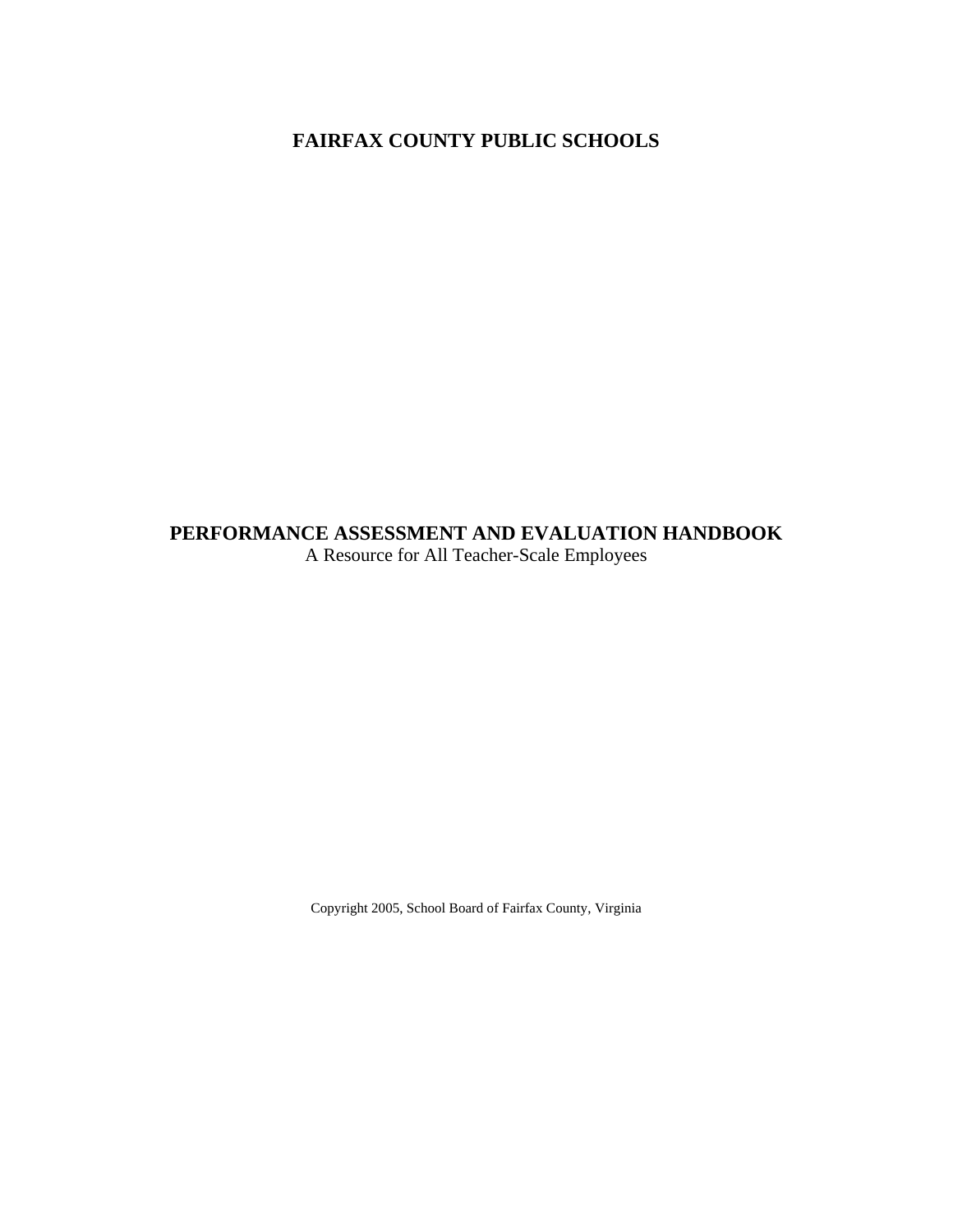## **TABLE OF CONTENTS**

| <b>Intervention Program</b> |  |
|-----------------------------|--|
|                             |  |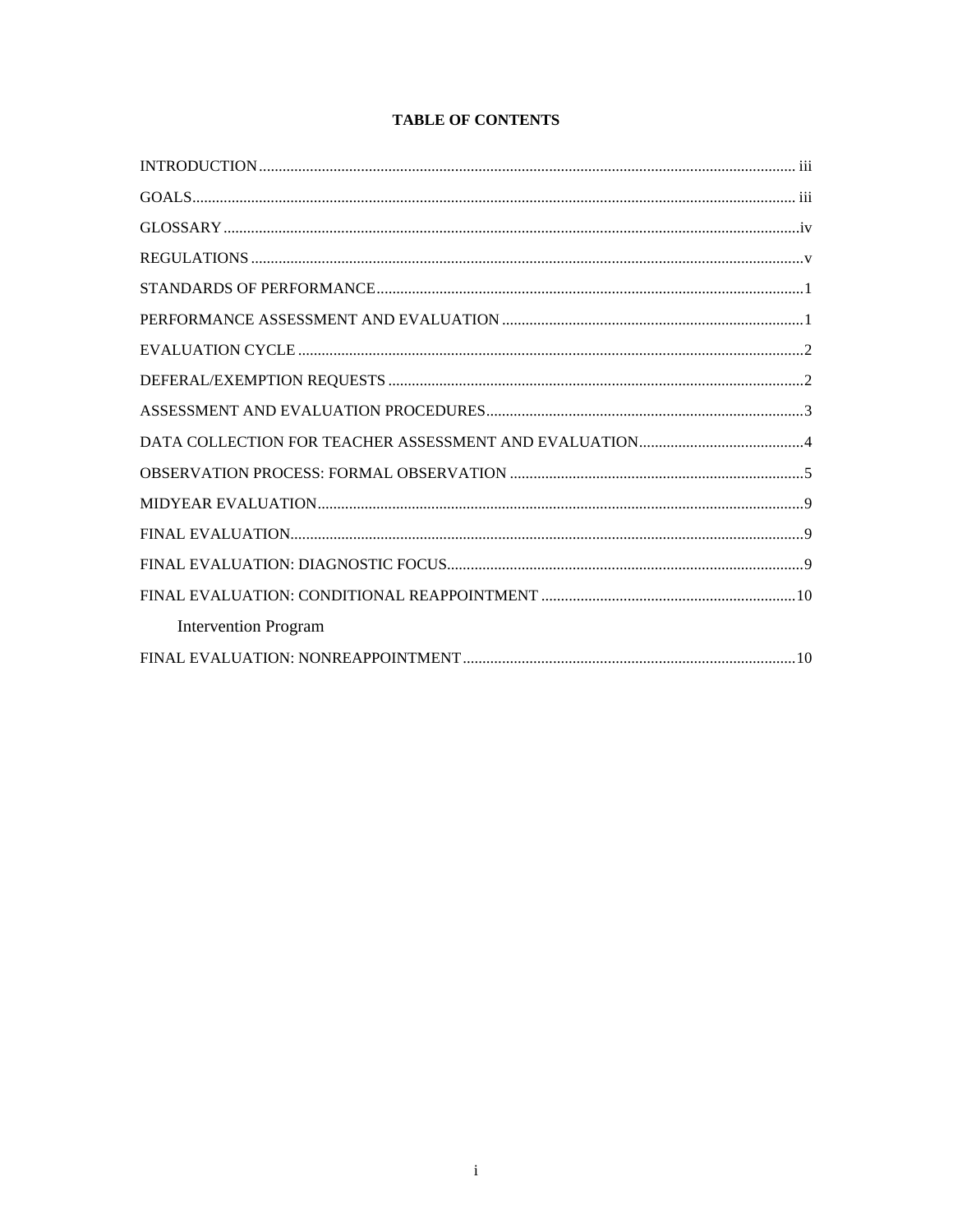# TABLE OF CONTENTS<br>(Continued)

## **APPENDICES**

| A.        |                                                   |
|-----------|---------------------------------------------------|
| <b>B.</b> |                                                   |
| C.        |                                                   |
| D.        |                                                   |
| E.        |                                                   |
| F.        |                                                   |
| G.        |                                                   |
| Η.        |                                                   |
| I.        |                                                   |
| J.        |                                                   |
| K.        |                                                   |
| L.        | Sample Modifications to Performance Expectations: |
|           |                                                   |
|           |                                                   |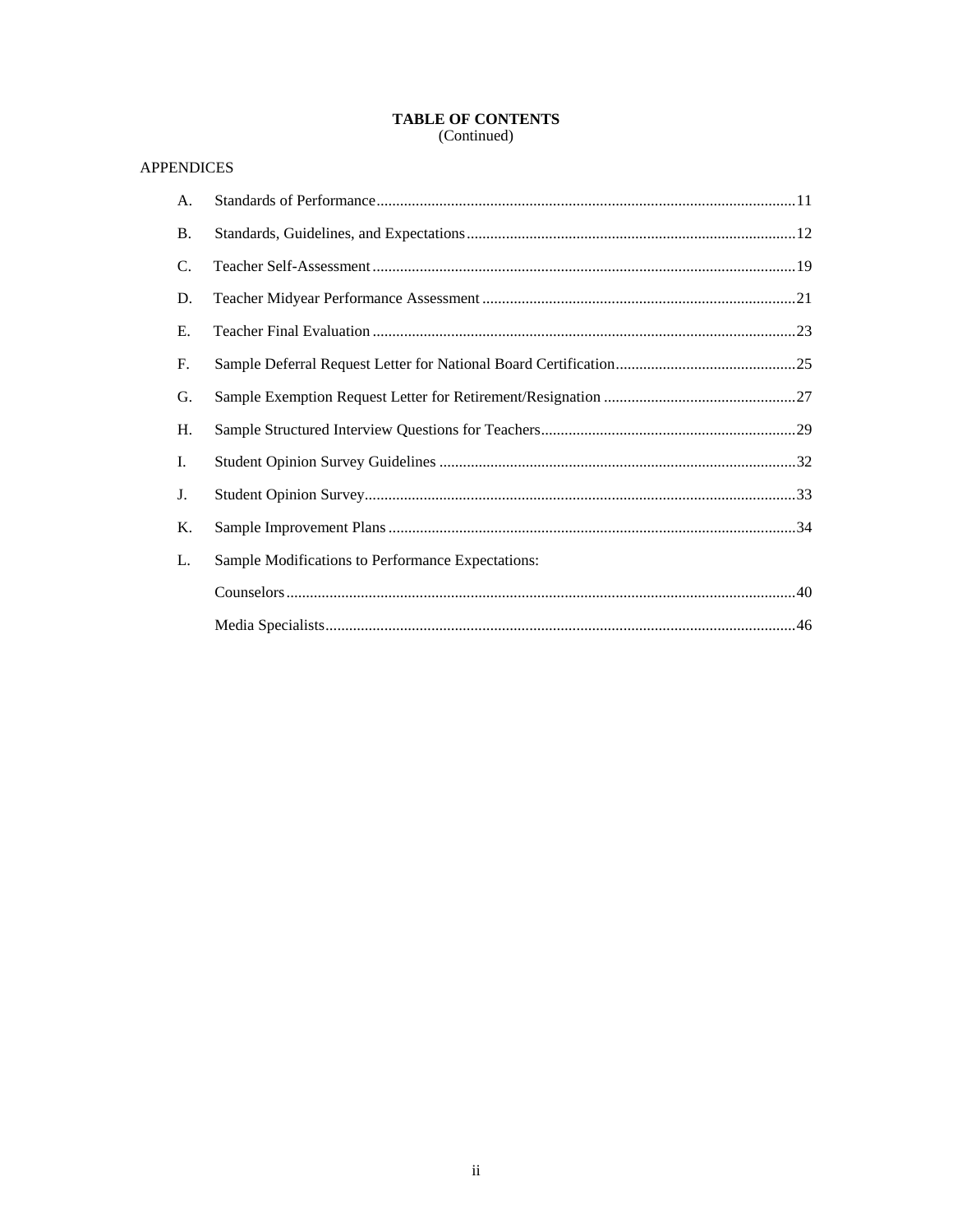#### **INTRODUCTION**

The performance assessment and evaluation process is for all teacher-scale employees. The major components of the process are explained in this handbook. They include the following: the five standards of performance, the performance guidelines and expectations, the evaluation cycle, assessment and evaluation procedures, the self-assessment, midyear assessment, final evaluation, and the intervention process. A glossary is provided to clarify terms used in the context of performance assessment and evaluation. The appendices provide general information and samples of the various reports and forms used for all teacher-scale employees.

#### **GOALS**

The assessment and evaluation process for all teacher-scale employees is based on the belief that evaluation is a positive experience for encouraging professional growth and an essential element in the improvement of instruction. The process

- offers professional growth opportunities for all teachers.
- provides support for teachers and administrators.
- recognizes teaching performance that exceeds guidelines/expectations.
- gives special assistance to teachers in need of improvement.
- provides intensive assistance to teachers with conditional reappointments.
- identifies teachers not meeting guidelines/expectations.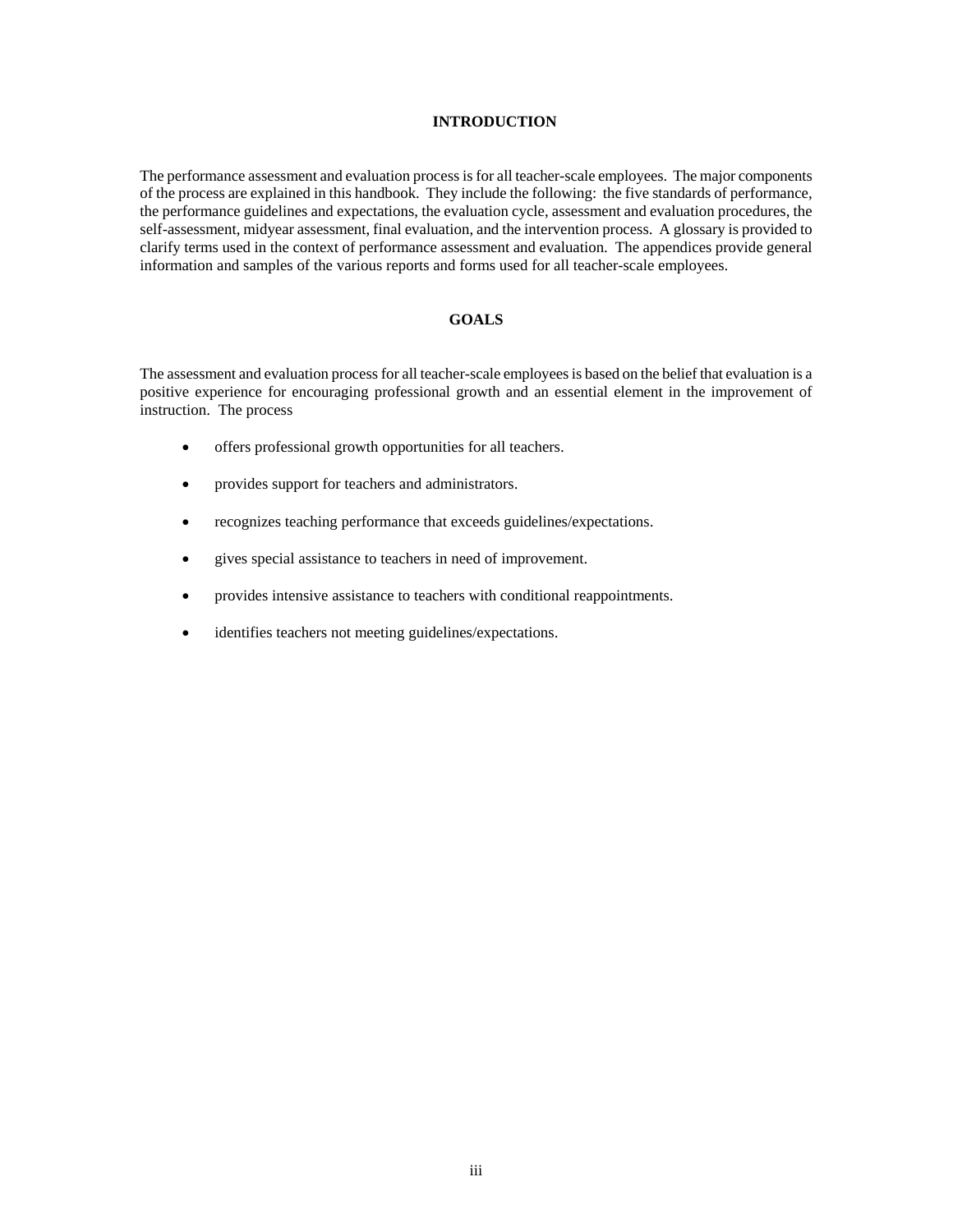#### **GLOSSARY**

Annual Contract Teachers – probationary teachers who are in the first three years of teaching in Fairfax County Public Schools. They are formally evaluated during each of their first three years.

Continuing Contract Teachers – teachers who are evaluated on a three-year cycle; that means one year on evaluation and two years without evaluation.

Diagnostic Focus – provides the teacher with areas of focus for the enhancement or improvement of his or her teaching.

Drop-in Observation - an unannounced classroom visit with feedback to the teacher. A series of drop-in visits, with written feedback, may also be used as documentation.

Expectations - the specific teacher behaviors within each standard's performance guidelines.

Formal Observation – an announced or unannounced visit to the work station or setting during which the observer records classroom events which may include a variety of teaching activities. An observation report and post-observation conference are used to give feedback.

Guidelines - the categories of performance within each standard.

Improvement Plan - a plan developed by a teacher, with approval by the evaluator, which identifies appropriate strategies for improvement in identified guidelines areas.

Intervention Program - a program of planned and sustained assistance for a teacher who receives a conditional reappointment. The team includes the teacher, a Human Resources assessment specialist, a curriculum designee, and an administrator.

Intervention Work Plan - a plan developed by the intervention team which identifies strategies to assist a teacher receiving a conditional reappointment.

Midyear Assessment - an assessment of a teacher's performance provided by the evaluator during the midyear review conference, documented on the midyear assessment form.

National Board Certification - a certification granted by the National Board for Professional Teaching Standards (NBPTS), a nonprofit, independent organization of teachers and other educational stakeholders who work to advance the teaching profession and to improve student teaching.

Observation Report - a written report used to give feedback to teacher-scale employees regarding a classroom observation, structured interview, review of records, or shadowing activity.

Office of Employee Performance and Development (OEPD) – office in the Department of Human Resources that supports employee performance and development through the administration of employee orientation, assessment and evaluation, and career development programs.

Review of Records - an analysis of files and other materials conducted to obtain information about a teacher's ability to establish and maintain accurate records.

Self-Assessment - a teacher's examination of the standards of performance and guidelines that is reviewed with the evaluator during the self-assessment conference.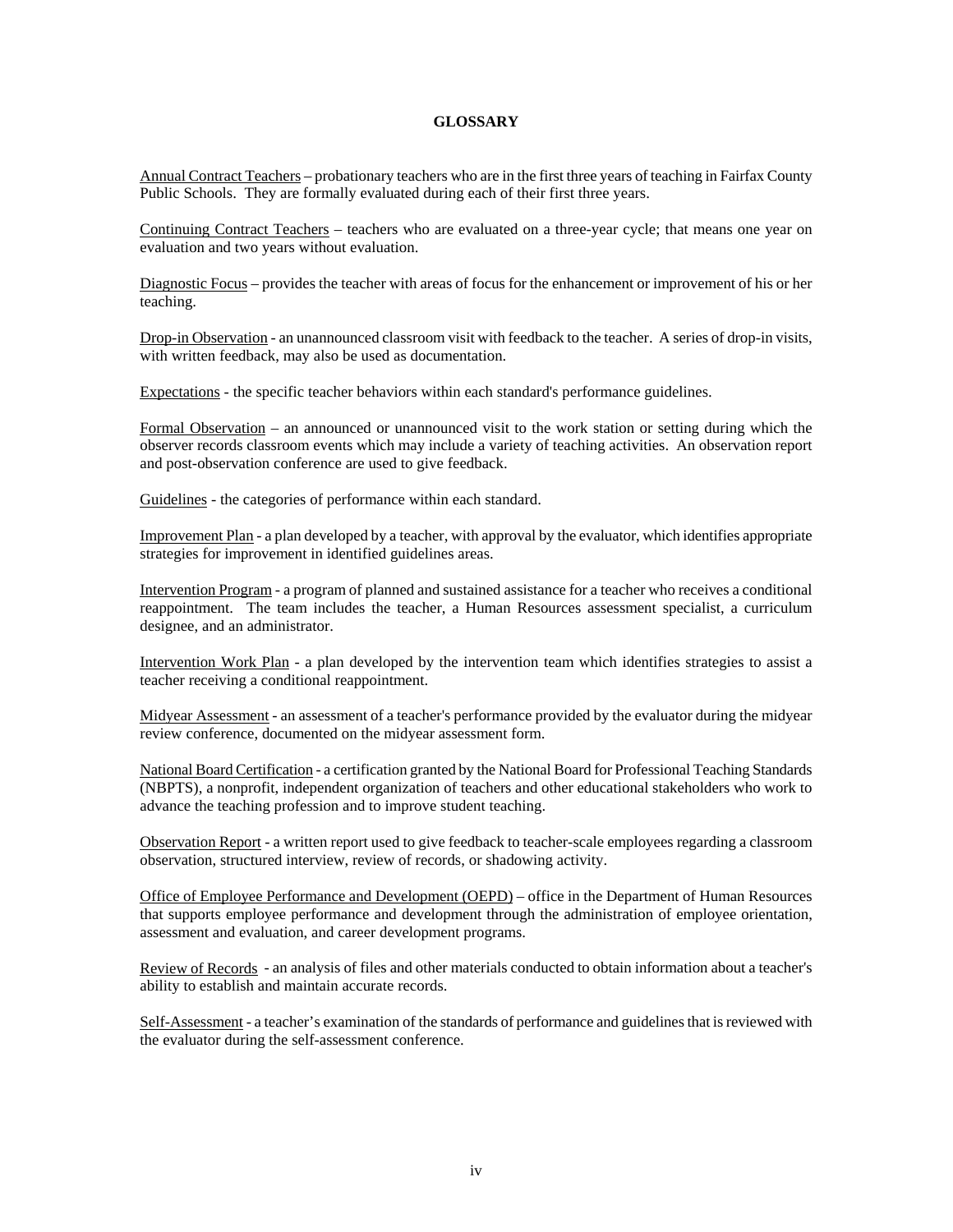#### **GLOSSARY** (Continued)

Self-Assessment Conference- a conference between the teacher and evaluator to review and discuss the teacher's self-assessment.

Shadowing - an observation of a series of activities and/or routines.

Standards of Performance - the criteria by which a teacher's performance is evaluated. Each of the five standards contains guidelines and expectations. Performance will be assessed as either meeting, exceeding, or not meeting the guidelines of each standard.

Structured Interview - an interview, generally in writing, designed to gather information from the teacher about performance as related to the five standards.

Student Survey - a survey used by all teachers of grades 9-12 for at least one section of each course taught. The survey is not to be used for teacher evaluation; it is for the teacher's informal self-assessment. Refer to Regulation 4428.

Teachers - teacher-scale employees, including counselors, media specialists, central resource and special projects teachers, assistant athletic directors, speech and language clinicians, therapists, etc.

#### **REGULATIONS**

- **NOTE**: The following regulations provide guidelines and procedures related to duties, responsibilities, and rights of employees.
- Regulation 4428 Establishes procedures for the use of the student opinion survey in teacher selfassessment
- Regulation 4440 Establishes the standards and procedures by which employees are evaluated
- Regulation 4461 Governs the grievance procedure
- Regulation 4293 Defines grounds for dismissal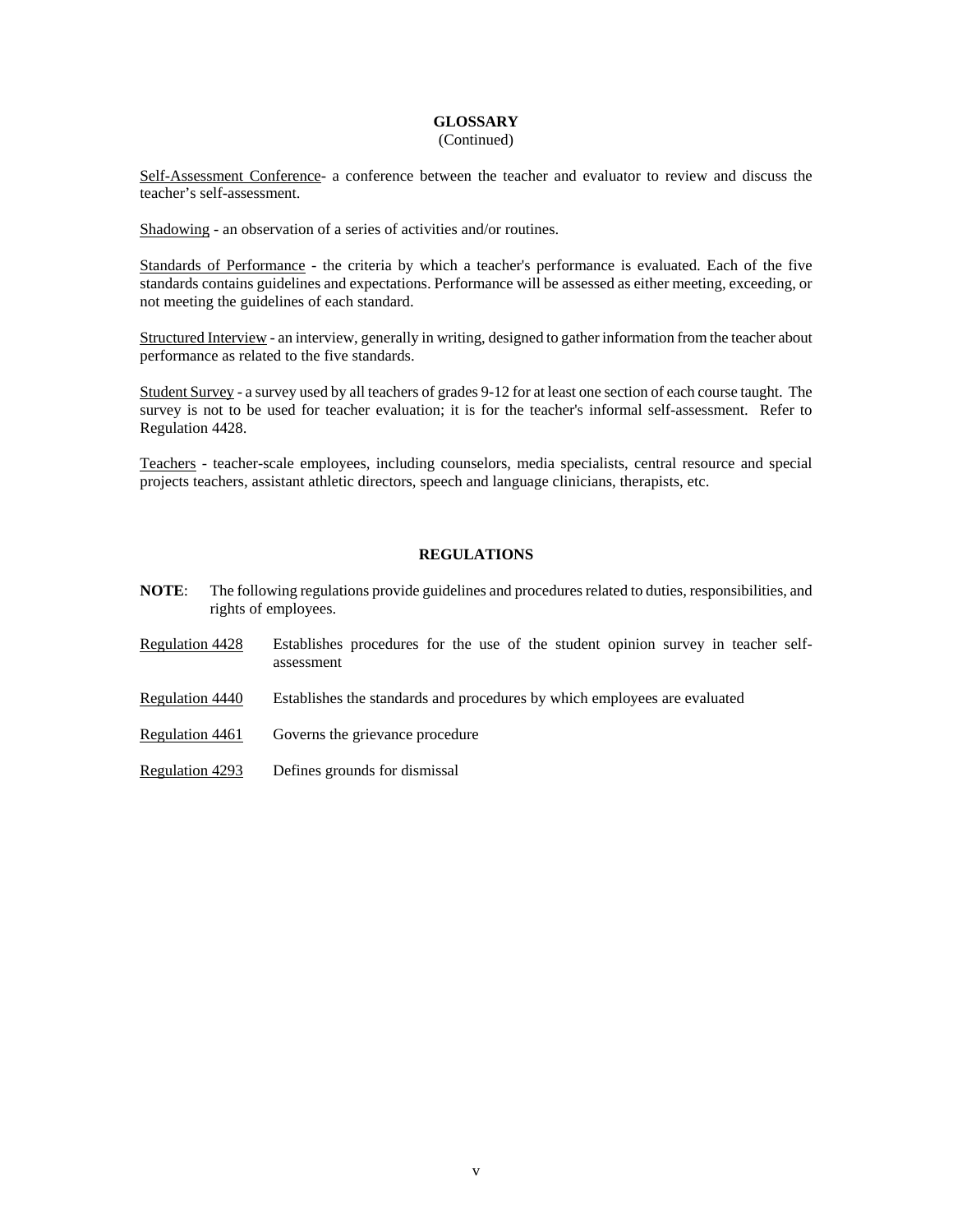#### **STANDARDS OF PERFORMANCE**

The five standards of performance for teachers are used by evaluators and teachers in the assessment and evaluation process. These standards state what is expected of teachers in Fairfax County Public Schools. All standards are essential to successful performance. Guidelines and expectations accompany standards and provide a framework for how each standard can be met. Standards, guidelines, and expectations for teachers are in Appendix B.

The standards of performance are

- **1. Planning and Assessment**
- **2. Instruction**
- **3. Learning Environment**
- **4. Human Relations and Communication Skills**
- **5. Professionalism**

#### **PERFORMANCE ASSESSMENT AND EVALUATION**

The performance assessment and evaluation process is used to identify how successfully full-time and part-time teachers have implemented the guidelines and expectations for the five standards of performance. The evaluator makes an assessment following the completion of all required data collection based upon meeting, exceeding, or not meeting the guidelines. When determining evaluation assessments, the evaluator must consider the data collections and communications with the teacher which occurred during the evaluation. The evaluation of performance within the 22 guidelines will result in a contractual recommendation of reappointment, conditional reappointment, or nonreappointment.

Evaluators will judge each of the 22 guidelines as meeting, exceeding, or not meeting levels of performance on the midyear assessment form and the final evaluation form. Meeting expectations reflects a high standard of performance. Teachers who exceed expected levels of performance positively influence the performance of other staff members. They lead by example, bring about positive change, and modify the behavior of others. A teacher who exceeds guidelines is one who consistently

- initiates successful new methods of instruction and/or solutions to problems.
- innovates by using a wide range of resources, creative lessons, and positive classroom management techniques to meet students' needs.
- involves students, colleagues, administrators and/or parents in developing and implementing educational plans and programs.

A teacher receiving a recommendation for reappointment may have specific guideline and expectation areas identified for improvement in the diagnostic focus section of the final evaluation form. At the evaluator's direction, the teacher must develop an improvement plan that meets the evaluator's approval. Upon satisfactory completion of the improvement plan, related documents shall be removed from the local site personnel file at the teacher's request. If the teacher fails to improve, the evaluator shall place the teacher in the formal evaluation cycle. (Improvement plan samples are on pages 35-38.)

When recommending a conditional reappointment, there should be a reasonable expectation that improvement can be achieved. An intervention team will be formed and an intervention work plan developed. The teacher will be evaluated again the next year. The teacher's salary step for the next year will remain the same as for the current year. The teacher must receive a reappointment recommendation or dismissal will be recommended. A second conditional reappointment recommendation is not an option.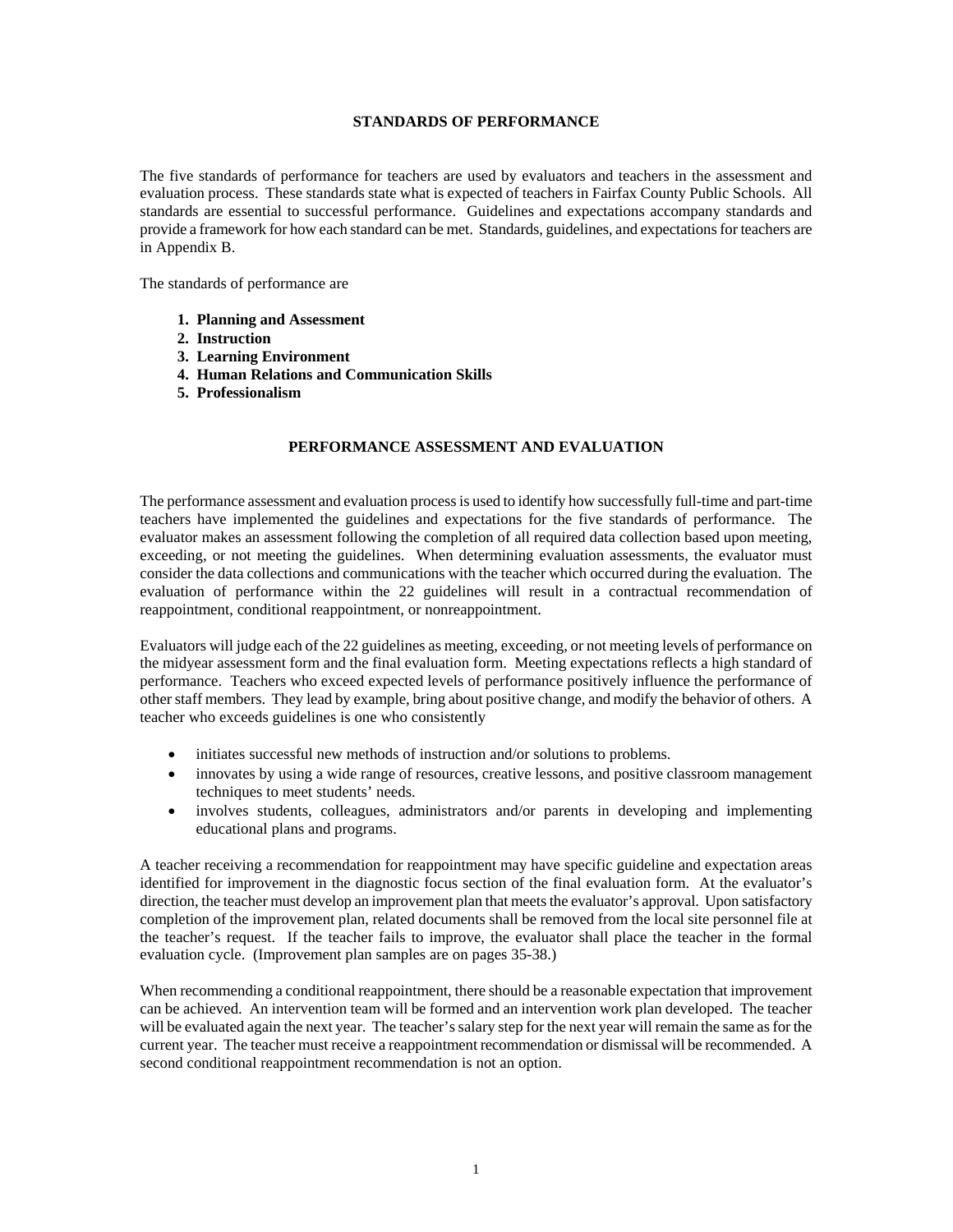## **EVALUATION CYCLE**

Annual contract teachers are evaluated each year until they receive continuing contract status. Continuing contract teachers are evaluated on a three-year cycle; that means one year on evaluation and two years without evaluation.

When teachers transfer to a new work site, their evaluation cycle remains unchanged. However, an evaluator may elect to place any teacher in the formal evaluation cycle at any time.

At the beginning of each school year, the principal or program manager shall devote a portion of at least one total staff or faculty meeting to the process and procedures of assessment and evaluation. This meeting should be held within the first 30 calendar days of the teachers' school year. If new teachers are hired after the assessment orientation, the evaluator shall provide them with a similar introduction regarding the process.

The following groups of teachers are scheduled for formal evaluation:

- Teachers new to FCPS hired before December 1.
- Teachers new to FCPS hired during the previous school year after November 30.
- Teachers on annual contracts.
- Teachers in the evaluation year of their three-year cycle.
- Teachers returning to FCPS after more than a one-year leave of absence.
- Teachers receiving a conditional reappointment during the previous school year.
- Teachers placed on cycle by the evaluator.

#### **DEFERRAL/EXEMPTION REQUESTS**

#### **National Board Certification:**

National Board Certified teachers may request **deferral** once during their tenure of National Board Certification. The request must be made in writing prior to the self-assessment conference in the teacher's assigned formal evaluation year. A teacher whose request is approved will be deferred until his or her next regularly scheduled evaluation year. (See Appendix F for sample deferral request letter.) This deferral is not available to annual contract teachers.

#### **Retirement/Resignation:**

A teacher who intends to retire or resign at or prior to the end of the school year may request an **exemption** from the evaluation process. The request for exemption from evaluation must be submitted to the principal/program manager for approval along with the appropriate HR-2 form. The request and the HR-2 form should be forwarded to the Department of Human Resources. (See Appendix G for sample exemption request letter.)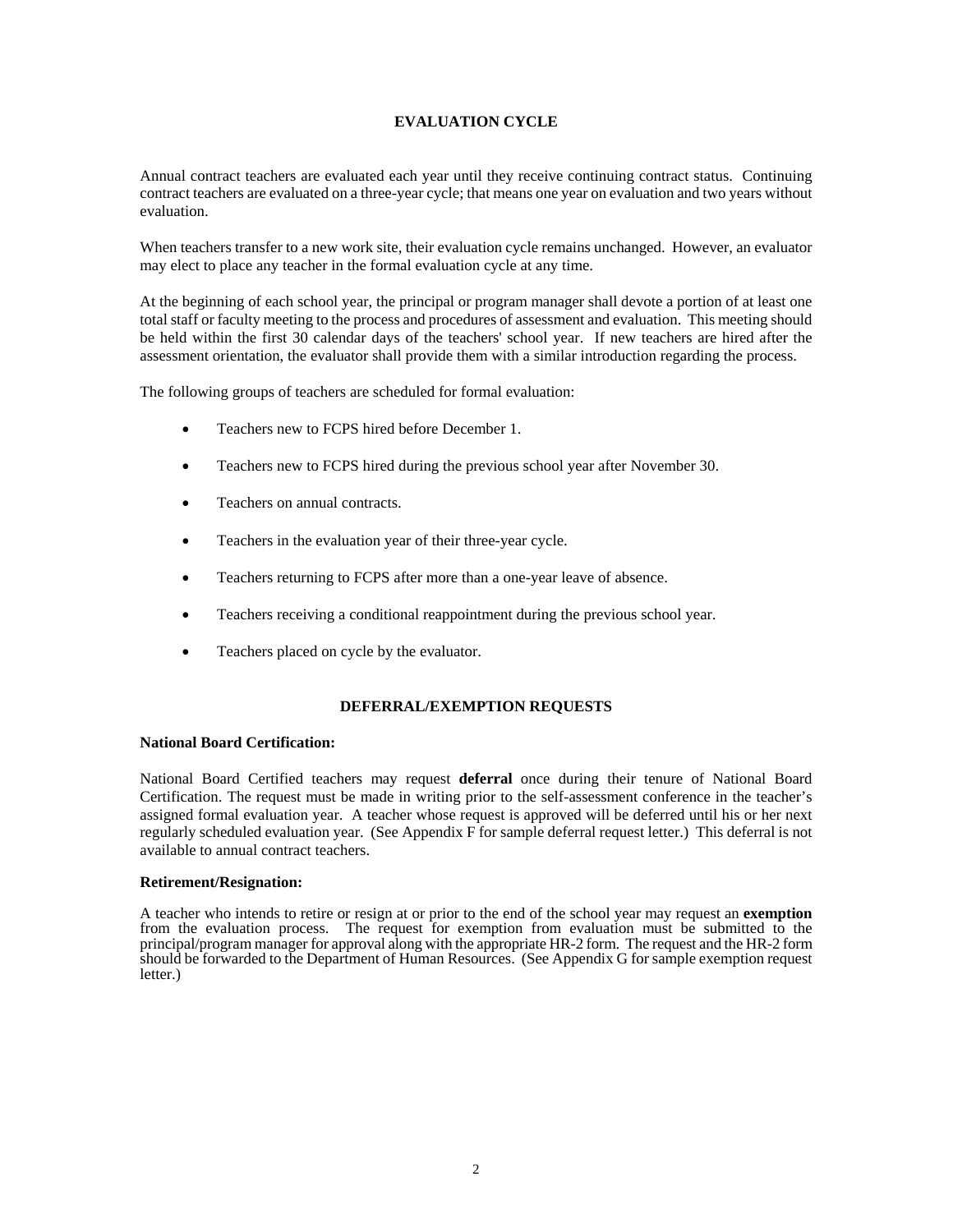## **ASSESSMENT AND EVALUATION PROCEDURES**

All teachers are held to the same standards of performance, but the data collections may vary. Assessment procedures include the following:

- Overview of the process
- Teacher self-assessment
- Self-assessment conference
- Classroom observation by the evaluator (formal or drop-ins)
- Midyear assessment conference to review performance and provide an interim assessment of performance
- Additional data collection with written feedback (See page 4.)
- A final evaluation that contains feedback in all 22 guideline areas shared with the teacher during the assessment process
- Final evaluation conference if requested by the teacher or evaluator

Additional data collection activities can be used to provide substantive information about a teacher's performance. (See page 4.) The evaluator may conduct as many data collection activities as are necessary to ensure appropriate instructional supervision. Assistance shall be available to the teacher upon the request of the teacher or the evaluator.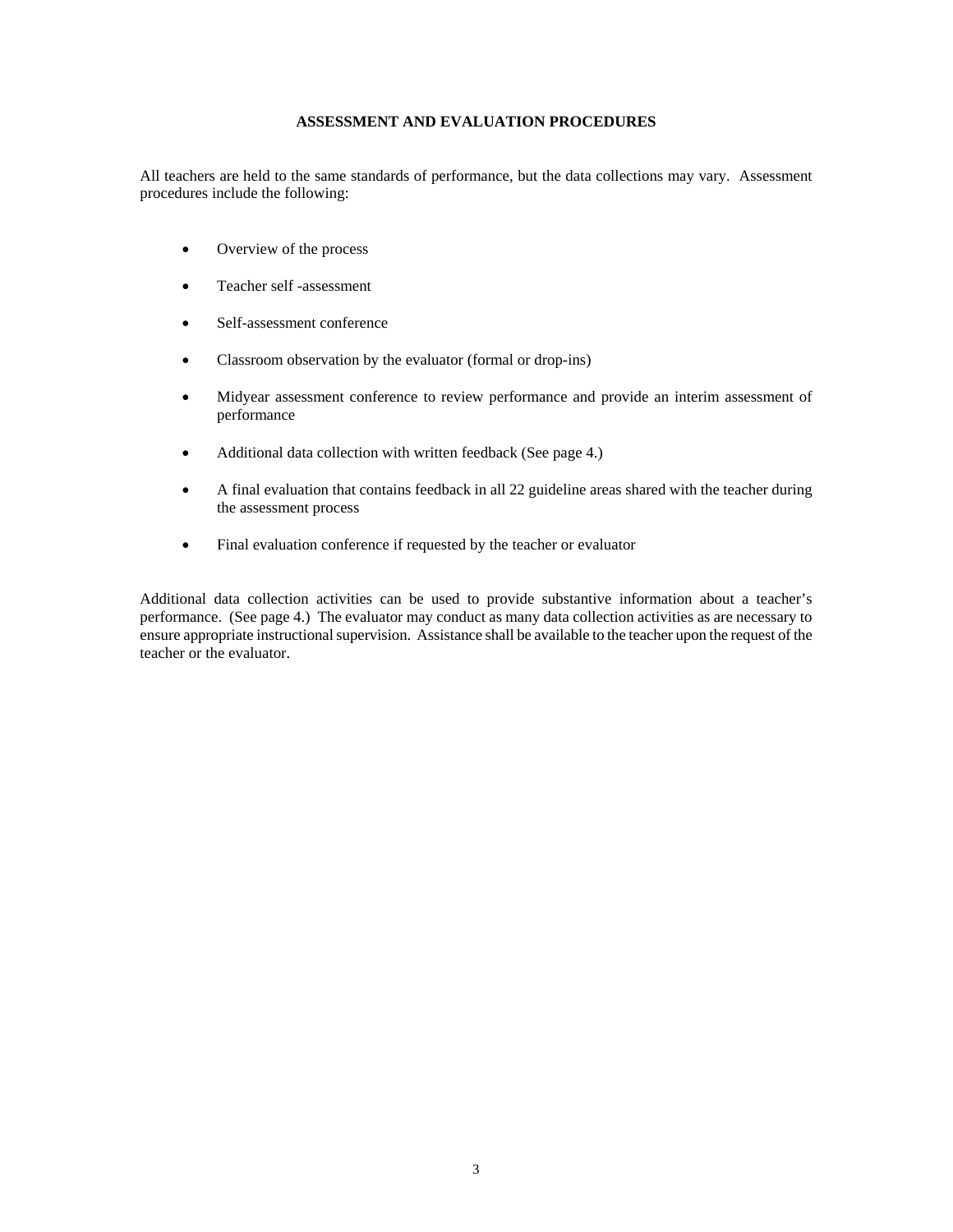#### **DATA COLLECTION FOR TEACHER ASSESSMENT AND EVALUATION**

Collecting evidence to evaluate teachers through a variety of sources is integral to the assessment process. The following list includes some, but not all, of the sources of assessment data that the evaluator considers when writing the final evaluation report. The data below can be used for assessment as long as it is shared with the teacher during the process.

- Observation reports
- Written feedback from drop-in visits
- Structured interviews
- Written communications initiated by teacher (notes, memos, letters, newsletters, Back-to-School Night materials)
- Written communications about the teacher (letters from parents, volunteers, business, and community representatives; citations from organizations; memos from school system personnel)
- Documentation of the teacher's involvement in school and professional activities (meeting agendas, presentation evaluations, activity results)
- Transcripts or certificates of participation
- Review of records (plan book, grade book, portfolios, teacher-prepared materials, grading policy, class management, student records)
- Feedback from parent and counselor conferences
- Pattern of discipline referral and follow-up
- Requests for student placement
- Teacher logs/records of after-school assistance provided to students
- Plans provided to substitutes
- **Shadowing**
- Teacher's parent-conference notes, phone logs of parent contacts, e-mail communications
- Note: Teachers may submit written comments as a response to any data collection; such comments should be kept with the assessment data.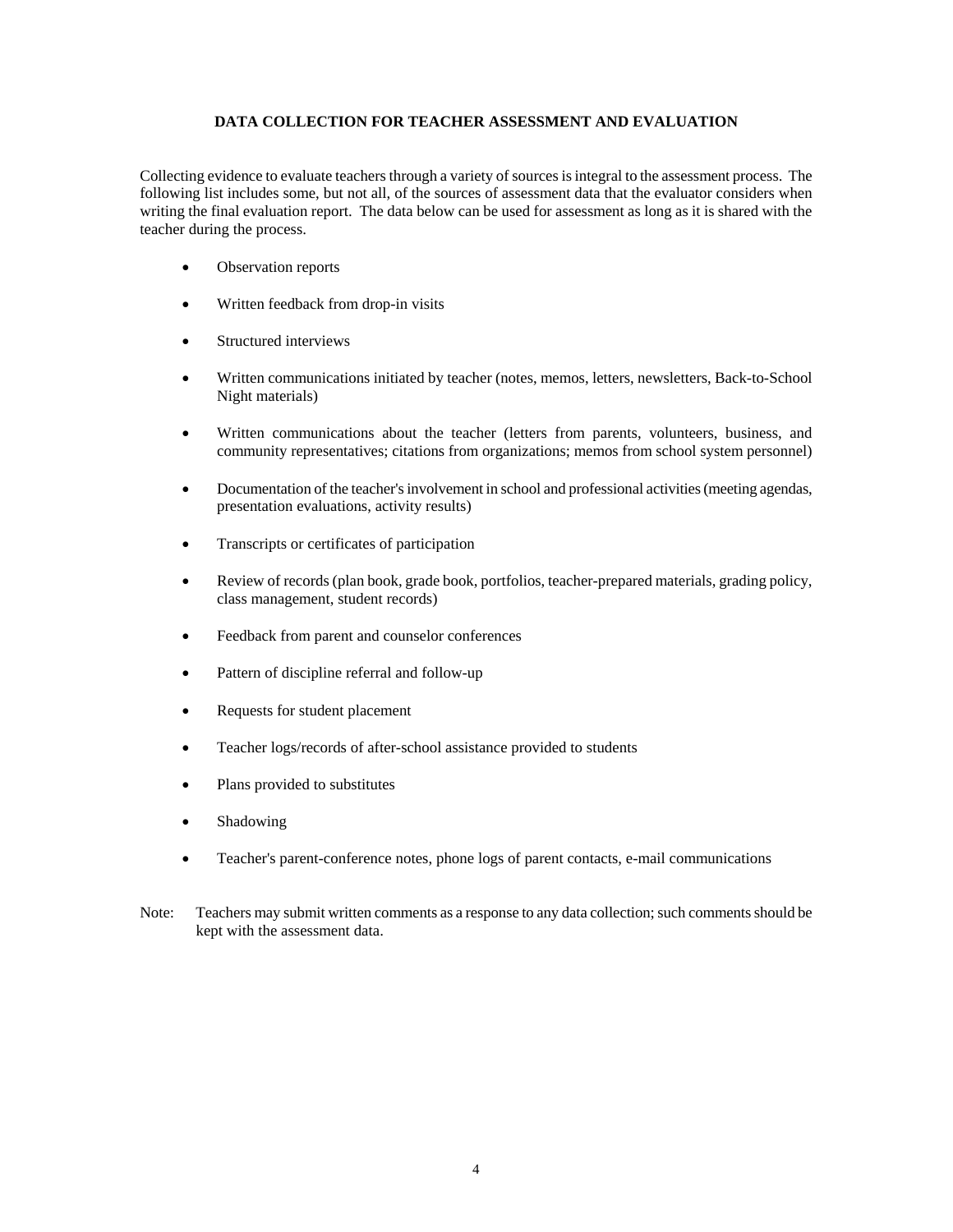#### **FORMAL OBSERVATION PROCESS**

When a formal **announced** observation is selected, the process should include: a preconference prior to each observation, the actual observation, and a postconference to provide feedback on observational data. Although formal **unannounced** observations will not include the preconference, every formal observation should be followed by a postconference with written feedback. A description of the preconference, observation, observation report, and postconference is provided below.

#### **Preconference for announced observations**

The purpose of the preconference is to enable the observer to gain insight into the teacher's thinking and planning. Both teacher and observer bring to the conference a shared responsibility for a productive and professional exchange.

The evaluator/observer

- explains the purpose of the preconference,
- reviews the lesson plan and other written materials provided by the teacher, and
- gathers data through questioning and discussion to ensure mutual understanding about the teacher's objectives, lesson preparation, classroom policies, student group information, and assessment of student learning.

#### The teacher

- submits to the evaluator/observer a **written** lesson plan that includes the following:
	- POS, SOL, AP, or IB objectives for the lesson to be observed,
	- intended outcomes (what the students will know or be able to do),
	- means of assessing student mastery (evidence),
	- methods to be used to obtain the objectives (strategies, activities, type of interaction, assessment of student understanding),
- explains classroom routines, expectations, special student needs, and student behaviors,
- communicates how the lesson fits into the total instructional program for the group, and
- asks questions to clarify procedures or processes.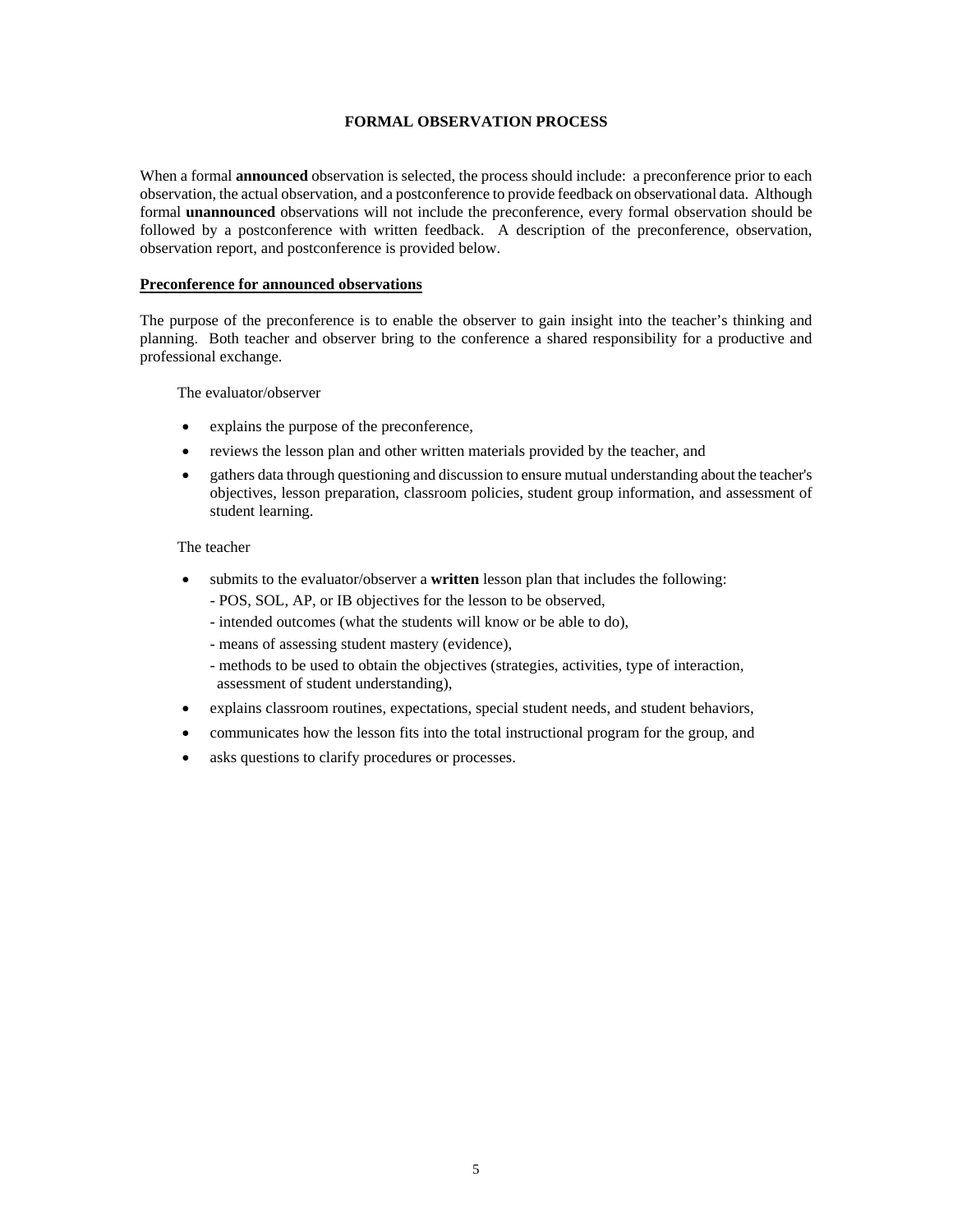#### **OBSERVATION PROCESS** (Continued)

#### **Observation**

In order to collect sufficient data to write a report, the observer should remain in the classroom for a significant portion of the lesson or for the entire lesson.

Following the observation, the observer will analyze the data collected in order to write the observation report. Analysis includes: 1) identifying which behaviors, dialogue, and/or events were salient, and why, and 2) deciding which standards, guidelines, and expectations are reflected or not reflected by the observation data. The observer should refer to the five standards of performance and the accompanying guidelines. (See Appendix B.)

#### **Observation Report**

The formal observation report is divided into three sections: Lesson/Activity Overview, Standards of Performance Observed, and a Diagnostic Focus. Every observation report should contain meaningful feedback in each of these sections. This feedback enables both the observer and the teacher to discuss the relationship between the observation data and the standards, guidelines, and expectations. Examples for each section of the observation report follow.

#### **Section 1: Lesson/Activity Overview**

This section of the observation report briefly describes the setting: size, level, and composition of the group; time of day; length of the observation; summary of what occurred; and circumstances unique to this observation (including fire drills, assemblies, schedule irregularities, etc., that may have had an impact on the activity). The overview also provides a global view of the activities that took place.

#### **Section 2: Standards of Performance Observed**

This section of the observation report identifies standards demonstrated in the lesson. The observer should record salient events, i.e., those things that were significant and determined the outcome of the lesson. The effect on the students is an important criterion in identifying salient events. Each standard cited in the observation report should be supported by claims, evidence, and judgments correlated to the guidelines and expectations.

#### **Section 3: Diagnostic Focus**

This portion of the observation report is intended to **enhance** or **improve** teaching performance. The observer may identify a need for improvement by making a negative claim, citing evidence to support that claim, interpreting the effect on students, and making suggestions for improvement. The observer may also make recommendations to enhance or expand the teacher's repertoire of skills, without having to identify specific claims or evidence. The observer is expected to make recommendations that improve, enhance, or expand the teacher's repertoire of skills. Reports can contain either or both types of feedback. Because each performance standard is general and broad-based, the possibility exists for a standard to be cited both as a strength and as an area for improvement.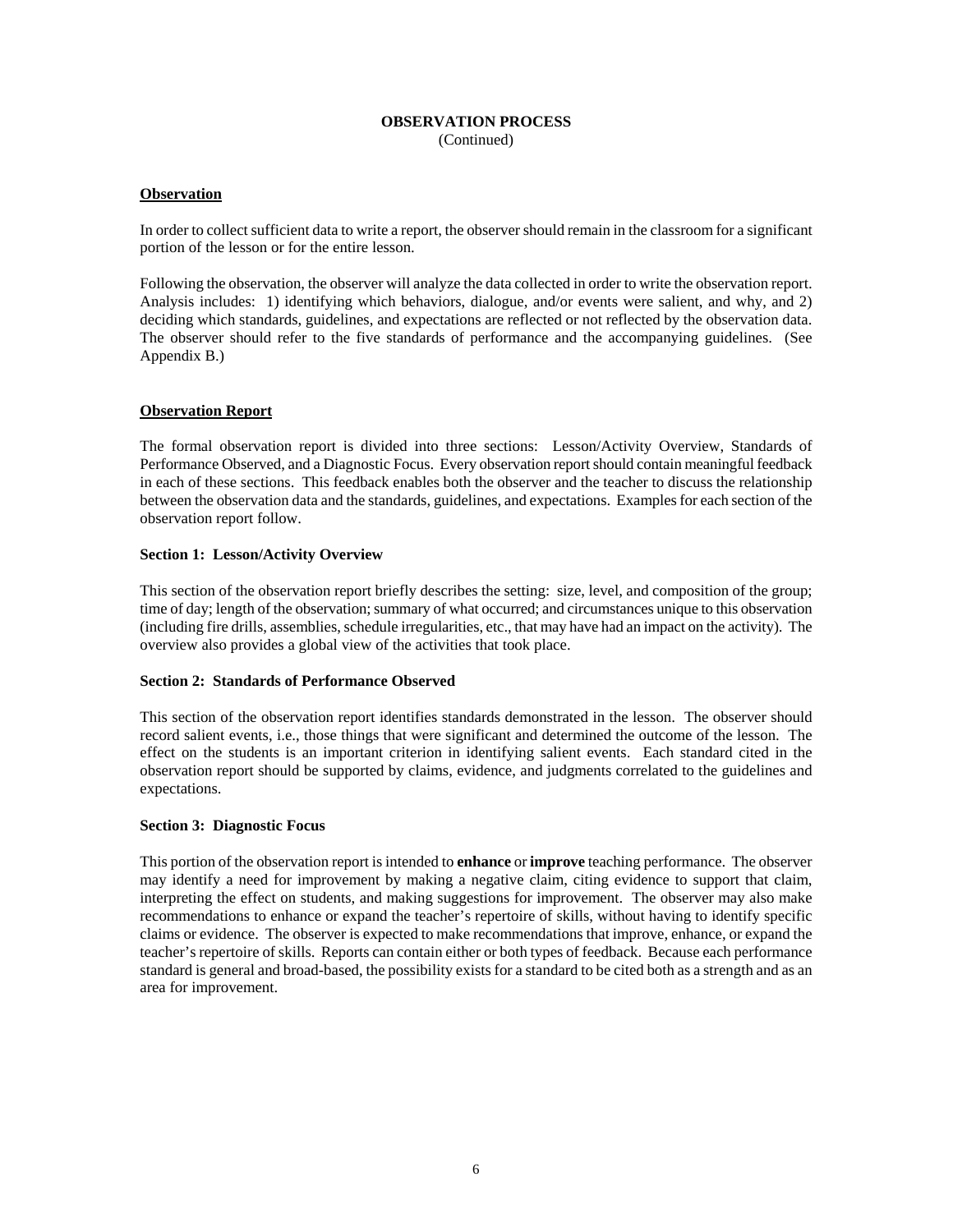## **OBSERVATION PROCESS**

(Continued)

Any observation report may be done in the following format:

#### **Fairfax County Public Schools**

Observation Report

 Preconference – (Date) Observation – (Date) Postconference – (Date)

Teacher's Name: Ann Harmony Observer's Name: Edna Minor Observer's Title: Assistant Principal

Grade/Subject/Position: Social Studies 7

#### **Lesson/Activity Overview:**

Ms. Harmony taught a seventh-grade social studies class with 27 students. The 50-minute lesson was organized into two sections: review the purposes of the Mayflower Compact and create a class charter.

#### **Standards of Performance Observed:**

As the observation began, the teacher was taking notes at her desk. The objectives for the day's lesson were posted on the chalkboard: 1) Review the purposes of the Mayflower Compact, and 2) Create a class charter. The lesson content supported the POS and SOLs; lesson objectives were communicated. **(Instruction:** *The teacher demonstrates an understanding of subject area;* **Learning Environment:** *The teacher communicates expectations clearly.)*There were displays of pre-Colonial clothing, pictures of the Mayflower and other ships used by early New England settlers, and copies of the Mayflower Compact posted on the bulletin boards around the classroom. Materials and resources were organized for effectiveness. **(Planning and Assessment:** *The teacher selects appropriate resources to meet individual, group, and program needs.***)** Class began with a discussion of the primary components and goals of the Mayflower Compact. Students volunteered responses. Sandra replied, "To create laws that were fair to everyone in the colony." David added, "They wanted something like a constitution to make sure the colony would survive, to keep going." As students responded, one student recorded answers on the chalkboard for student reference. Several students copied answers onto their worksheets. The teacher used methods that enhanced student participation and involvement in learning. **(Instruction:** *The teacher selects, evaluates, and refines a variety of teaching methods and strategies for active student participation and improvement of student learning.***)** 

Students were then formed into groups of four, with one group of three, to complete the project. The teacher circulated among the groups to monitor progress, clarifying and answering student questions. After a time, the teacher cautioned groups that time was running out. "You have had 15 minutes to work on your charter and should almost be finished; you have about 10 more minutes until 9:25." All of the students were on task and appeared to be actively involved in the project. Instructional groups were managed and momentum of the lesson maintained. **(Learning Environment:** *The teacher maintains the momentum of instruction.***)**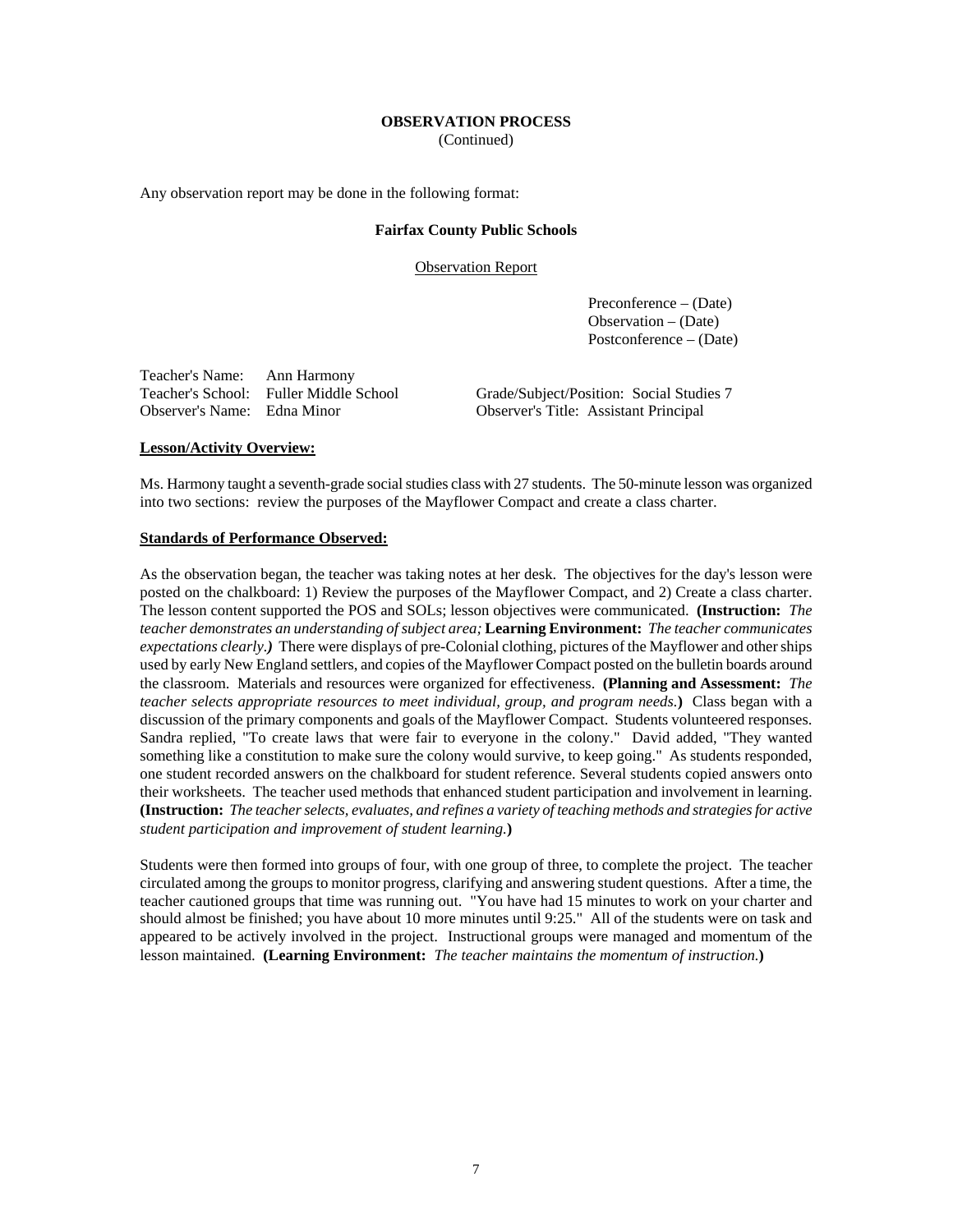#### **OBSERVATION PROCESS**  (Continued)

As students continued their task, the teacher circulated among them, taking notes as she walked from group to group. After observing two groups, she offered a suggestion. "Remember, the charter you are working on should be like the Mayflower Compact, but it is for use within this class. It should deal with things that are relevant to this classroom." The teacher asked if anyone from a group had examples that could be shared. Students in two groups immediately raised their hands. Gina responded, "The class could have occasional meetings to discuss problems that might come up." The teacher asked students if they understood how the compact would apply to a classroom situation. They confirmed they did and returned to task. The teacher monitored student understanding through ongoing assessment. **(Learning Environment:** *The teacher monitors student understanding.***)** 

Just before 9:30, the teacher asked for the group's attention. "I know some of you had to adjust your charter to meet our classroom needs, so we'll take another 10 minutes to allow you to finish." She continued to circulate among the groups. Interaction between students and teacher was comfortable and respectful. Students were quite comfortable to ask questions when in doubt. **(Human Relations and Communication Skills:** *The teacher creates and maintains a positive classroom climate.***)** 

#### **Diagnostic Focus:**

Though students were actively involved in a productive activity, the teacher could have paced the lesson to allow more closure to the activity, providing an additional instructional opportunity. The teacher should consider closing class with at least one group presenting its preliminary class charter. **(Instruction:** *The teacher selects, evaluates, and refines a variety of teaching methods and strategies for active student participation and improvement of student learning.***)** 

I would like the opportunity to come back and see the results of the group efforts and see the charters designed by your students. Please let me know of a time that would be good for me to visit.

| Observer's Signature                                                                          | Date |
|-----------------------------------------------------------------------------------------------|------|
| Teacher's Signature<br>(Signature certifies that the teacher has reviewed the entire report.) | Date |
| cc: Local Site Personnel File                                                                 |      |
|                                                                                               |      |

#### **Postconference**

A postconference should follow each formal observation. The purpose of this conference is for the observer to discuss the observation report. Both the observer and the teacher should focus on the analysis of instruction and instructional growth opportunities.

## **Final Observation Report for Formal Announced and Formal Unannounced Observations**

The teacher is provided with the final observation report. The teacher should be informed of the opportunity to make additional or clarifying statements in writing. The teacher's signature signifies *only* that the teacher has reviewed the observation report. The signed report will be placed in the local site personnel file.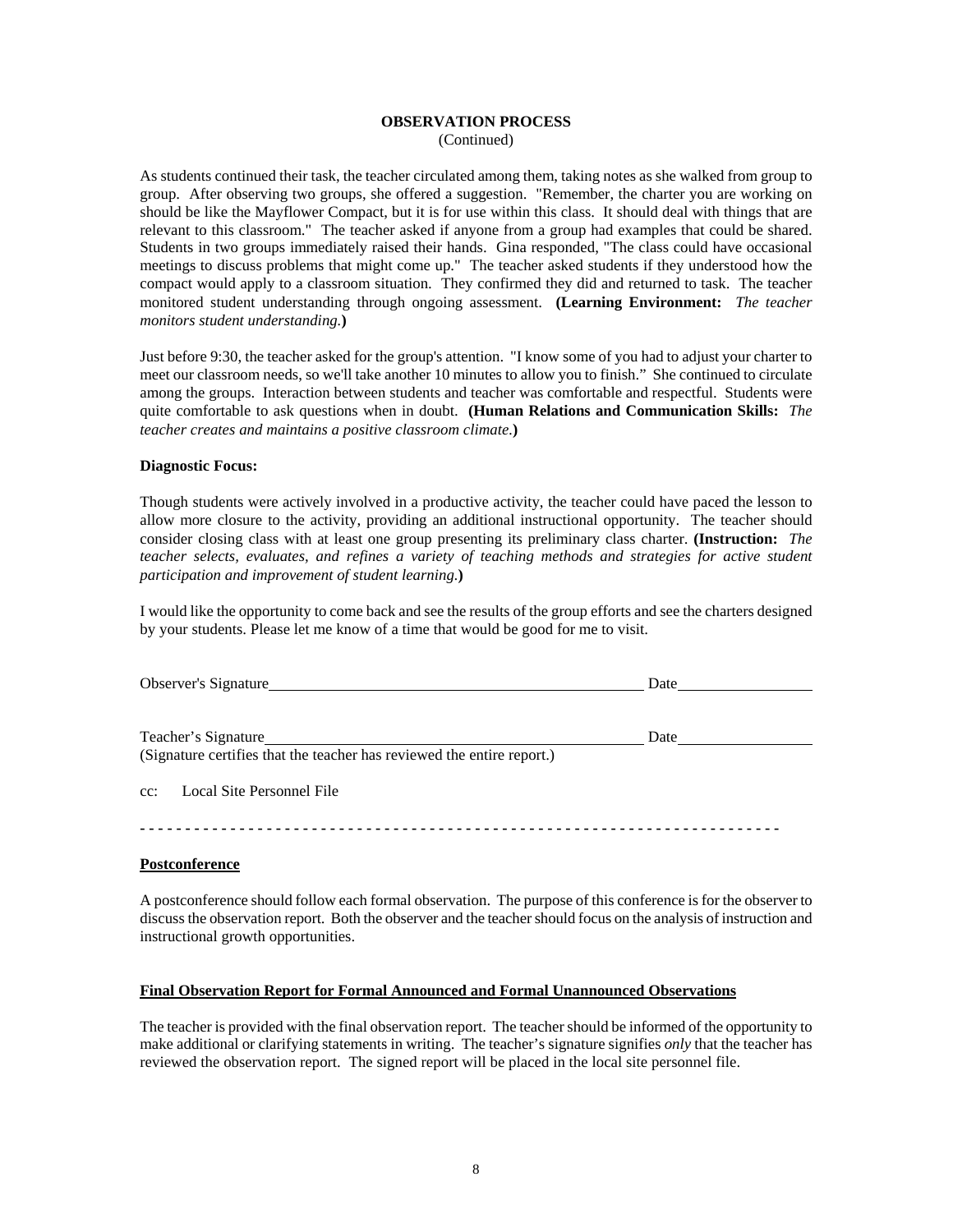#### **MIDYEAR EVALUATION**

The evaluator ordinarily will conduct a midyear review conference with each teacher being evaluated. The date may be adjusted in extenuating circumstances to represent a midpoint of the evaluation period. Guidelines where expected performance levels have not been met must be identified. The evaluator will provide a clear description of performance based upon data shared with the teacher to that date. A copy of the teacher midyear assessment form is provided in Appendix D.

#### **FINAL EVALUATION**

Upon completion of the performance assessment evaluation process, the evaluator, after carefully considering all assessment data, completes the final evaluation form.

Final evaluations will provide teachers a profile of their performance for the five standards and the accompanying 22 guidelines (meeting, exceeding, or not meeting expected levels of performance). Reappointment, conditional reappointment, or nonreappointment will be recommended based upon performance assessment.

The evaluator or teacher may request a conference to discuss the evaluation. A copy of the teacher final evaluation form is provided in Appendix E.

Assessment data related to Standards  $1 - 4$  are collected throughout the current evaluation cycle. Assessment data related to Standard 5, Professionalism, are collected from the conclusion of the teacher's last formal evaluation cycle through the conclusion of the current evaluation cycle.

#### **FINAL EVALUATION: DIAGNOSTIC FOCUS**

Final evaluations will provide all teachers with areas on which to focus for the enhancement or improvement of teaching. Areas for enhancement are to be addressed by the teacher as goals for professional development during years in which the teacher is not formally evaluated.

**Improvement Plan**. A teacher receiving a recommendation for reappointment with areas for improvement identified in the diagnostic focus will develop, at the evaluator's discretion, an improvement plan that will be approved, monitored, and assessed by the evaluator during the following year. In approving the plan, the evaluator will identify performance expectations based on the standards of performance. (See Appendix K.)

These guidelines must be followed:

- The teacher develops an improvement plan based upon areas of improvement identified in the diagnostic focus of the final evaluation.
- The teacher presents his or her improvement plan to the evaluator for approval.
- The teacher works on the identified areas of improvement, and the evaluator monitors the teacher's progress.
- The teacher and evaluator meet to discuss the status of the improvement plan.
- The teacher and evaluator meet to discuss the completion of the improvement plan.
- The evaluator provides the teacher with written feedback on the final results of the improvement process.

NOTE: Regardless of cycle, the evaluator, at any time, may ask a teacher to develop an improvement plan for a prescribed period of time addressing identified guideline areas not meeting expectations.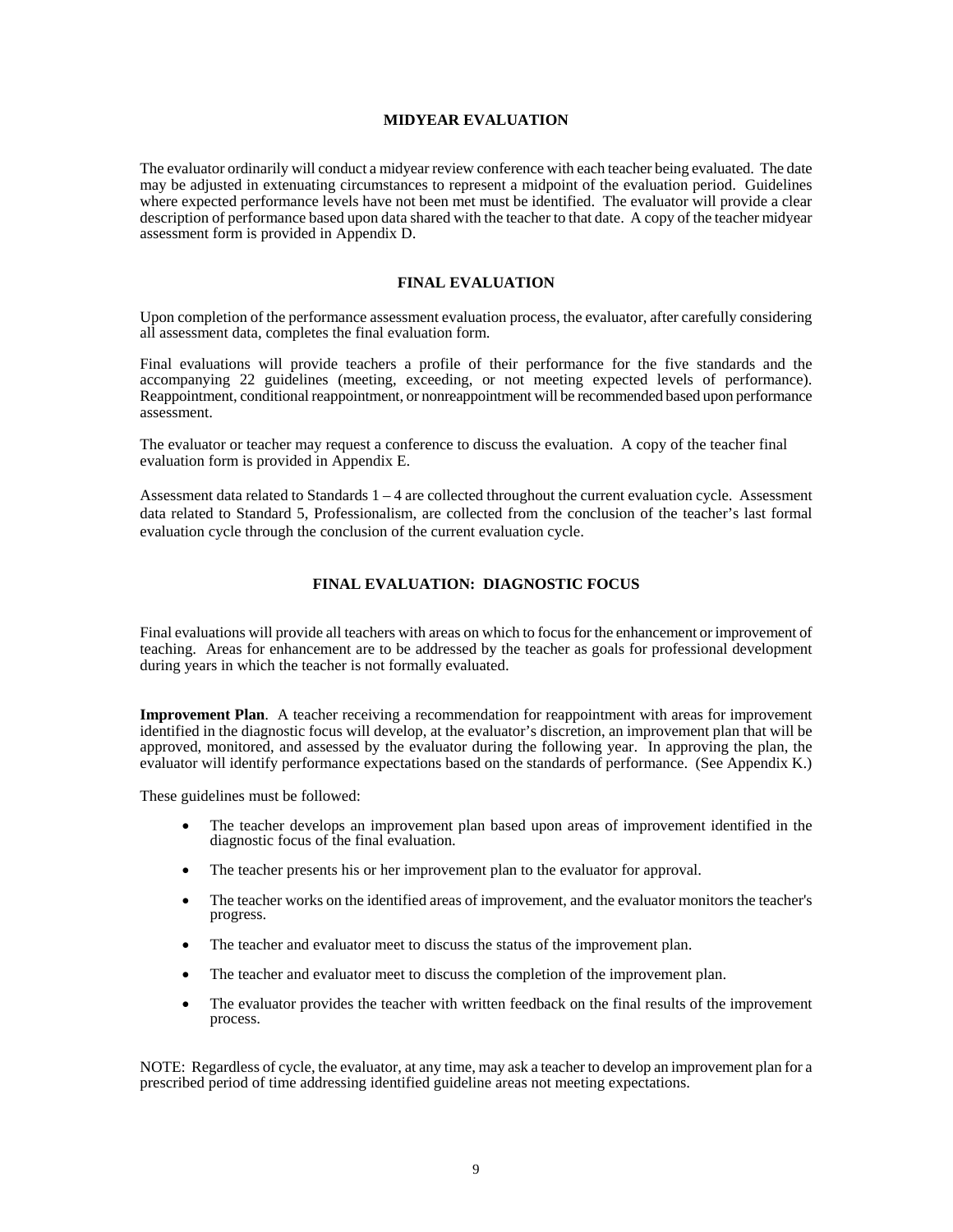## **FINAL EVALUATION: DIAGNOSTIC FOCUS**

(Continued)

A first- or second-year annual contract teacher completing an improvement plan will be on cycle to be evaluated next year. However, a continuing contract teacher who successfully completes an improvement plan will not be placed in the formal evaluation cycle. If the continuing contract teacher makes the identified improvement, the evaluator should include in the summary memo areas for professional growth to be addressed in the years until the teacher's next formal evaluation. Upon successful completion of the improvement plan, related documents shall be removed from the local site personnel file at the teacher's request. If the teacher fails to improve, the evaluator will provide written notice to the teacher that he or she will be placed in the formal evaluation cycle.

#### **FINAL EVALUATION: CONDITIONAL REAPPOINTMENT**

**Intervention Program.** Fairfax County Public Schools recognizes the need to provide planned and sustained assistance to teachers whose performance does not meet expectations and, consequently, receive a conditional reappointment. Therefore, teachers who receive a conditional reappointment will participate in an intervention program and will be evaluated again the following school year.

The teacher's salary step for the next year will remain the same as for the current year. However, any applicable cost-of-living adjustment will not be affected. If the teacher receives a reappointment recommendation during the subsequent evaluation cycle, the salary step will be restored the following year.

Teachers participating in the intervention program receive assistance from an intervention team to include the teacher, the team administrator, a curriculum designee, and a performance assessment specialist. The team will develop an intervention work plan with the teacher and will suggest ways for the teacher to implement the plan. Team members may make classroom observations and provide feedback to the teacher. Teachers should actively participate in the intervention team meetings and should identify specific needs for assistance.

The assessment and evaluation process continues while a teacher is in the intervention program. The evaluation process and the intervention process are distinct, separate, and confidential and continue concurrently.

A teacher receiving a conditional reappointment must achieve a recommendation for reappointment on the next year's final evaluation or dismissal will be recommended. A second conditional reappointment recommendation is not an option.

#### **FINAL EVALUATION: NONREAPPOINTMENT**

Termination of employment shall be recommended for teachers who are not recommended for reappointment.

Unsatisfactory performance will be defined in the final evaluation and the standards and guidelines that do not meet expectations will be outlined.

Notwithstanding any other provision of this section, any teacher on an annual contract may be dismissed or his or her contract may not be renewed if a contractual recommendation of nonreappointment is received. Nothing in Regulation 4440 shall be construed to provide tenure to an annual contract teacher or to require cause for not renewing the contract of an annual contract teacher.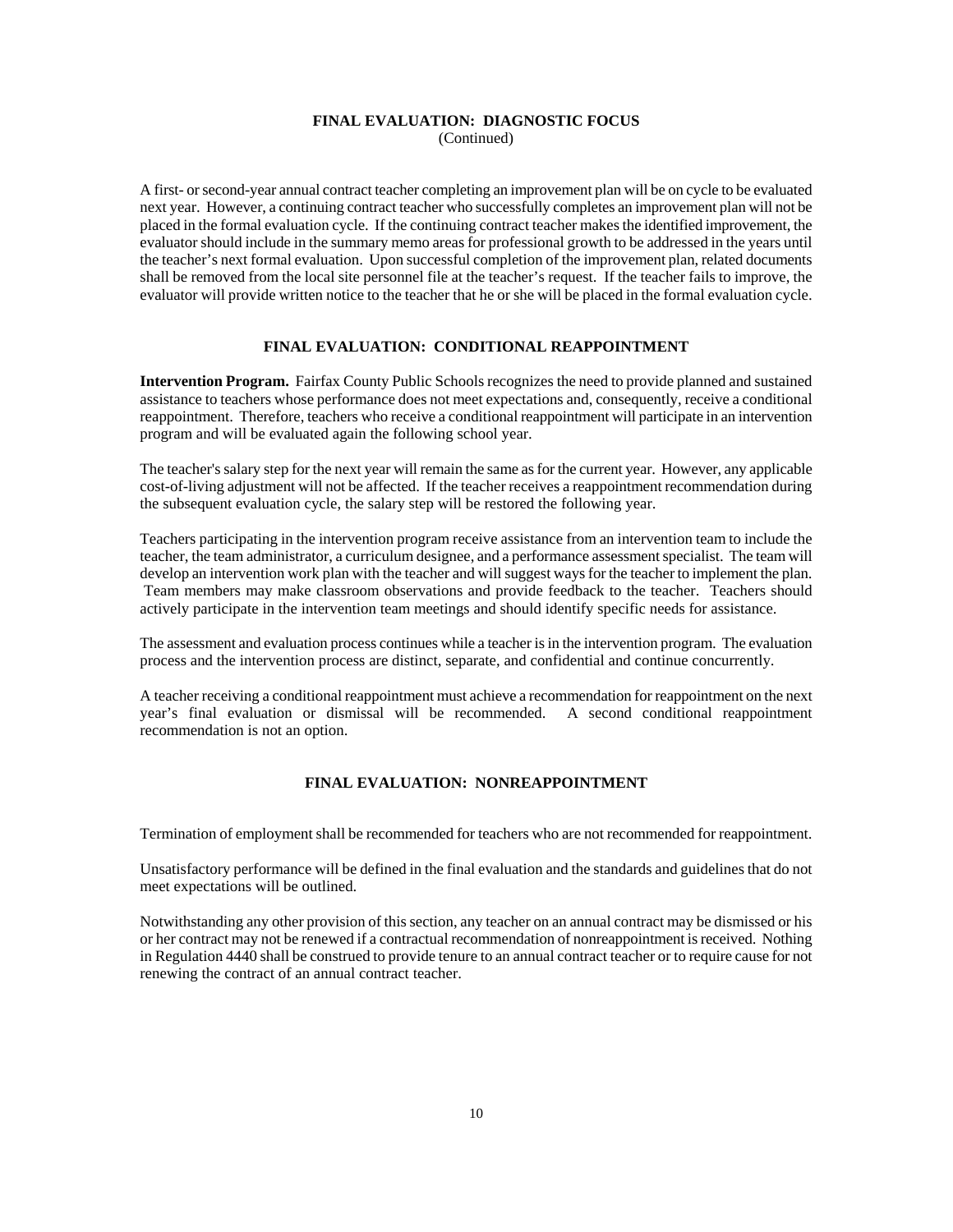#### **STANDARDS OF PERFORMANCE**

The following standards, guidelines, and expectations are to assist teacher-scale employees in their efforts to build greater expertise and to state what is expected of teachers in Fairfax County Public Schools. All standards are essential to effective performance. Guidelines and expectations define standards and provide teachers a variety of ways to meet each standard. They enable teachers and evaluators to assess the quality of performance; they also serve as building blocks on which teachers can continue to expand their teaching repertoires. They are not intended to provide the evaluator a checklist to be used quantitatively. Expectations present examples of the ways the guidelines within a standard can be achieved.

The 5 standards and 22 guidelines are the same for all teacher-scale employees. However, for some evaluations the teacher and evaluator may agree to identify job-specific performance expectations within the existing guidelines. (See Appendix L.) Modifications of this type should be established at the self-assessment conference and reflected in the summary memorandum of that conference.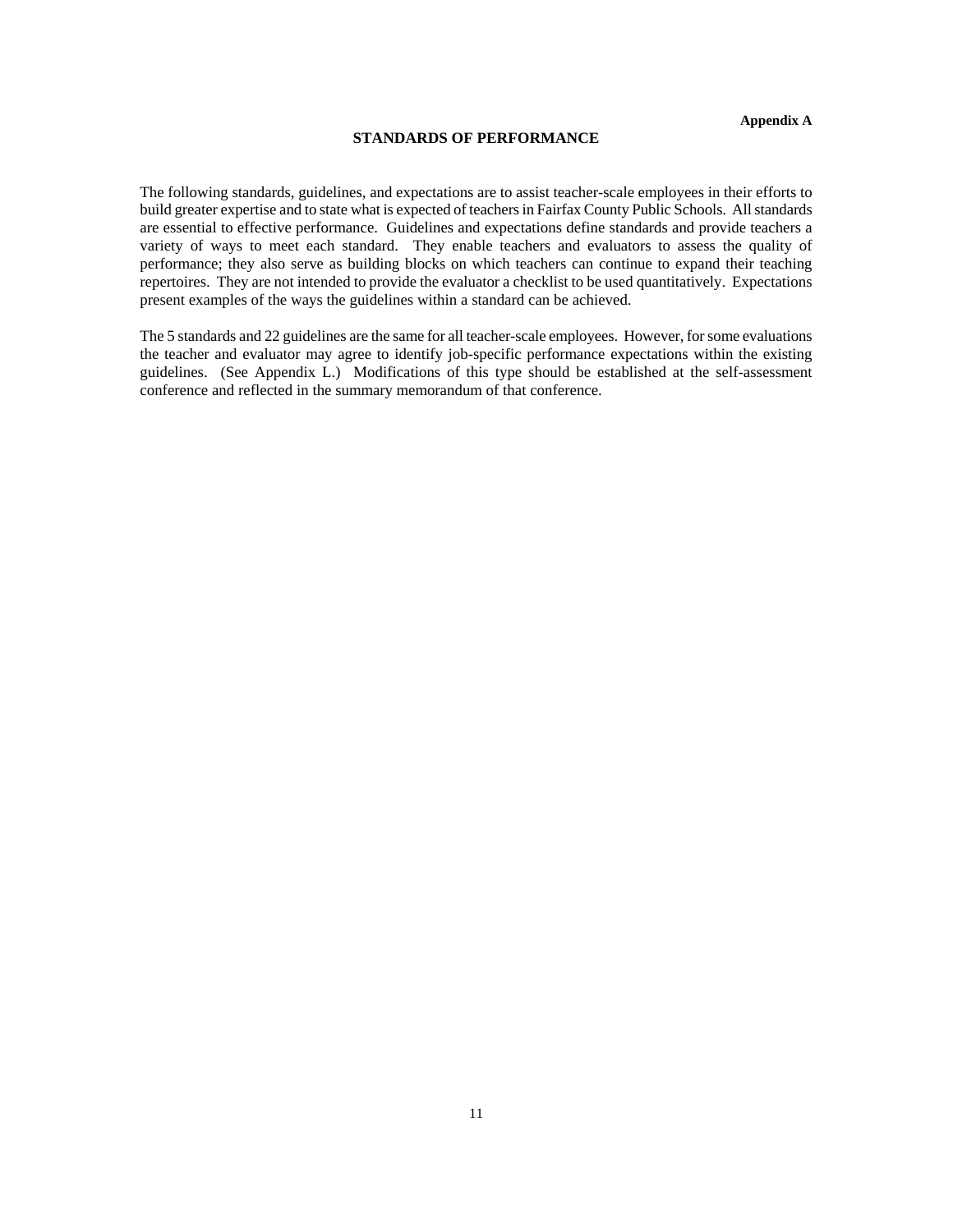#### **Appendix B**

#### **STANDARDS OF PERFORMANCE, GUIDELINES, AND EXPECTATIONS**

#### **PLANNING AND ASSESSMENT**

#### **1. The teacher plans instruction to meet individual, group, and program needs.**

The teacher . . .

- a. establishes both short-term and long-range objectives based upon the FCPS Program of Studies and the state's Standards of Learning.
- b. considers student needs and readiness in planning appropriate strategies for achieving short-term and long-range objectives.
- c. develops appropriate and effective strategies and activities that meet students' needs and achieve objectives.
- d. plans instruction appropriate to the developmental needs of all students.
- e. assists students in planning, organizing, and preparing for assignments, long-range projects, and tests.
- f. demonstrates efficient time management and organizational skills.

#### **2. The teacher selects appropriate resources to meet individual, group, and program needs.**

The teacher . . .

- a. creates and uses assessments that match and reflect planned objectives.
- b. arranges/adapts classroom to accommodate individual and group learning needs.
- c. organizes materials, resources, and equipment and assesses their effectiveness for class use.

#### **3. The teacher identifies and communicates specific student performance expectations.**

The teacher. . .

- a. utilizes assessment procedures to determine changes needed during instructional delivery.
- b. identifies and communicates specific student performance expectations.
- c. uses assessment information to remediate, reteach, or extend teaching to meet individual and/or group needs.
- d. communicates student progress and/or assessment information to students, parents, and appropriate staff members in an efficient and timely manner.

#### **4. The teacher documents student learning using appropriate assessment instruments.**

- a. applies a knowledge of current assessments.
- b. documents student learning using appropriate assessment instruments and student products.
- c. maintains records that are accurate and appropriate to purpose.
- d. involves students in assessing their own progress.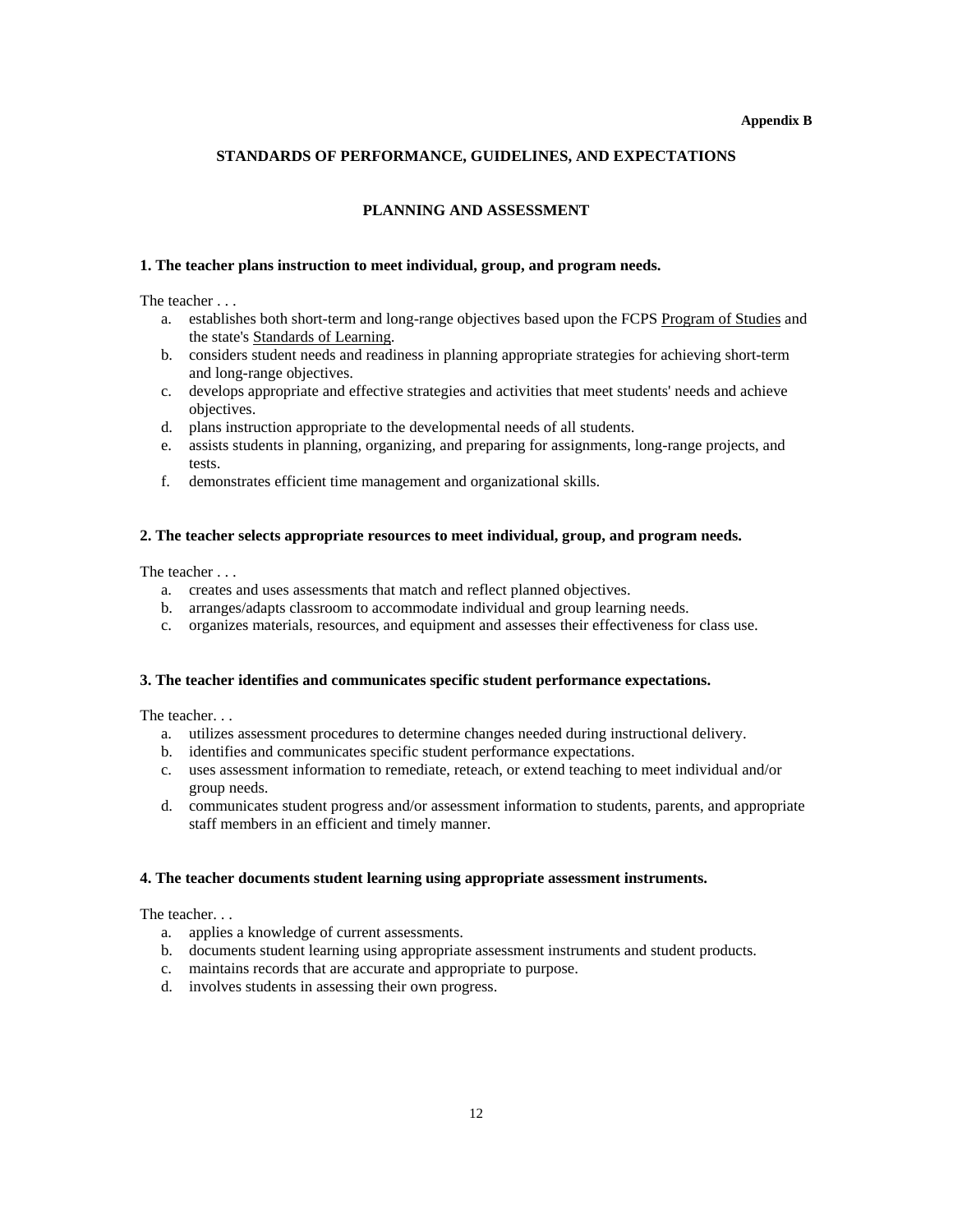#### **INSTRUCTION**

#### **1. The teacher demonstrates an understanding of subject area.**

The teacher . . .

- a. communicates the belief that all students can learn.
- b. keeps current with the field and applies knowledge of research to the instructional program.
- c. implements lessons that support the Program of Studies and Standards of Learning.
- d. demonstrates knowledge of technology as it relates to the curriculum.

#### **2. The teacher creates learning experiences that make the subject matter meaningful for all students.**

The teacher. . .

- a. uses a variety of appropriate resources, technology, and materials in the content area.
- b. encourages the academic curiosity and critical thinking of students.
- c. relates curriculum to students in a meaningful manner.
- d. involves students in discovering, exploring, and appreciating the relationship between the subject and other disciplines.

#### **3. The teacher understands how students differ in their approaches to learning.**

The teacher . . .

- a. recognizes individual differences and learning styles and adjusts practice as appropriate.
- b. selects objectives to match student needs and developmental levels.
- c. uses a variety of teaching methods and techniques that reflect current research.

## **4. The teacher is able to differentiate instruction to meet students' diverse needs.**

The teacher. . .

- a. uses appropriate materials and technology that match the learning styles of students.
- b. utilizes flexible grouping practices to respond to diverse needs.
- c. encourages students to identify strengths while developing all areas of competence.

#### **5. The teacher uses a variety of materials, resources, and technology that promote the development of critical thinking, problem-solving, and performance skills.**

- a. evaluates materials for accuracy, currency, and student interest.
- b. provides students with multimedia materials that are appropriate and challenging for all instructional levels.
- c. encourages and guides the development of problem-solving skills and independent thinking.
- d. uses a variety of questioning techniques to ensure a challenging environment.
- e. demonstrates competence in technology usage.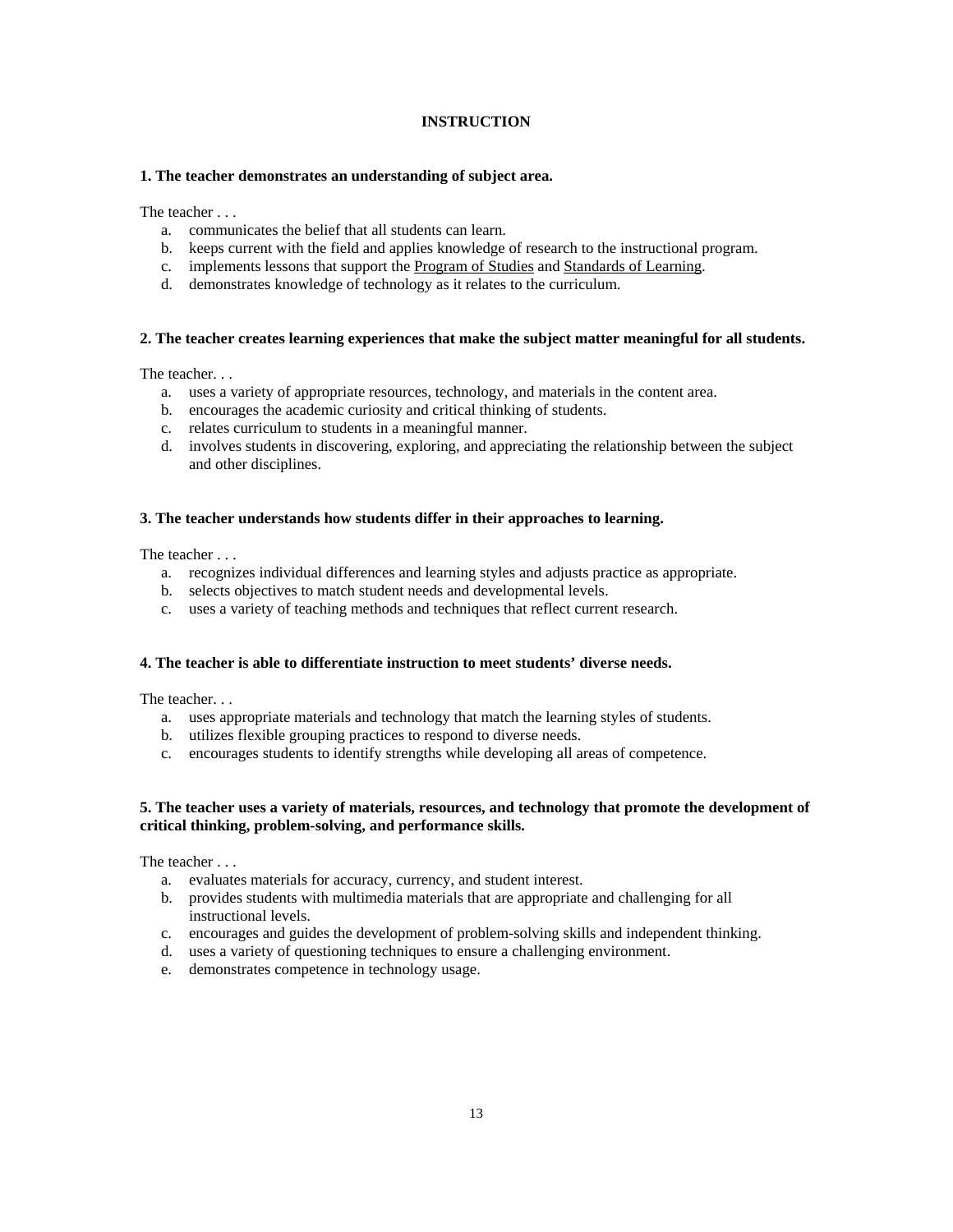#### 6**. The teacher selects, evaluates, and refines a variety of teaching methods and strategies for active student participation and improvement of student learning.**

- a. paces instruction appropriately and reteaches material based on assessment.
- b. uses questioning strategies effectively.
- c. implements curriculum experiences to encourage students to reflect on and assume responsibility for their own learning.
- d. solicits comments, questions, examples, and other contributions from students throughout lessons.
- e. provides opportunities for guided and independent practice.
- f. responds positively to student questions.
- g. implements instructional opportunities in which students are interacting with ideas, materials, teachers, and one another.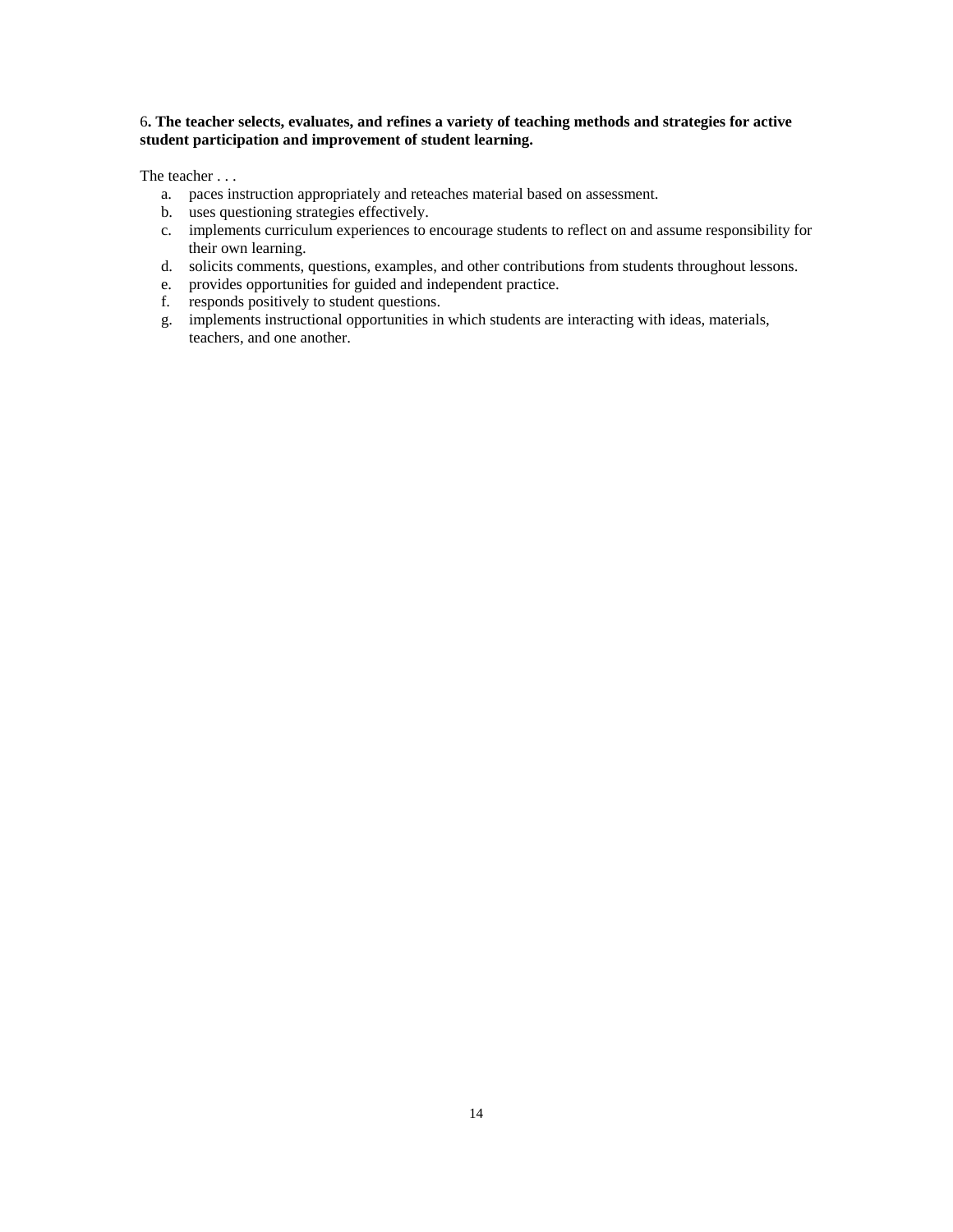#### **LEARNING ENVIRONMENT**

#### **1. The teacher communicates expectations clearly.**

The teacher . . .

- a. communicates lesson objectives.
- b. communicates clearly in writing and speaking.
- c. models enthusiasm for and engagement in learning.
- d. expects students to demonstrate an understanding of expectations.
- e. expects students to demonstrate enthusiasm and engagement in learning.

#### **2. The teacher manages student behavior.**

The teacher. . . .

- a. establishes expectations and consequences for student behavior.
- b. communicates expectations of student behavior to students and parents.
- c. enforces rules consistently.
- d. manages disruptive situations as they occur.

#### **3. The teacher maintains the momentum of instruction.**

The teacher . . .

- a. handles administrative routines efficiently.
- b. involves students in the efficient operation of the classroom.
- c. captures and sustains students' interests.
- d. organizes materials and supplies.
- e. structures smooth transitions.
- f. manages classroom procedures to maximize academic learning time.
- g. manages instructional groups.
- h. encourages students to demonstrate responsibility.

#### **4. The teacher monitors student understanding.**

- a. uses various forms of ongoing assessment to monitor the effectiveness of instruction.
- b. identifies student confusion.
- c. modifies instruction based on student understanding.
- d. provides continuous and meaningful feedback.
- e. models and encourages the use of self-assessment strategies.
- f. enables students to participate actively in the lesson.
- g. encourages students to use strategies for monitoring their own learning.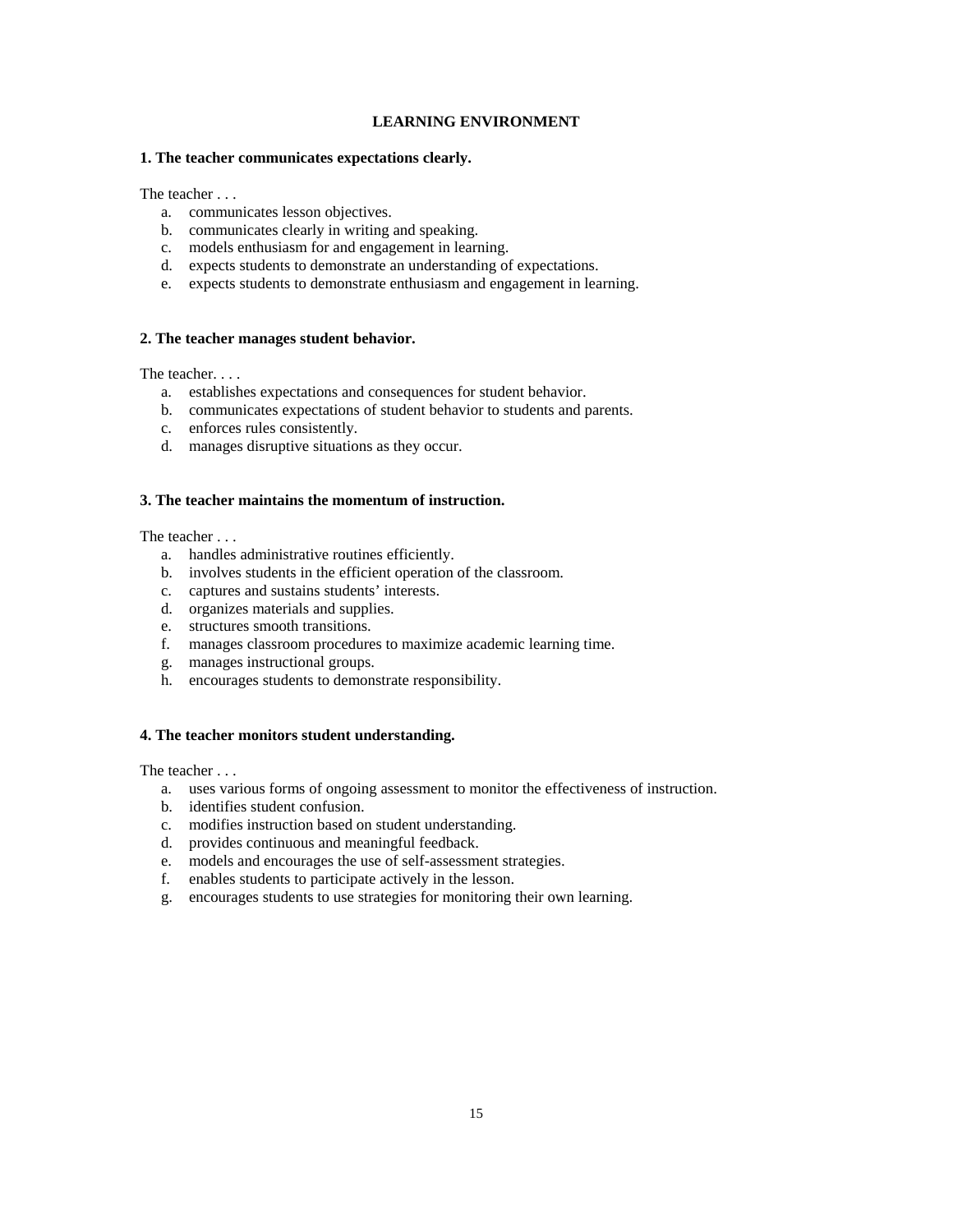#### **5. The teacher ensures a supportive learning environment.**

- a. creates a learning environment for all students that encourages social interaction, active engagement in learning, and self motivation.
- b. organizes and maintains a physical setting that minimizes disruption and promotes learning and safety.
- c. establishes expectations and consequences for student behavior.
- d. communicates expectations and consequences for student behavior to students and parents.
- e. consistently enforces rules.
- f. uses/adapts space for different instructional purposes at different times, matched to curricular goals as well as student needs.
- g. expects students to maintain a safe learning environment.
- h. encourages students to demonstrate the confidence to explore and question.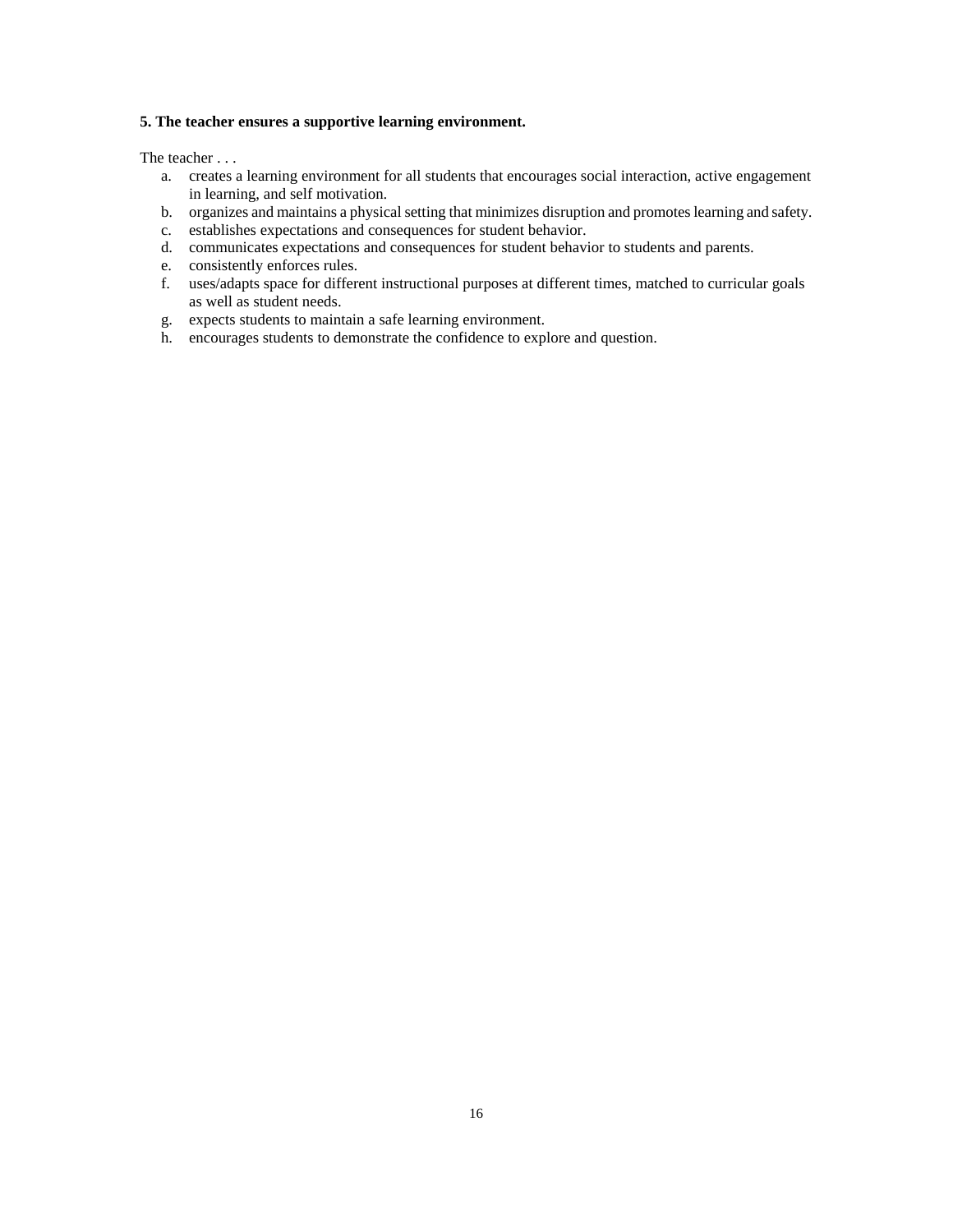#### **HUMAN RELATIONS AND COMMUNICATION SKILLS**

#### **1. The teacher creates and maintains a positive classroom climate.**

The teacher . . .

- a. communicates high academic expectations for all learners.
- b. communicates high behavior expectations for all learners.
- c. accommodates multicultural and individual differences.
- d. encourages students to develop an awareness of and appreciation for all cultures.
- e. responds to requests for assistance promptly and efficiently.
- f. encourages student initiative and expression in speaking, writing, and other media.
- g. incorporates principles of equal opportunity and non-discrimination into classroom management.
- h. encourages risk-taking.
- i. provides opportunities for success and meaningful positive recognition.
- j. establishes relationships with students that demonstrate integrity, fairness, humor, courtesy, respect, active listening, consistency, and trust.
- k. models effective verbal and non-verbal communication skills.
- l. uses precise language, correct vocabulary and grammar, and acceptable forms of oral and written expression.
- m. promotes positive interpersonal relationships.

#### **2. The teacher forges partnerships with parents that foster learning and well being at home and at school.**

The teacher

- a. promotes positive home/school relationships.
- b. encourages collaborative partnerships with parents to support opportunities for student success.
- c. ensures consistent and timely communication with parents.
- d. demonstrates flexibility in planning meetings with parents.
- e. encourages parental involvement in classroom and school activities.
- f. handles confidential information and sensitive situations professionally and with discretion.
- g. communicates successfully with parents from diverse cultural backgrounds.

#### **3. The teacher builds positive relationships within the school and community.**

- a. establishes working relationships that demonstrate integrity, sensitivity, fairness, humor, courtesy, respect, and active listening.
- b. uses acceptable written and oral language.
- c. works cooperatively with appropriate school personnel to assist students in reaching their goals.
- d. uses available resources to support students with physical, intellectual, or emotional needs.
- e. works cooperatively with appropriate school personnel to address issues that impact instruction, academic achievement, and school climate.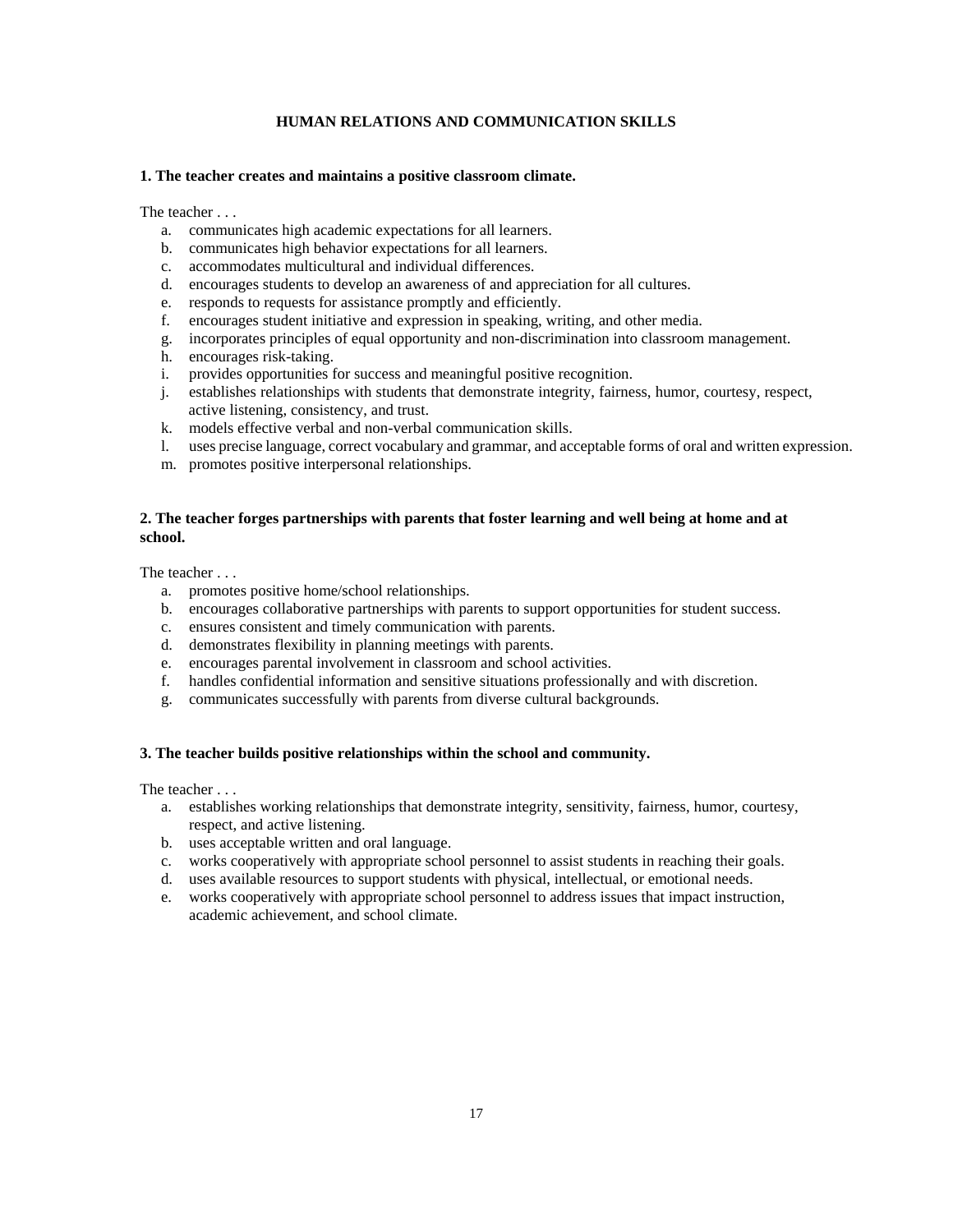#### **PROFESSIONALISM**

#### **1. The teacher demonstrates a consistent and professional attitude toward the accomplishment of division, program, and building-level goals.**

The teacher . . .

- a. participates actively and constructively in program development, change, and implementation of schoolwide goals at all levels.
- b. demonstrates personal integrity based upon positive professional and ethical standards.
- c. demonstrates professional judgment in dealing with confidential information.
- d. meets contractual obligations.
- e. fulfills professional responsibilities in a timely manner.

#### **2. The teacher works in a collegial and collaborative manner with peers, school personnel, and the community to support and promote student learning and program evaluation.**

The teacher . . .

- a. participates in school activities as appropriate to assist students and enhance school image.
- b. shares expertise and new ideas with colleagues.
- c. provides additional opportunities for students to receive academic assistance.
- d. participates in or sponsors student, teacher, school, division, and/or community activities or events.
- e. participates in staff development opportunities and shares expertise.

#### **3. The teacher takes responsibility for and participates in a meaningful and continuous process of professional development that results in student progress.**

The teacher . . .

- a. participates in professional growth activities which may include conferences, workshops, course work, and/or membership in professional organizations.
- b. maintains a high level of personal knowledge regarding new developments and techniques, including technology, in the field of professional specialization.
- c. engages in ongoing self-assessment.
- d. uses appropriate resources to grow professionally.
- e. maintains proper licensure and certification.

#### **4. The teacher fulfills educational leadership roles.**

- a. seeks opportunities to serve as a collaborator, mentor, coach, presenter, or researcher to foster the development of teachers.
- b. supports student, teacher, school, division, and/or community events that support school goals. serves as an appropriate role model.
- d. seeks opportunities to provide service to the profession, division, and the community.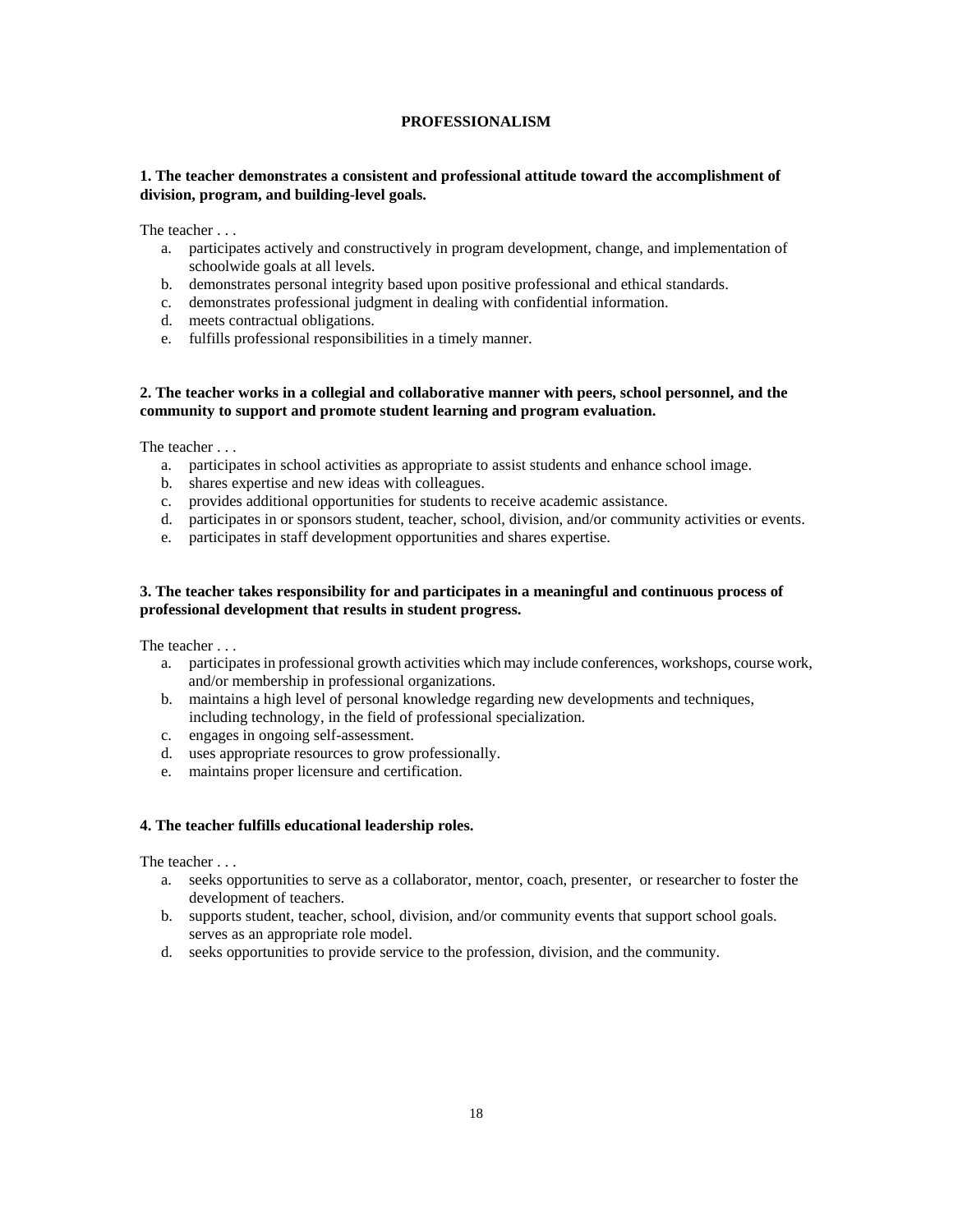**Appendix C** 



## **County Fairfax County Public Schools EXAMPLE PUblic TEACHER SELF-ASSESSMENT**

| <b>Teacher's Name</b>  |  |
|------------------------|--|
| <b>School</b>          |  |
| <b>Evaluation Year</b> |  |

**Temployee ID No. Temployee ID No. Temployee ID No. Temployee ID No. Temployee ID** No. **School Grade/Subject Constant Constant Constant Constant Constant Constant Constant Constant Constant Constant Constant Constant Constant Constant Constant Constant Constant Constant Constant Constant Constant Constant** 

| PLANNING AND ASSESSMENT                                                                 |                                |              |                |
|-----------------------------------------------------------------------------------------|--------------------------------|--------------|----------------|
|                                                                                         | <b>DOES NOT</b><br><b>MEET</b> | <b>MEETS</b> | <b>EXCEEDS</b> |
| The teacher plans instruction to meet individual, group, and program needs.             |                                |              |                |
| The teacher selects appropriate resources to meet individual, group, and program needs. |                                |              |                |
| The teacher identifies and communicates specific student performance expectations.      |                                |              |                |
| The teacher documents student learning using appropriate assessment instruments.        |                                |              |                |

| <b>INSTRUCTION</b>                                                                                                                                                |                                |              |                |
|-------------------------------------------------------------------------------------------------------------------------------------------------------------------|--------------------------------|--------------|----------------|
|                                                                                                                                                                   | <b>DOES NOT</b><br><b>MEET</b> | <b>MEETS</b> | <b>EXCEEDS</b> |
| The teacher demonstrates an understanding of subject area.                                                                                                        |                                |              |                |
| The teacher creates learning experiences that make the subject matter meaningful for all<br>students.                                                             |                                |              |                |
| The teacher understands how students differ in their approaches to learning.                                                                                      |                                |              |                |
| The teacher is able to differentiate instruction to meet students' diverse needs.                                                                                 |                                |              |                |
| The teacher uses a variety of materials, resources, and technology that promote the<br>development of critical thinking, problem-solving, and performance skills. |                                |              |                |
| The teacher selects, evaluates, and refines a variety of teaching methods and strategies for<br>active student participation and improvement of student learning. |                                |              |                |

| <b>LEARNING ENVIRONMENT</b>                            |                                |              |                |
|--------------------------------------------------------|--------------------------------|--------------|----------------|
|                                                        | <b>DOES NOT</b><br><b>MEET</b> | <b>MEETS</b> | <b>EXCEEDS</b> |
| The teacher communicates expectations clearly.         |                                |              |                |
| The teacher manages student behavior.                  |                                |              |                |
| The teacher maintains the momentum of instruction.     |                                |              |                |
| The teacher monitors student understanding.            |                                |              |                |
| The teacher ensures a supportive learning environment. |                                |              |                |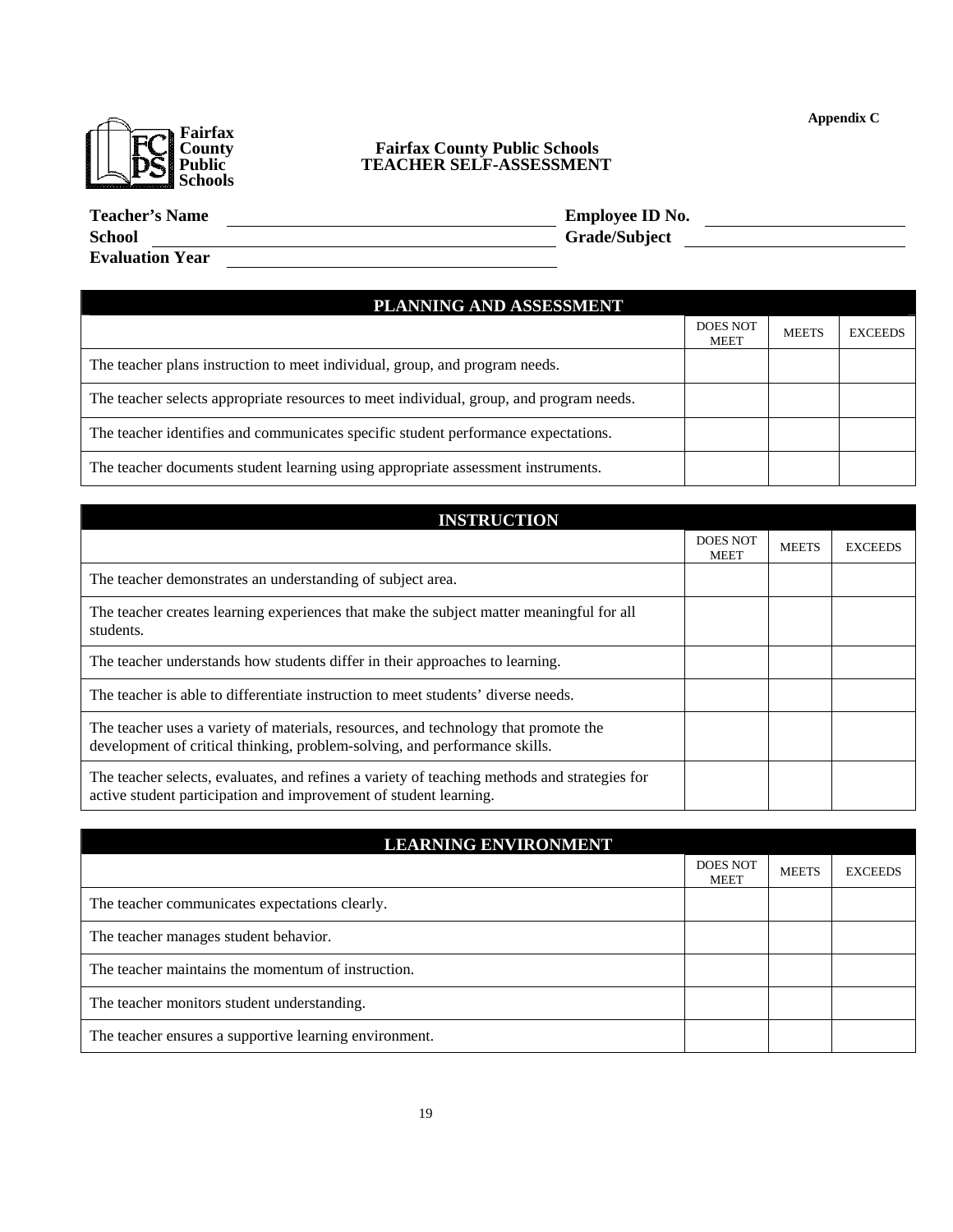## **HUMAN RELATIONS AND COMMUNICATION SKILLS**  DOES NOT MEET MEETS EXCEEDS The teacher creates and maintains a positive classroom climate. The teacher forges partnerships with parents that foster learning and well being at home and at school. The teacher builds positive relationships within the school and community.

| <b>PROFESSIONALISM</b>                                                                                                                                                       |                                |              |                |
|------------------------------------------------------------------------------------------------------------------------------------------------------------------------------|--------------------------------|--------------|----------------|
|                                                                                                                                                                              | <b>DOES NOT</b><br><b>MEET</b> | <b>MEETS</b> | <b>EXCEEDS</b> |
| The teacher demonstrates a consistent and professional attitude toward the accomplishment of<br>division, program, and building level goals.                                 |                                |              |                |
| The teacher works in a collegial and collaborative manner with peers, school personnel, and<br>the community to support and promote student learning and program evaluation. |                                |              |                |
| The teacher takes responsibility for and participates in a meaningful and continuous process<br>of professional development that results in student progress.                |                                |              |                |
| The teacher fulfills educational leadership roles.                                                                                                                           |                                |              |                |

**Comments:** 

Distribution: Copy – Teacher Copy - Evaluator

(Revised 7/01/02)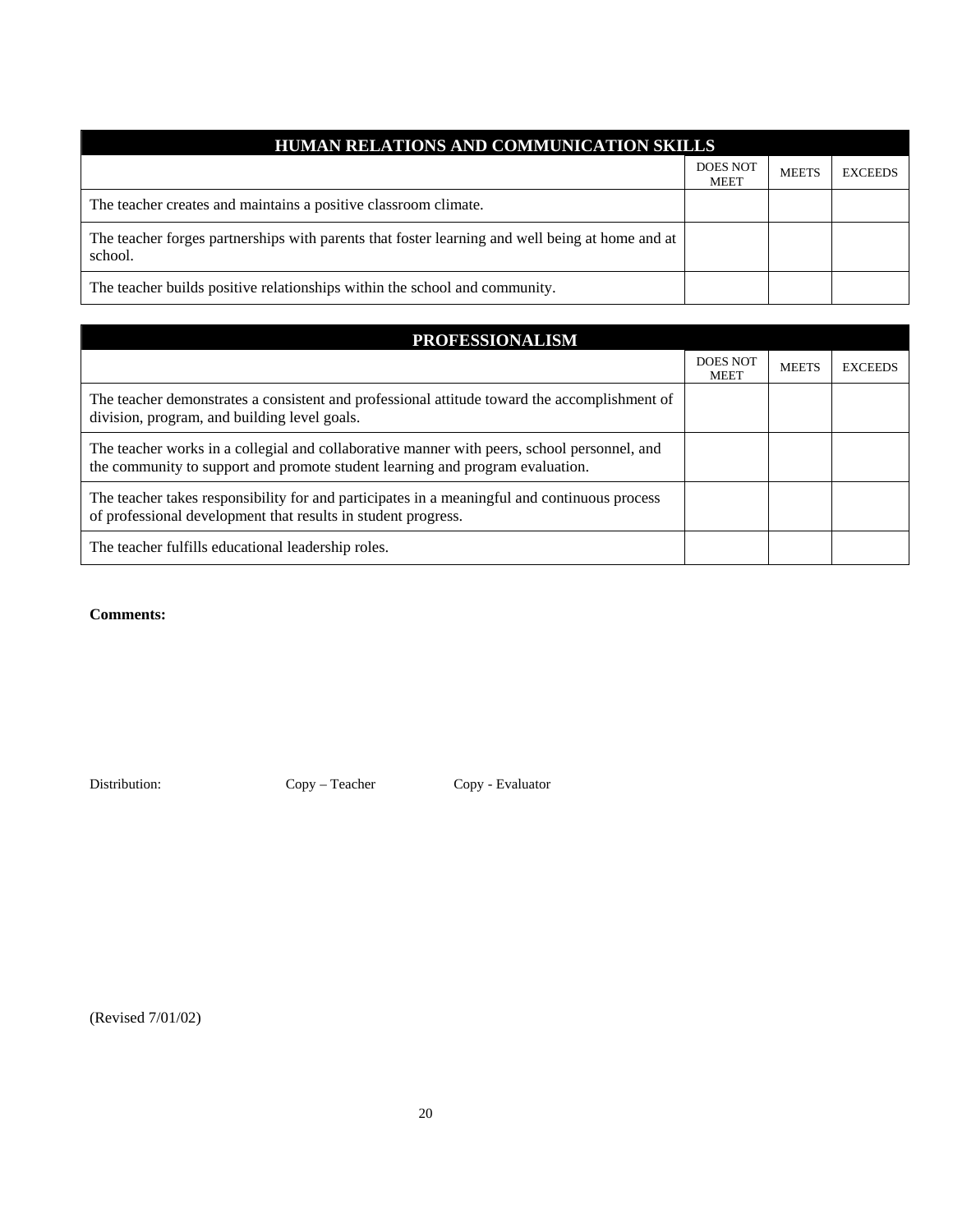**Appendix D** 



## **County Fairfax County Public Schools IL DS Public TEACHER MIDYEAR PERFORMANCE ASSESSMENT**

| <b>Teacher's Name</b>  | <b>Employee ID No.</b> |
|------------------------|------------------------|
| <b>School</b>          | <b>Grade/Subject</b>   |
| <b>Evaluation Year</b> |                        |

| PLANNING AND ASSESSMENT                                                                 |                                |              |                |
|-----------------------------------------------------------------------------------------|--------------------------------|--------------|----------------|
|                                                                                         | <b>DOES NOT</b><br><b>MEET</b> | <b>MEETS</b> | <b>EXCEEDS</b> |
| The teacher plans instruction to meet individual, group, and program needs.             |                                |              |                |
| The teacher selects appropriate resources to meet individual, group, and program needs. |                                |              |                |
| The teacher identifies and communicates specific student performance expectations.      |                                |              |                |
| The teacher documents student learning using appropriate assessment instruments.        |                                |              |                |

| <b>INSTRUCTION</b>                                                                                                                                                |                                |              |                |
|-------------------------------------------------------------------------------------------------------------------------------------------------------------------|--------------------------------|--------------|----------------|
|                                                                                                                                                                   | <b>DOES NOT</b><br><b>MEET</b> | <b>MEETS</b> | <b>EXCEEDS</b> |
| The teacher demonstrates an understanding of subject area.                                                                                                        |                                |              |                |
| The teacher creates learning experiences that make the subject matter meaningful for all<br>students.                                                             |                                |              |                |
| The teacher understands how students differ in their approaches to learning.                                                                                      |                                |              |                |
| The teacher is able to differentiate instruction to meet students' diverse needs.                                                                                 |                                |              |                |
| The teacher uses a variety of materials, resources, and technology that promote the<br>development of critical thinking, problem-solving, and performance skills. |                                |              |                |
| The teacher selects, evaluates, and refines a variety of teaching methods and strategies for<br>active student participation and improvement of student learning. |                                |              |                |

| <b>LEARNING ENVIRONMENT</b>                            |                                |              |                |
|--------------------------------------------------------|--------------------------------|--------------|----------------|
|                                                        | <b>DOES NOT</b><br><b>MEET</b> | <b>MEETS</b> | <b>EXCEEDS</b> |
| The teacher communicates expectations clearly.         |                                |              |                |
| The teacher manages student behavior.                  |                                |              |                |
| The teacher maintains the momentum of instruction.     |                                |              |                |
| The teacher monitors student understanding.            |                                |              |                |
| The teacher ensures a supportive learning environment. |                                |              |                |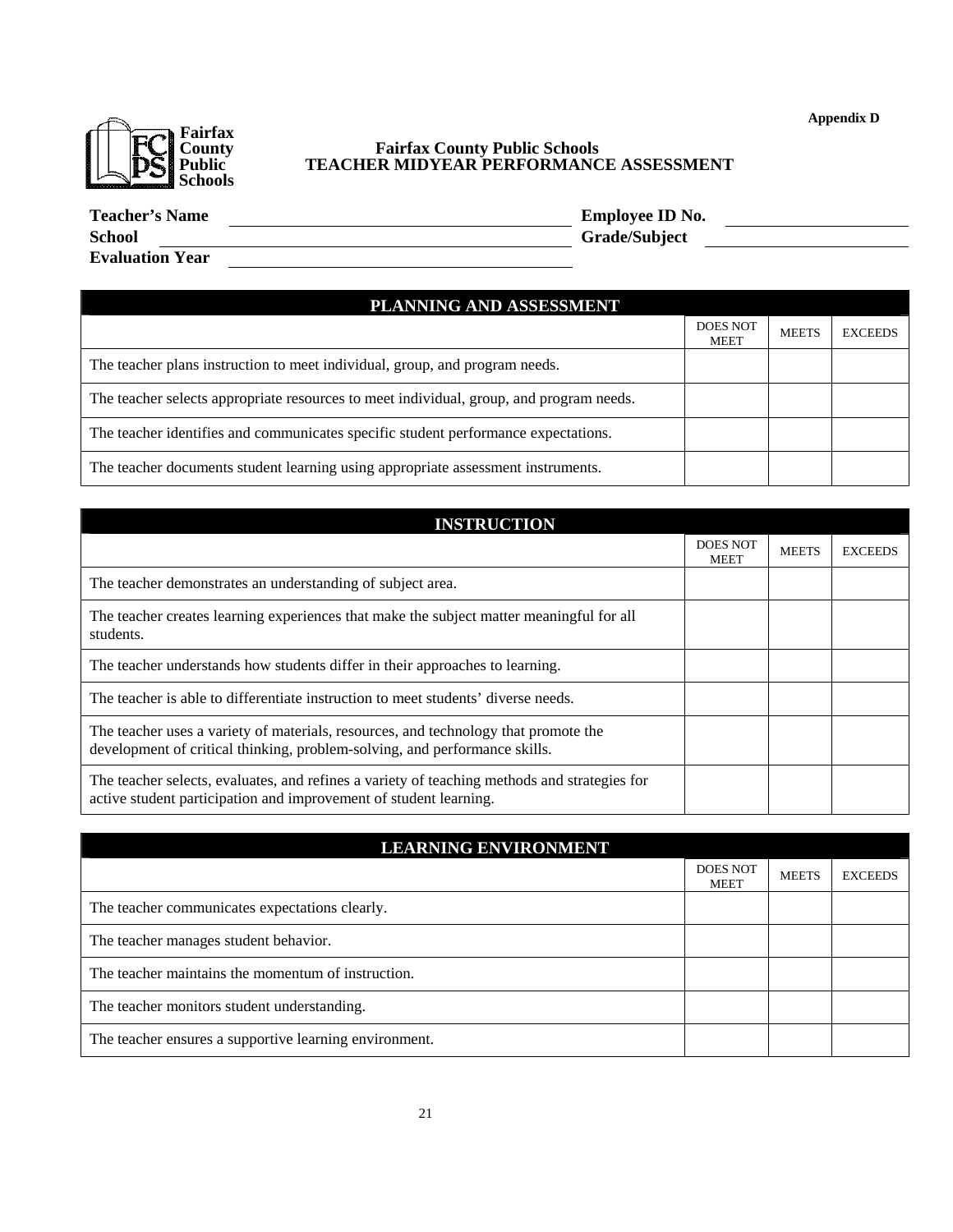| HUMAN RELATIONS AND COMMUNICATION SKILLS                                                                   |                                |              |                |  |
|------------------------------------------------------------------------------------------------------------|--------------------------------|--------------|----------------|--|
|                                                                                                            | <b>DOES NOT</b><br><b>MEET</b> | <b>MEETS</b> | <b>EXCEEDS</b> |  |
| The teacher creates and maintains a positive classroom climate.                                            |                                |              |                |  |
| The teacher forges partnerships with parents that foster learning and well being at home and at<br>school. |                                |              |                |  |
| The teacher builds positive relationships within the school and community.                                 |                                |              |                |  |

| <b>PROFESSIONALISM</b>                                                                                                                                                       |                                |              |                |  |
|------------------------------------------------------------------------------------------------------------------------------------------------------------------------------|--------------------------------|--------------|----------------|--|
|                                                                                                                                                                              | <b>DOES NOT</b><br><b>MEET</b> | <b>MEETS</b> | <b>EXCEEDS</b> |  |
| The teacher demonstrates a consistent and professional attitude toward the accomplishment of<br>division, program, and building level goals.                                 |                                |              |                |  |
| The teacher works in a collegial and collaborative manner with peers, school personnel, and<br>the community to support and promote student learning and program evaluation. |                                |              |                |  |
| The teacher takes responsibility for and participates in a meaningful and continuous process<br>of professional development that results in student progress.                |                                |              |                |  |
| The teacher fulfills educational leadership roles.                                                                                                                           |                                |              |                |  |

**Comments:** 

## **MIDYEAR RECOMMENDATION:**

| [ [ Reappointment            | [] Conditional Reappointment                                                                                                                                                                                                         | [] Do Not Reappoint |       |  |
|------------------------------|--------------------------------------------------------------------------------------------------------------------------------------------------------------------------------------------------------------------------------------|---------------------|-------|--|
|                              | Signature of Principal/Evaluator:<br><u> and</u> the contract of the contract of the contract of the contract of the contract of the contract of the contract of the contract of the contract of the contract of the contract of the |                     | Date: |  |
| <b>Signature of Teacher:</b> |                                                                                                                                                                                                                                      |                     | Date: |  |
|                              |                                                                                                                                                                                                                                      |                     |       |  |

**(Revised 7/1/02)**

**Distribution: Copy – Teacher Copy – Local Site Personnel File**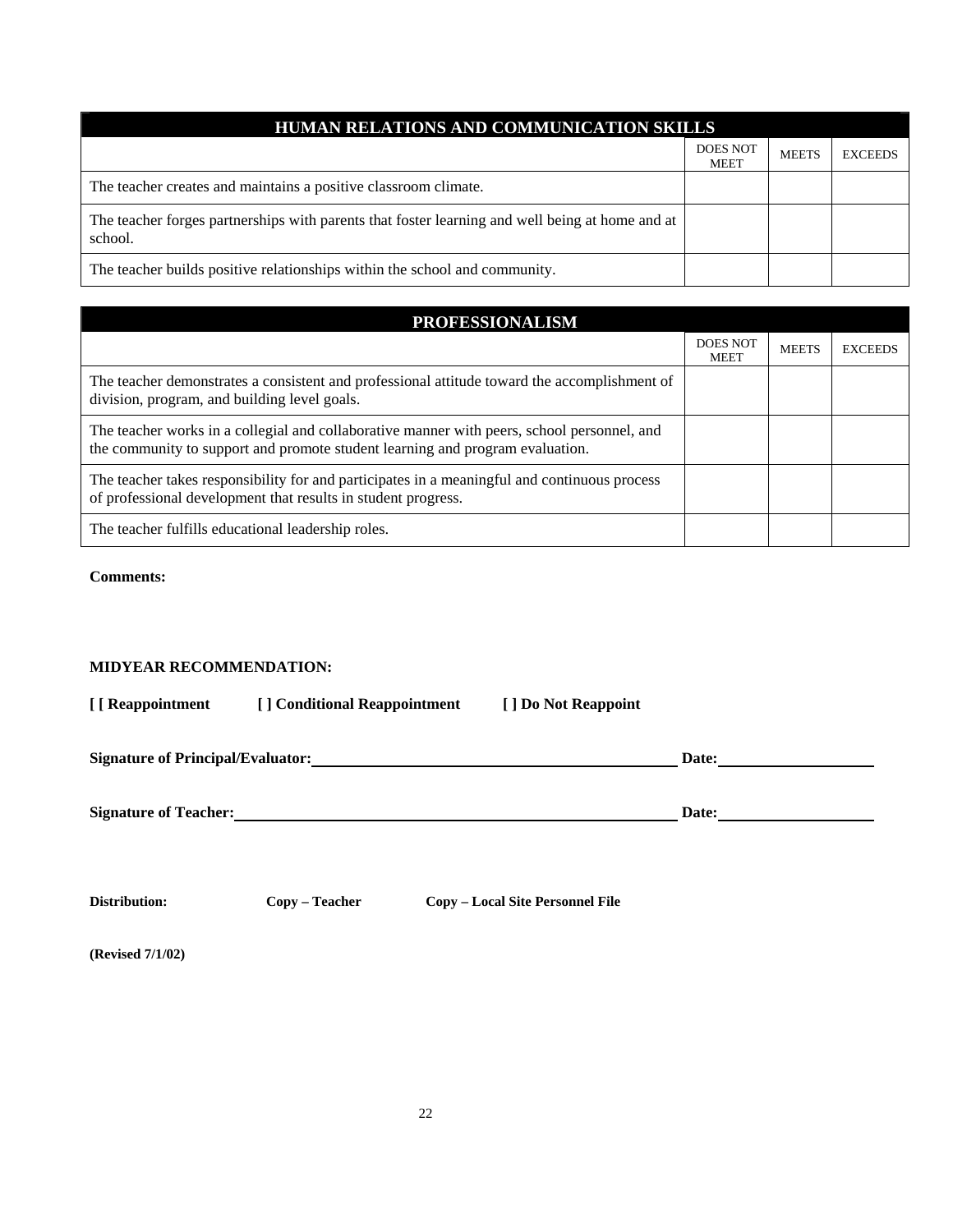**Appendix E** 



## **County Fairfax County Public Schools IL DE Public TEACHER FINAL EVALUATION**

| <b>Teacher's Name</b>  | <b>Employee ID No.</b> |
|------------------------|------------------------|
| <b>School</b>          | <b>Grade/Subject</b>   |
| <b>Evaluation Year</b> |                        |

| PLANNING AND ASSESSMENT                                                                 |                                |              |                |
|-----------------------------------------------------------------------------------------|--------------------------------|--------------|----------------|
|                                                                                         | <b>DOES NOT</b><br><b>MEET</b> | <b>MEETS</b> | <b>EXCEEDS</b> |
| The teacher plans instruction to meet individual, group, and program needs.             |                                |              |                |
| The teacher selects appropriate resources to meet individual, group, and program needs. |                                |              |                |
| The teacher identifies and communicates specific student performance expectations.      |                                |              |                |
| The teacher documents student learning using appropriate assessment instruments.        |                                |              |                |

| <b>INSTRUCTION</b>                                                                                                                                                |                                |              |                |
|-------------------------------------------------------------------------------------------------------------------------------------------------------------------|--------------------------------|--------------|----------------|
|                                                                                                                                                                   | <b>DOES NOT</b><br><b>MEET</b> | <b>MEETS</b> | <b>EXCEEDS</b> |
| The teacher demonstrates an understanding of subject area.                                                                                                        |                                |              |                |
| The teacher creates learning experiences that make the subject matter meaningful for all<br>students.                                                             |                                |              |                |
| The teacher understands how students differ in their approaches to learning.                                                                                      |                                |              |                |
| The teacher is able to differentiate instruction to meet students' diverse needs.                                                                                 |                                |              |                |
| The teacher uses a variety of materials, resources, and technology that promote the<br>development of critical thinking, problem-solving, and performance skills. |                                |              |                |
| The teacher selects, evaluates, and refines a variety of teaching methods and strategies for<br>active student participation and improvement of student learning. |                                |              |                |

| <b>LEARNING ENVIRONMENT</b>                            |                                |              |                |  |
|--------------------------------------------------------|--------------------------------|--------------|----------------|--|
|                                                        | <b>DOES NOT</b><br><b>MEET</b> | <b>MEETS</b> | <b>EXCEEDS</b> |  |
| The teacher communicates expectations clearly.         |                                |              |                |  |
| The teacher manages student behavior.                  |                                |              |                |  |
| The teacher maintains the momentum of instruction.     |                                |              |                |  |
| The teacher monitors student understanding.            |                                |              |                |  |
| The teacher ensures a supportive learning environment. |                                |              |                |  |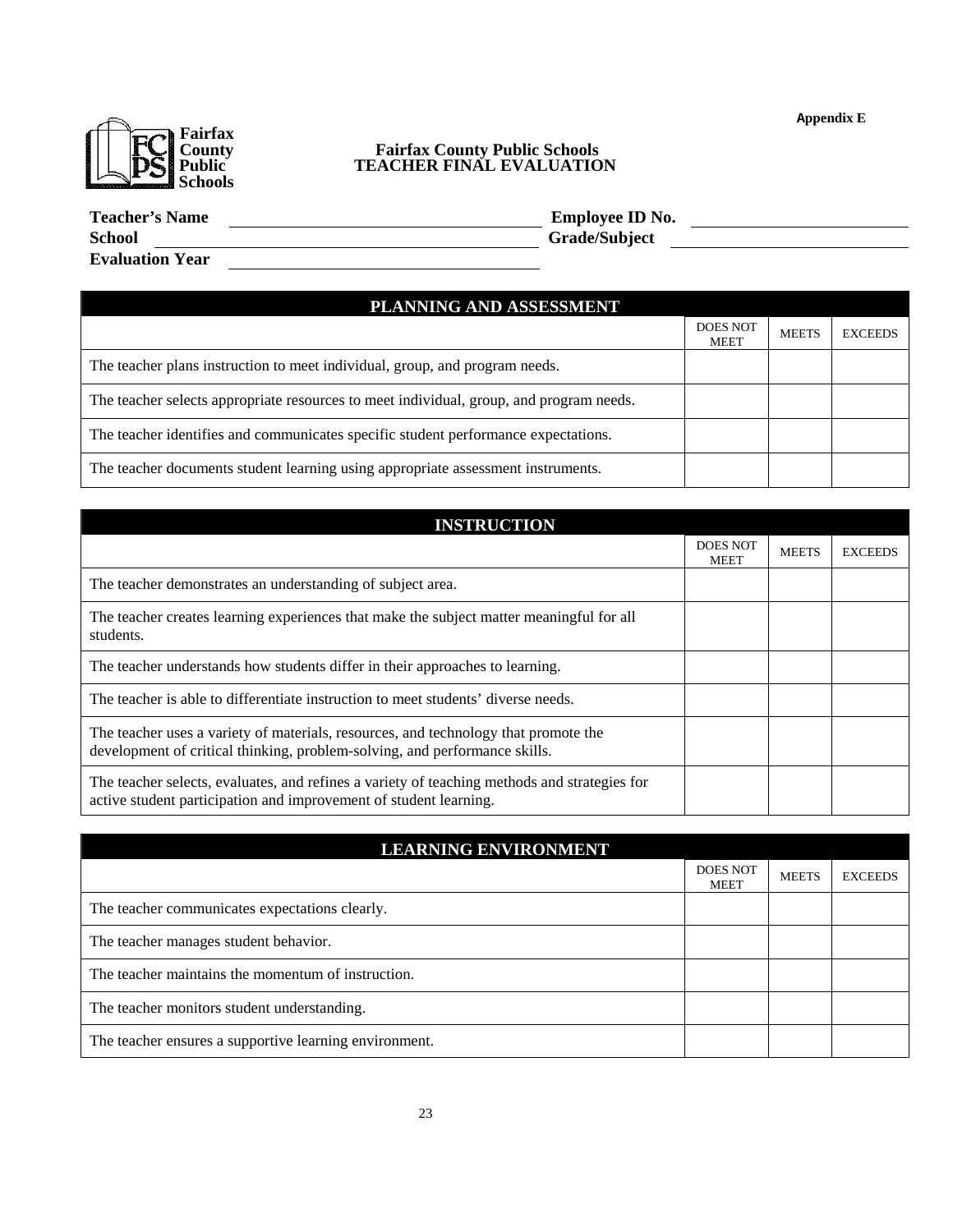| HUMAN RELATIONS AND COMMUNICATION SKILLS                                                                   |                                |              |                |  |
|------------------------------------------------------------------------------------------------------------|--------------------------------|--------------|----------------|--|
|                                                                                                            | <b>DOES NOT</b><br><b>MEET</b> | <b>MEETS</b> | <b>EXCEEDS</b> |  |
| The teacher creates and maintains a positive classroom climate.                                            |                                |              |                |  |
| The teacher forges partnerships with parents that foster learning and well being at home and at<br>school. |                                |              |                |  |
| The teacher builds positive relationships within the school and community.                                 |                                |              |                |  |

| <b>PROFESSIONALISM</b>                                                                                                                                                       |                                |              |                |  |
|------------------------------------------------------------------------------------------------------------------------------------------------------------------------------|--------------------------------|--------------|----------------|--|
|                                                                                                                                                                              | <b>DOES NOT</b><br><b>MEET</b> | <b>MEETS</b> | <b>EXCEEDS</b> |  |
| The teacher demonstrates a consistent and professional attitude toward the accomplishment of<br>division, program, and building level goals.                                 |                                |              |                |  |
| The teacher works in a collegial and collaborative manner with peers, school personnel, and<br>the community to support and promote student learning and program evaluation. |                                |              |                |  |
| The teacher takes responsibility for and participates in a meaningful and continuous process<br>of professional development that results in student progress.                |                                |              |                |  |
| The teacher fulfills educational leadership roles.                                                                                                                           |                                |              |                |  |

**Comments:** 

**Diagnostic Focus:** 

## **FINAL RECOMMENDATION:**

| [ ] Reappointment | [] Conditional Reappointment | [ ] Do Not Reappoint |
|-------------------|------------------------------|----------------------|
|-------------------|------------------------------|----------------------|

**Signature of Principal/Evaluator: Date:** 

Teacher and evaluator signatures are required. The teacher's signature indicates that the teacher has seen the completed evaluation form and attached report but does not imply agreement with the evaluation conclusion.

I have read this evaluation report. I understand that I may attach additional comments to this report.

**Signature of Teacher: Date: Date: Date: Date: Date: Date: Date: Date: Date: Date: Date: Date: Date: Date: Date: Date: Date: Date: Date: Date: Date: Date: Date: Date: Date:** 

**Distribution: Original – Human Resources Personnel File Copy - Local Site Personnel File Copy – Teacher (Revised 7/1/02)**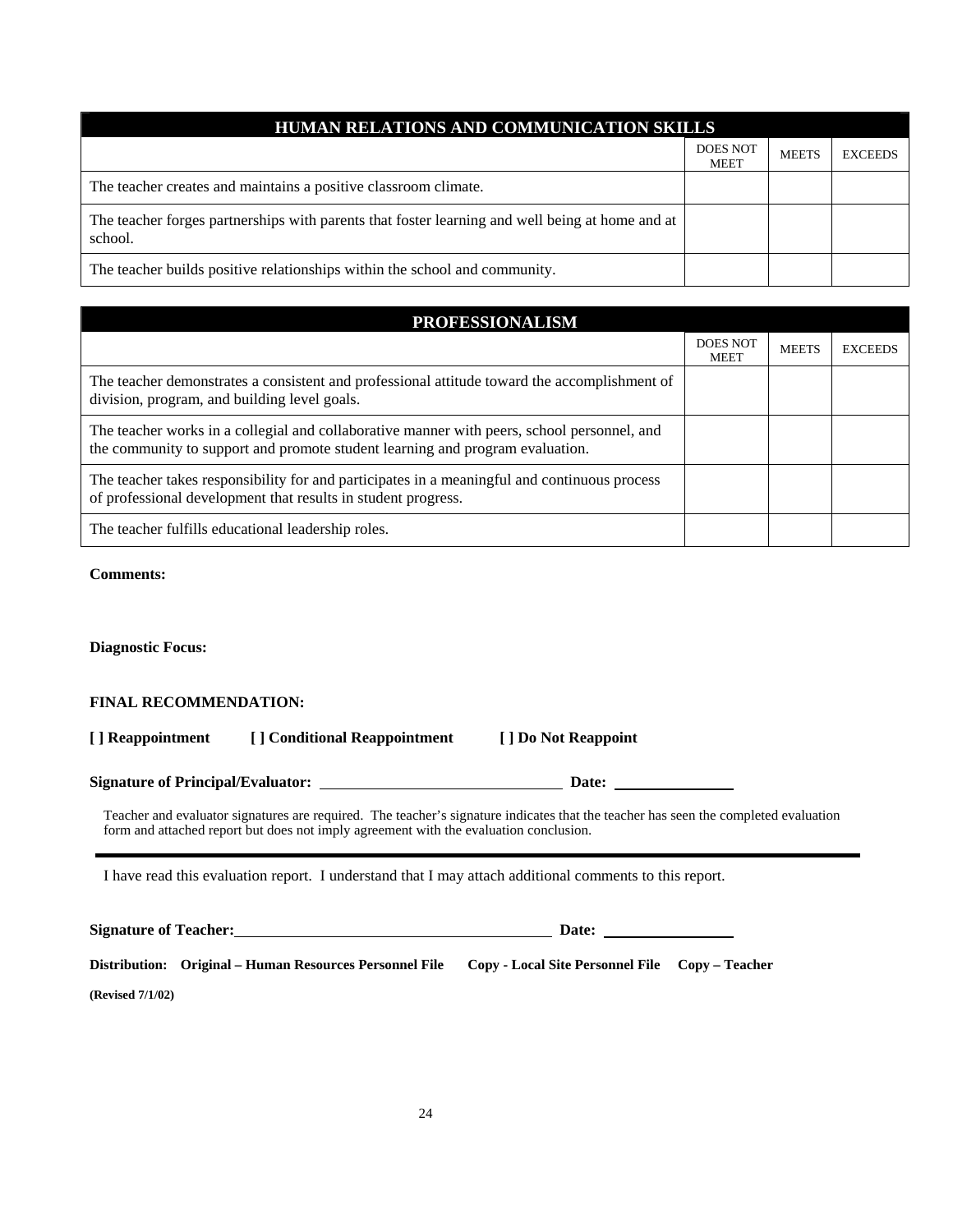#### **SAMPLE DEFERRAL REQUEST LETTER FOR NATIONAL BOARD CERTIFICATION**

#### **WOLF RUN SECONDARY**

#### **MEMORANDUM**

(Date)

TO: Janet Jones, Principal

FROM: Charles Wyatt, Teacher

SUBJECT: Evaluation Deferral Request

The purpose of this memorandum is to request deferral from the formal evaluation scheduled for school year (date). The basis for this request is my successful completion of National Board Certification during the (date) school year.

Thank you for your consideration of this request. If you have questions or need further information, please let me know.

cc: Local Site Personnel File Office of Employee Performance and Development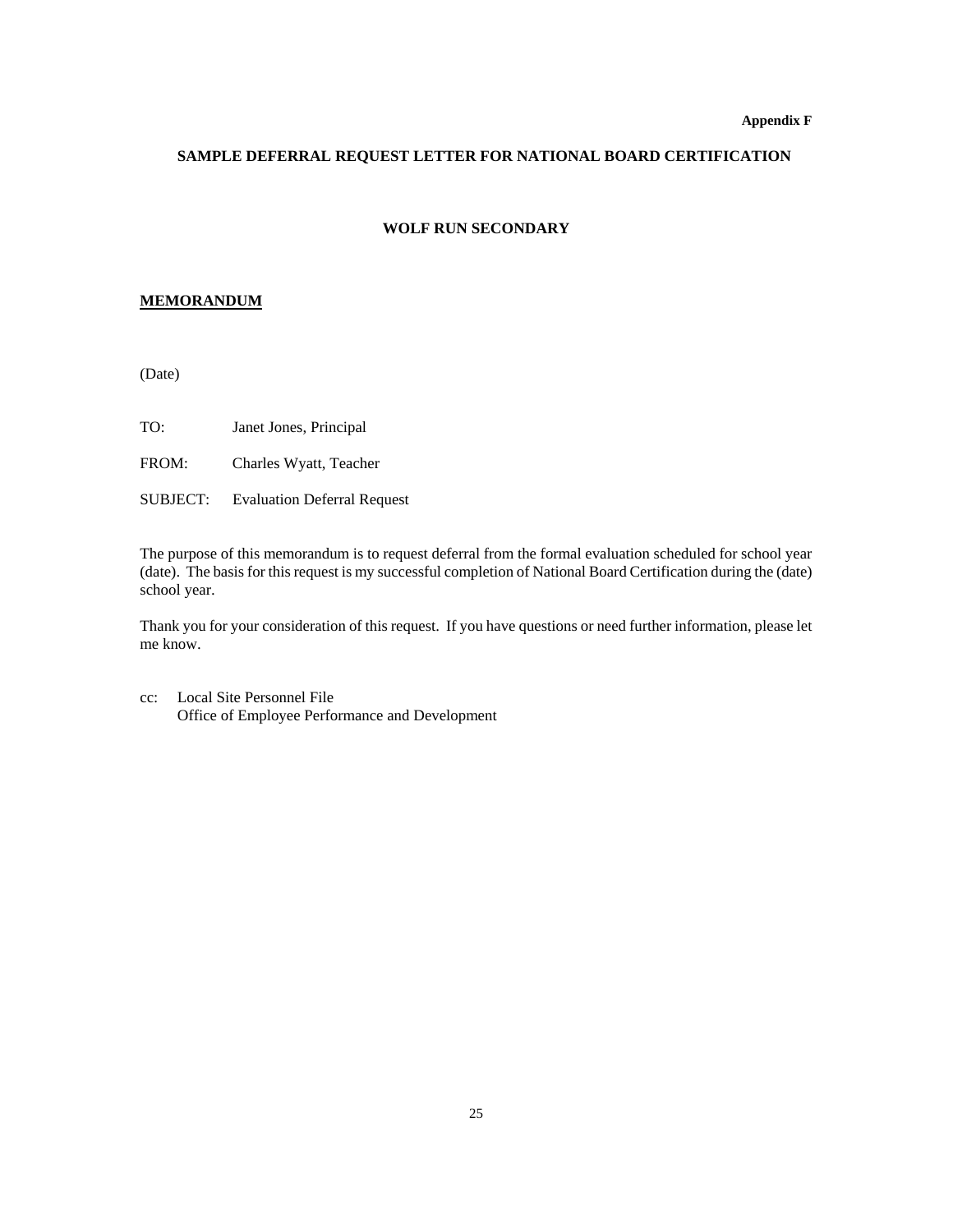## **SAMPLE DEFERRAL REQUEST LETTER FOR NATIONAL BOARD CERTIFICATION**

## **WOLF RUN SECONDARY**

## **MEMORANDUM**

(Date)

TO: Charles Wyatt, Teacher

FROM: Janet Jones, Principal

SUBJECT: Evaluation Deferral Request

Your request of (date), to be deferred from the FY (date) formal evaluation cycle is approved, pending final review by the Department of Human Resources. Based on current evaluation guidelines, your next evaluation is scheduled for school year (date).

cc: Local Site Personnel File Office of Employee Performance and Development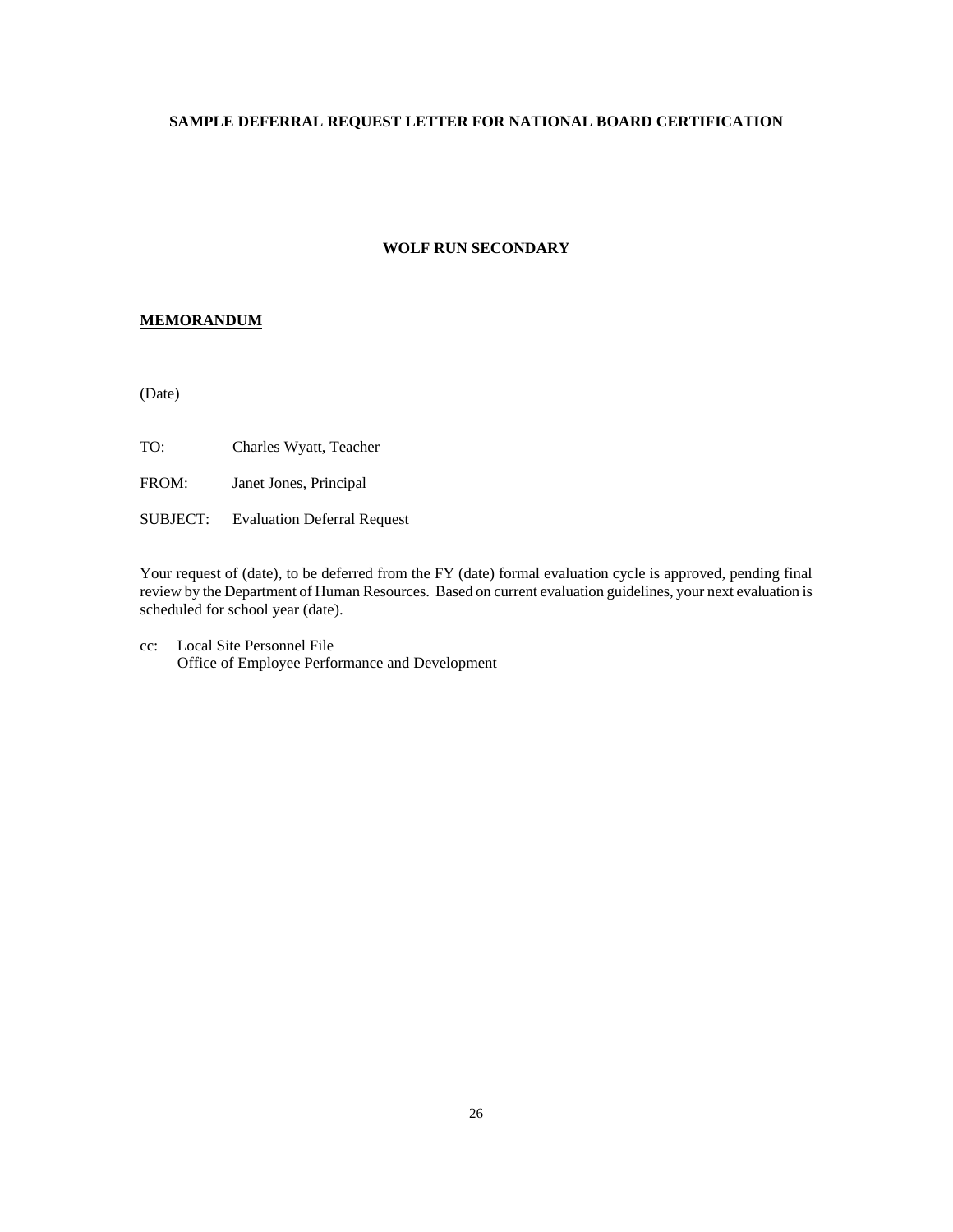#### **Appendix G**

## **SAMPLE EXEMPTION REQUEST LETTER FOR RETIREMENT/RESIGNATION**

#### **FAIR OAKS ELEMENTARY SCHOOL**

## **MEMORANDUM**

(Date)

| TO:             | Rodney Smith, Principal             |
|-----------------|-------------------------------------|
| FROM:           | Kim Chase, Teacher                  |
| <b>SUBJECT:</b> | <b>Evaluation Exemption Request</b> |

The purpose of this memorandum is to request exemption from the formal evaluation scheduled for school year (date). I plan to retire/resign from Fairfax County Public Schools at the end of the current school year. Attached please find a copy of the HR-2 form.

Thank you for your consideration of my request. If you have any questions or need further information, please let me know.

#### Attachment

cc: Local Site Personnel File Office of Employee Performance and Development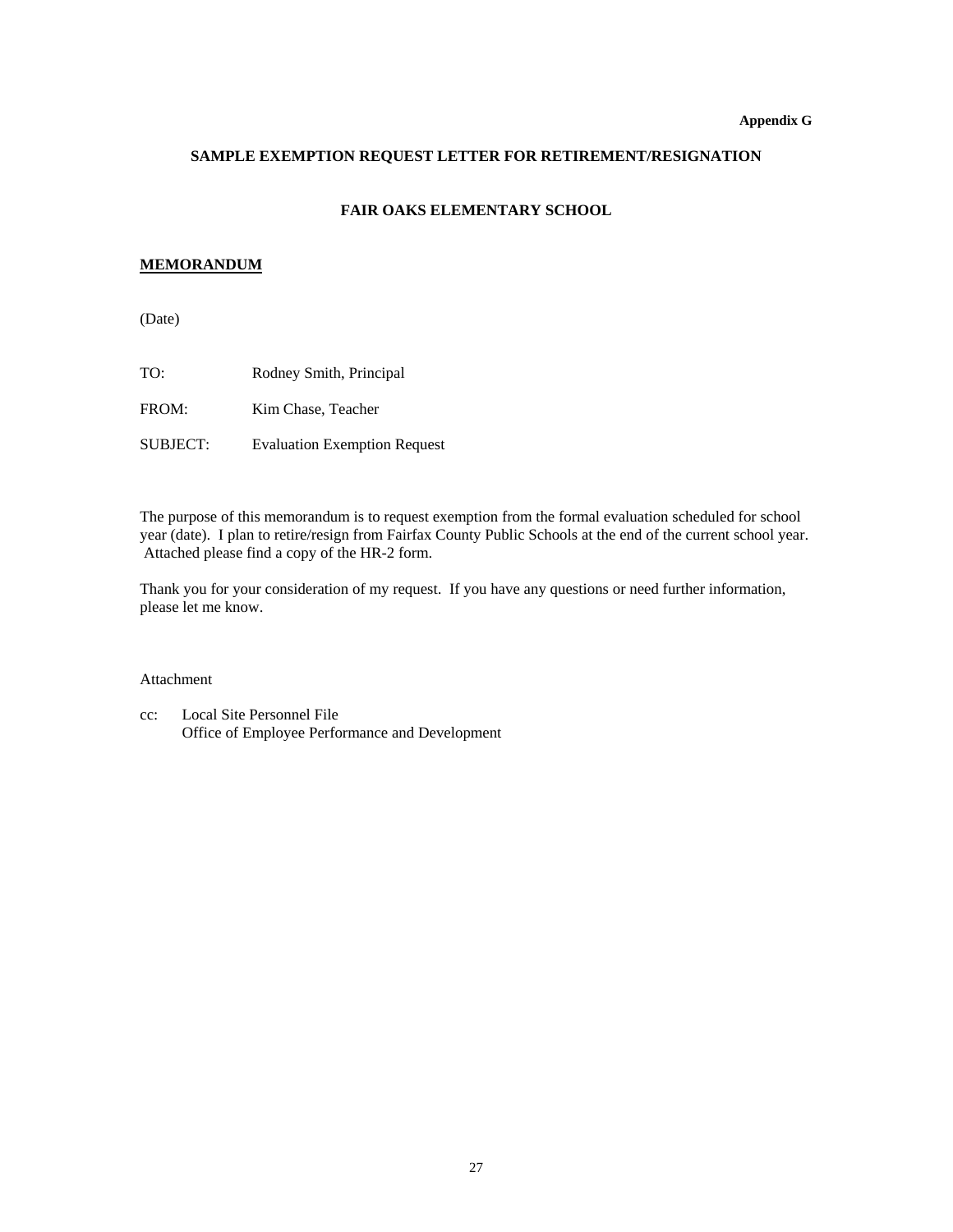## **SAMPLE EXEMPTION REQUEST LETTER FOR RETIREMENT/RESIGNATION**

#### **FAIR OAKS ELEMENTARY SCHOOL**

#### **MEMORANDUM**

(Date)

TO: Kim Chase, Teacher FROM: Rodney Smith, Principal SUBJECT: Evaluation Exemption Request

Your request of (date), to be exempt from the FY (date) formal evaluation cycle is approved, pending final review by the Department of Human Resources.

cc: Local Site Personnel File Office of Employee Performance and Development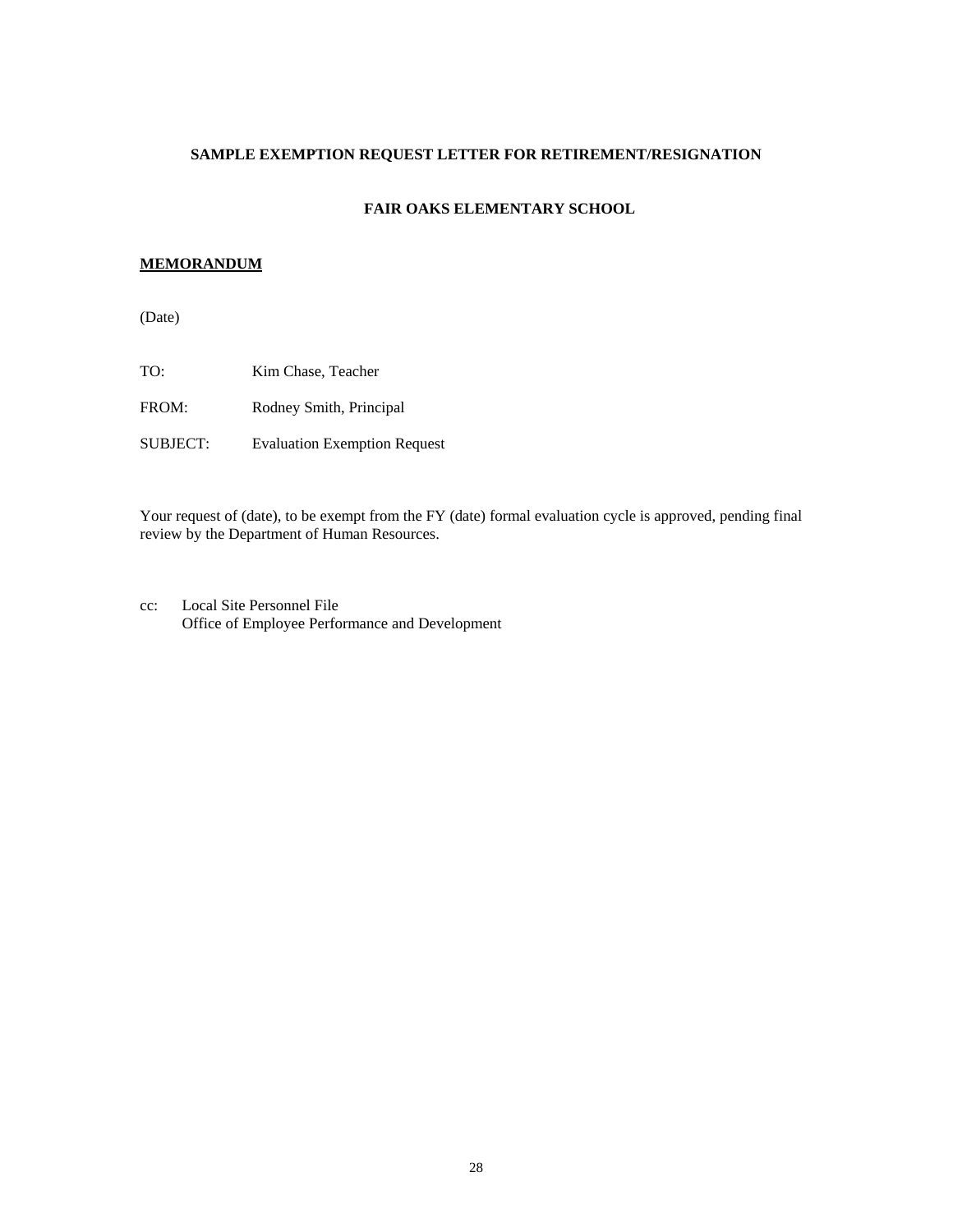#### **SAMPLE STRUCTURED INTERVIEW QUESTIONS FOR TEACHERS**

The structured interview is designed to gather information about how a teacher's duties are performed. **It is suggested that evaluators select one or two sample questions from each standard and/or create questions of their own.** The evaluator will provide a period of time (e.g., two weeks) for the teacher to respond in writing to the questions provided. The evaluator will consider the responses, conduct a conference, and provide written feedback to the teacher. The structured interview may be a component of the self-assessment conference that begins the assessment process. The questions may also be used at any other time during the assessment process.

When developing structured interview questions for counselors and media specialists, refer to the sample expectations applicable to these positions listed in Appendix L.

#### **STANDARD 1: Planning and Assessment**

- How have you applied your knowledge of POS, SOL, AP, or IB objectives to the planning, implementation, and assessment of instructional programs?
- Describe the factors you consider and the methods you use to formulate objectives.
- How do you use standardized test results and informal assessment information to make decisions about instruction?
- What assessment strategies do you use to determine changes needed in your instructional delivery?
- How do you use assessment data to reteach and remediate to meet individual needs?
- How do you modify assessment strategies to meet the needs of diverse learners?
- Outline your use of technology to track student performance.
- Describe how you assess individual and group needs and how you prescribe appropriate strategies to meet those needs.
- Based on current assessment data, what long- and short-term objectives have you formulated for students this year?
- Describe your record-keeping procedures.

#### **STANDARD 2: Instruction**

- Describe your efforts to master and support the POS and SOLs in your field.
- How do you differentiate instruction to meet the diverse needs of your students?
- Describe how you relate curriculum in a meaningful manner and provide opportunities for students to make real-world connections from their learning.
- Given your current student population, describe your presentation modes for introducing new material.
- How do you help students learn how to use effective collaboration and communication skills in learning situations?
- Describe how you work with administrators and colleagues to identify instructional needs and concerns.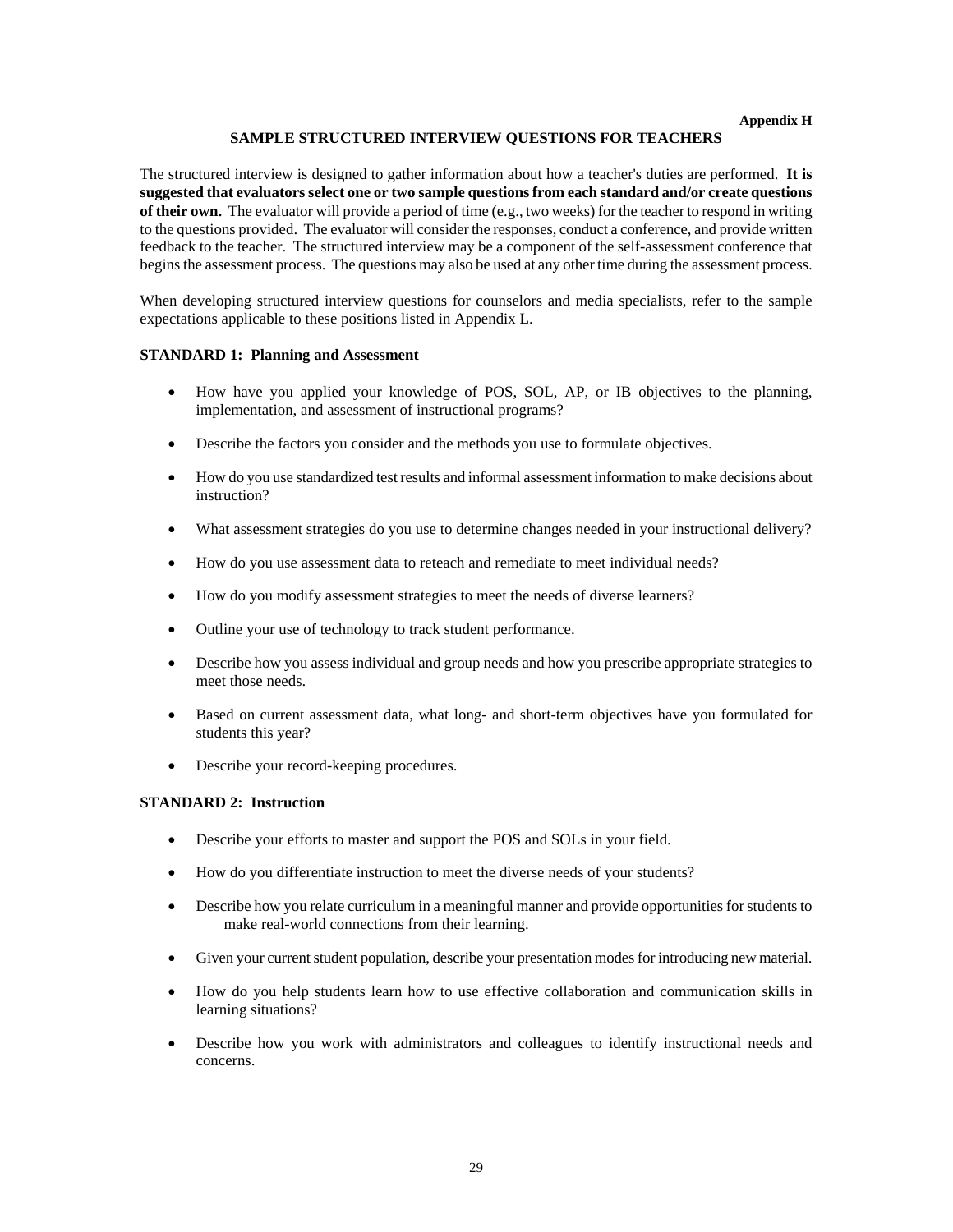#### **STRUCTURED INTERVIEW FOR TEACHERS** (Continued)

- Describe how you create, select, adapt, access, and/or organize materials and equipment to facilitate learning.
- Describe any curriculum or other materials you have produced and explain what instructional needs they meet.
- How do you encourage students to develop problem-solving skills and independent thinking?
- What methods do you use to solicit comments, questions, examples, and other contributions from students throughout lessons?

#### **STANDARD 3: Learning Environment**

- How do you communicate lesson objectives?
- How have you established and communicated clear expectations for student behavior to both students and their parents?
- Describe how you managed a disruptive situation that occurred.
- How do you establish and manage classroom procedures to maximize academic learning time?
- How do you use ongoing, mid-lesson assessment to monitor effectiveness of instruction?
- How do you ensure active student participation in your lessons?

#### **STANDARD 4: Human Relations and Communication Skills**

- How do you ensure consistent communication with students, staff, parents, and the community?
- Describe how you handled a difficult human relations or communication problem.
- How do you promote positive home/school relationships?
- How do you communicate high expectations for student behavior?
- How do you provide opportunities for success and meaningful positive recognition?
- How do you work cooperatively with appropriate school personnel to assist students in reaching their goals?

#### **STANDARD 5: Professionalism**

- How have you participated actively and constructively in the development of your academic program and implementation of schoolwide goals?
- How have you shared your expertise and new ideas with colleagues?
- How do you provide additional opportunities for students to receive academic assistance?
- Describe your participation in staff development opportunities.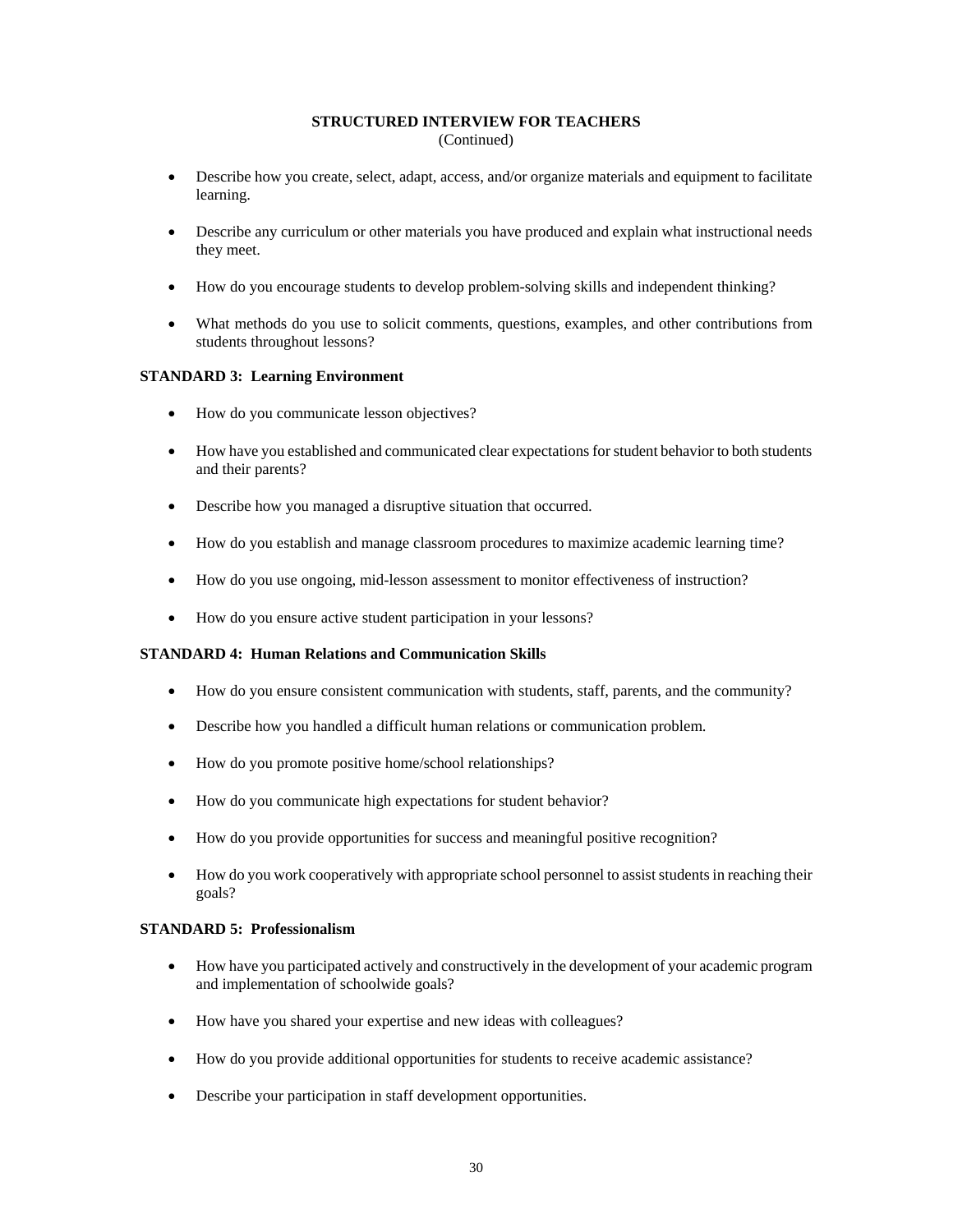## **STRUCTURED INTERVIEW FOR TEACHERS**

(Continued)

- Describe your professional growth activities since your last evaluation.
- How do you engage in ongoing self-assessment?
- Describe any opportunities you have had to serve as a collaborator, mentor, coach, presenter, or researcher to foster the development of teachers.
- What steps have you taken to maintain proper licensure? (for teachers with a provisional license)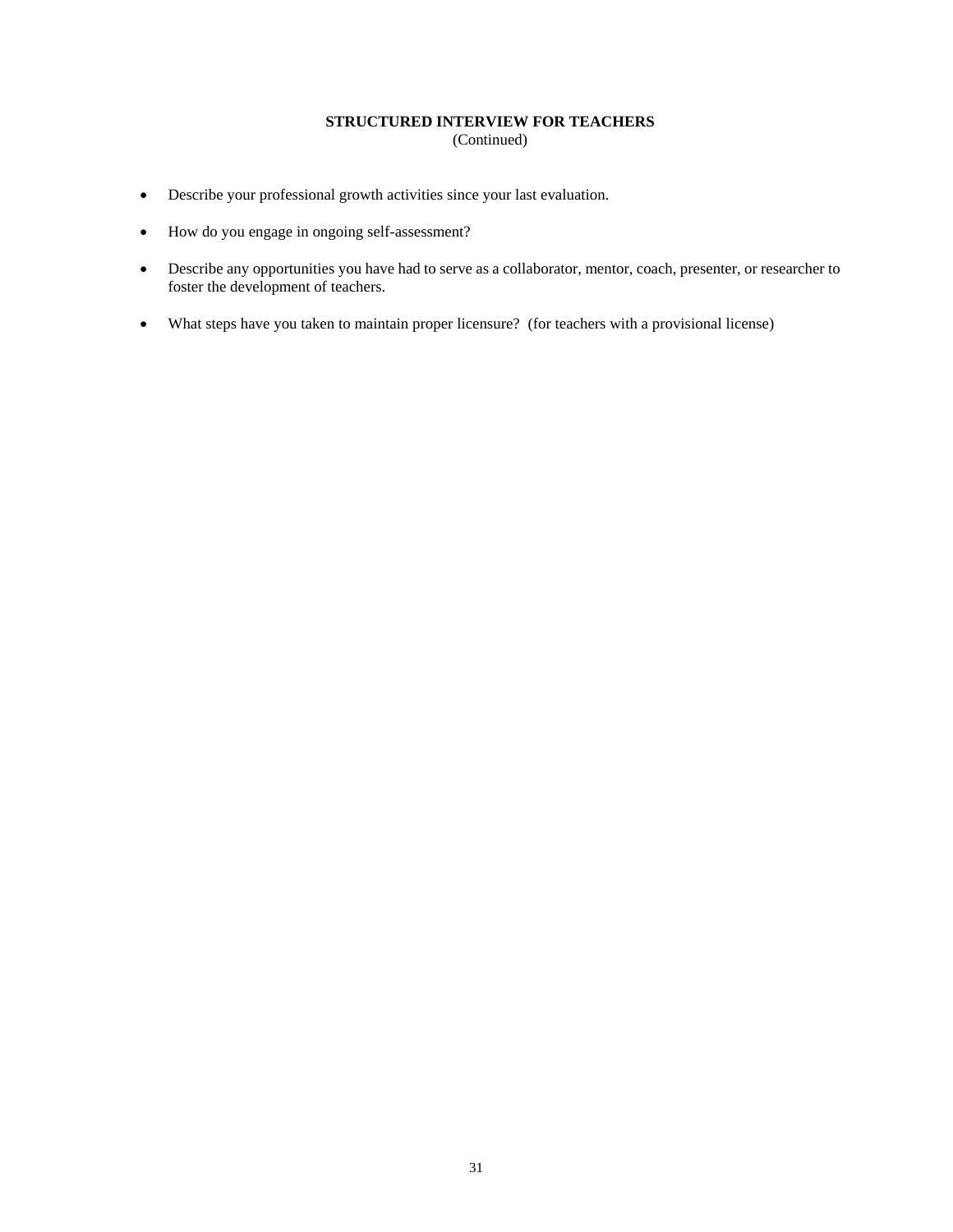#### **Appendix I**

## **STUDENT OPINION SURVEY GUIDELINES**

The Student Opinion Survey is designed to provide feedback to the teacher regarding performance. The survey shall be administered by all high school teachers and be administered during the final month of one-semester courses and two-semester courses. Teachers may administer the survey at additional times during the year.

All students in grades 9-12 are the population to be surveyed. Teachers shall administer the survey, in class, for at least one section of each different course taught (as delineated by course identification numbers). Teachers may add questions regarding specific classes or topics not covered in the survey.

The survey is intended for use in teacher self-assessment. Information from the survey is confidential. A teacher shares the survey results with the evaluator at the teacher's discretion.

(Regulation 4428)

Note: The Student Opinion Survey is available in multiple languages. Please contact the Office of Employee Performance and Development at 703-750-8537 for additional information.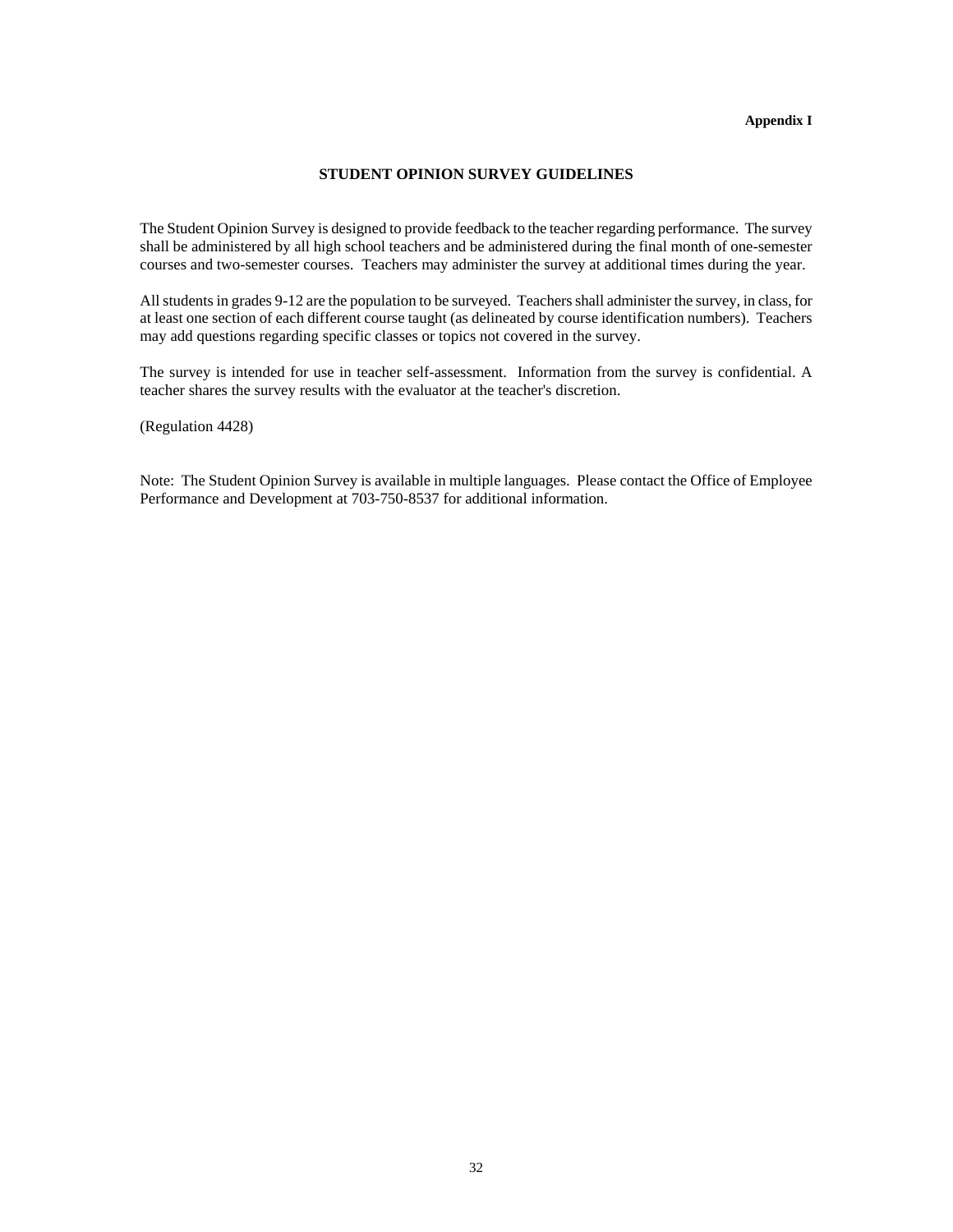**Appendix J** 

## Fairfax County Public Schools Class Period\_\_\_\_\_\_\_\_\_\_ **TEACHER SELF-ASSESSMENT STUDENT OPINION SURVEY**

The purpose of this survey is to allow you to give your teacher your ideas about how this class might be improved. You are encouraged to add your own comments and suggestions.

**Directions: Do not** put your name on the survey. Write your class period in the space provided above. Listed below are several statements about this class. Check your response to each statement in the column on the right. If you wish to comment, please write your comments in the space after the item or on the back of this sheet.

|      | Questions                                                                          | Check One                           | Comments |
|------|------------------------------------------------------------------------------------|-------------------------------------|----------|
| 1.   | This class provides a good<br>environment for learning.                            | Yes<br>No<br>Uncertain              |          |
| 2.   | My teacher encourages me to<br>do my best.                                         | Yes<br>$\rm No$<br>Uncertain        |          |
| 3.   | Students in this class are<br>treated fairly by the teacher.                       | Yes<br>No<br>Uncertain              |          |
| 4.   | The way my grade is<br>determined is fair.                                         | Yes<br>N <sub>o</sub><br>Uncertain  |          |
|      | 5. My teacher is usually well-<br>prepared to teach this class.                    | Yes<br>N <sub>0</sub><br>Uncertain  |          |
| 6.   | My teacher is usually available<br>to help me after school.                        | Yes<br>No<br>Uncertain              |          |
| 7.   | I am kept informed of how I<br>am doing in this class.                             | Yes<br>N <sub>0</sub><br>Uncertain  |          |
| 8. . | My teacher clearly states the<br>things we are supposed to learn<br>in this class. | Yes<br>N <sub>o</sub><br>Uncertain  |          |
| 9.   | My teacher encourages us to ask<br>and answer questions in this<br>class.          | Yes<br>No<br>Uncertain              |          |
|      | 10. For me, the pace of instruction<br>in this class is:                           | About right<br>Too slow<br>Too fast |          |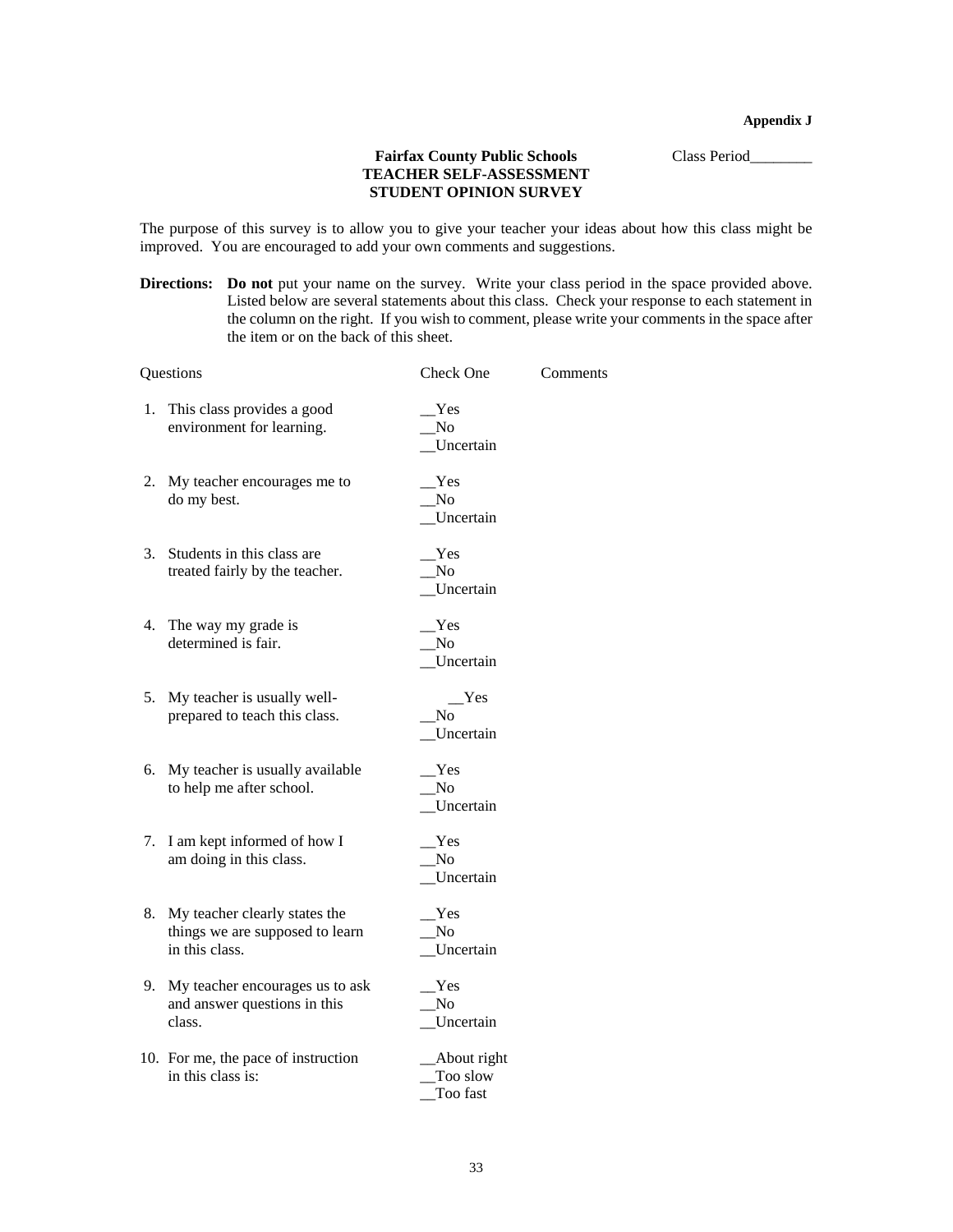#### **Appendix K**

#### **SAMPLE IMPROVEMENT PLANS**

An improvement plan includes the following components:

- $\bullet$  goal(s)
- outcomes
- strategies
- resources (optional)
- review dates

An improvement plan requested in the **final evaluation** should be submitted to the teacher's evaluator for approval by the **end of the third week of the following school contract year.**

Sample improvement plans are provided on the following pages.

Note: Regardless of cycle, the evaluator, at any time, may ask a teacher to develop an improvement plan for a prescribed period of time addressing identified guideline areas not meeting expectations.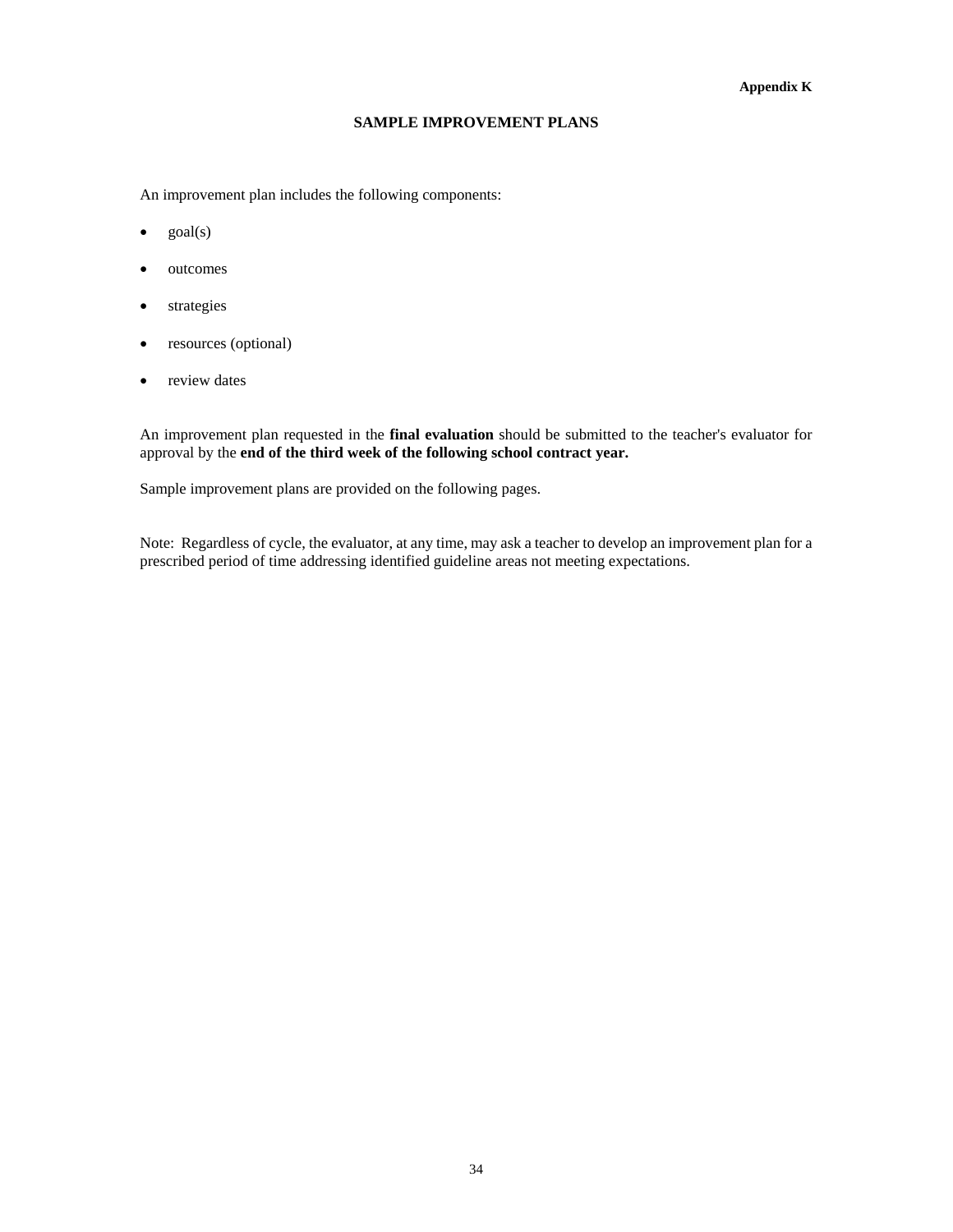#### Sample 1

#### **IMPROVEMENT PLAN**

Name: Date:

School: Subject/Grade:

## **GOALS:**

Standard 3: Learning Environment

- Communicate expectations clearly
- Manage student behavior
- Maintain momentum of instruction

#### **OUTCOMES:**

- Demonstration of a consistent pattern of student discipline actions
- Reduction in discipline referrals to administrator
- Reduction in the number of parent complaints regarding student behavior

#### **STRATEGIES:**

- Read *Positive Classroom Discipline* by Fred Jones during the summer.
- Create a classroom management plan and review it with an administrator prior to the first day of school.
- Discuss management techniques and routines with department chair.
- Involve students in the establishment of class rules during the first week of school.
- Utilize the Teacher Collaboration Service in order to observe another teacher's management techniques and classroom routines.
- Take a classroom management course in the fall through OSDT.
- Maintain a log of communication with parents (telephone calls, e-mails, conferences).
- Create a method for tracking disciplinary actions.

#### **RESOURCES**:

Education Library, OSDT, Teacher Collaboration Service

#### **REVIEW DATES:**

- 1. Deadline no later than (date)
- 2. Deadline no later than (date)

Submitted by: Date:

Approved by: Date: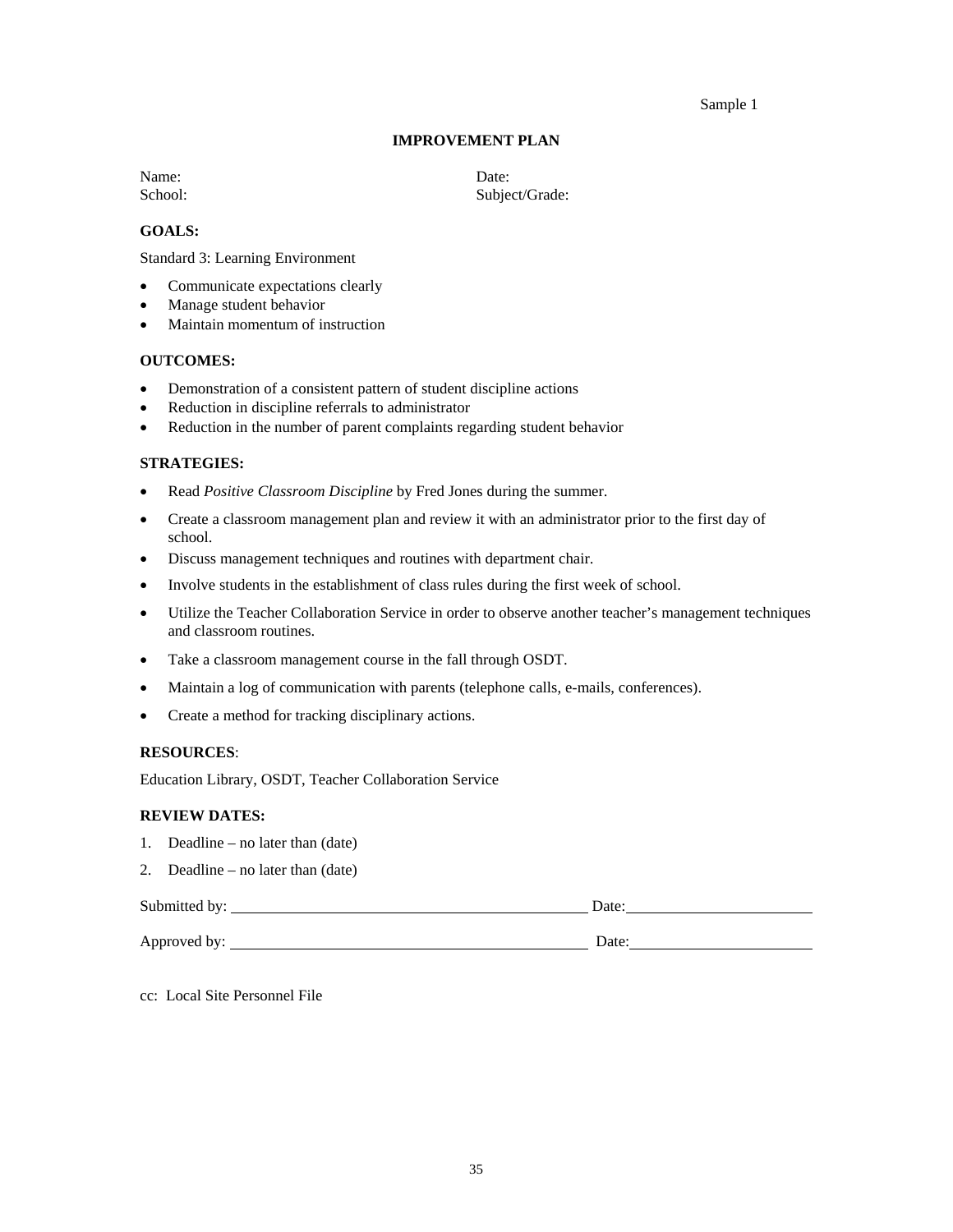Sample 2

#### **IMPROVEMENT PLAN**

Name: Date:

School: Subject/Grade:

#### **GOALS:**

- Construct, organize, and maintain accurate, efficient, and retrievable record-keeping systems in reading. (Standard 1: Planning and Assessment)
- Use evaluation procedures to determine changes needed for instruction. (Standard 1: Planning and Assessment)
- Establish short-term and long-range plans based upon adequate assessment of the academic proficiency of students. (Standard 1: Planning and Assessment)
- Diagnose individual and group needs and implement appropriate strategies to meet those needs. (Standard 1: Planning and Assessment)

#### **OUTCOMES:**

- Documentation of use of a variety of assessment techniques in reading
- Demonstration of the alignment between assessment results and planning (short- and long-term)
- Increased articulation of individual and group needs in reading

#### **STRATEGIES:**

- Utilize *Expanding Expectations* and other resources to develop meaningful assessments and track individual and group progress.
- Organize a notebook or folder for each student to record all language arts assessment data.
- Work with the grade-level team to develop quarterly assessments based on POS and SOL objectives.
- Enroll in a reading class through OSDT such as Language Arts for Grades 3-6: Guided Reading.
- Read *Guided Reading* by Irene C. Fountas and Gay Su Pinnell.
- Meet weekly with the reading specialist to discuss strategies and seek assistance in dealing with the reading needs of individual students.
- Investigate computer-based record keeping.
- Observe other teachers using various assessment tools in language arts.

#### **RESOURCES:**

ISD, OSDT, Teacher Collaboration Service, Reading Specialist

#### **REVIEW DATES:**

- 1. Deadline no later than (date)
- 2. Deadline no later than (date)

| Submitted by: | Date: |
|---------------|-------|
|               |       |
| Approved by:  | Date: |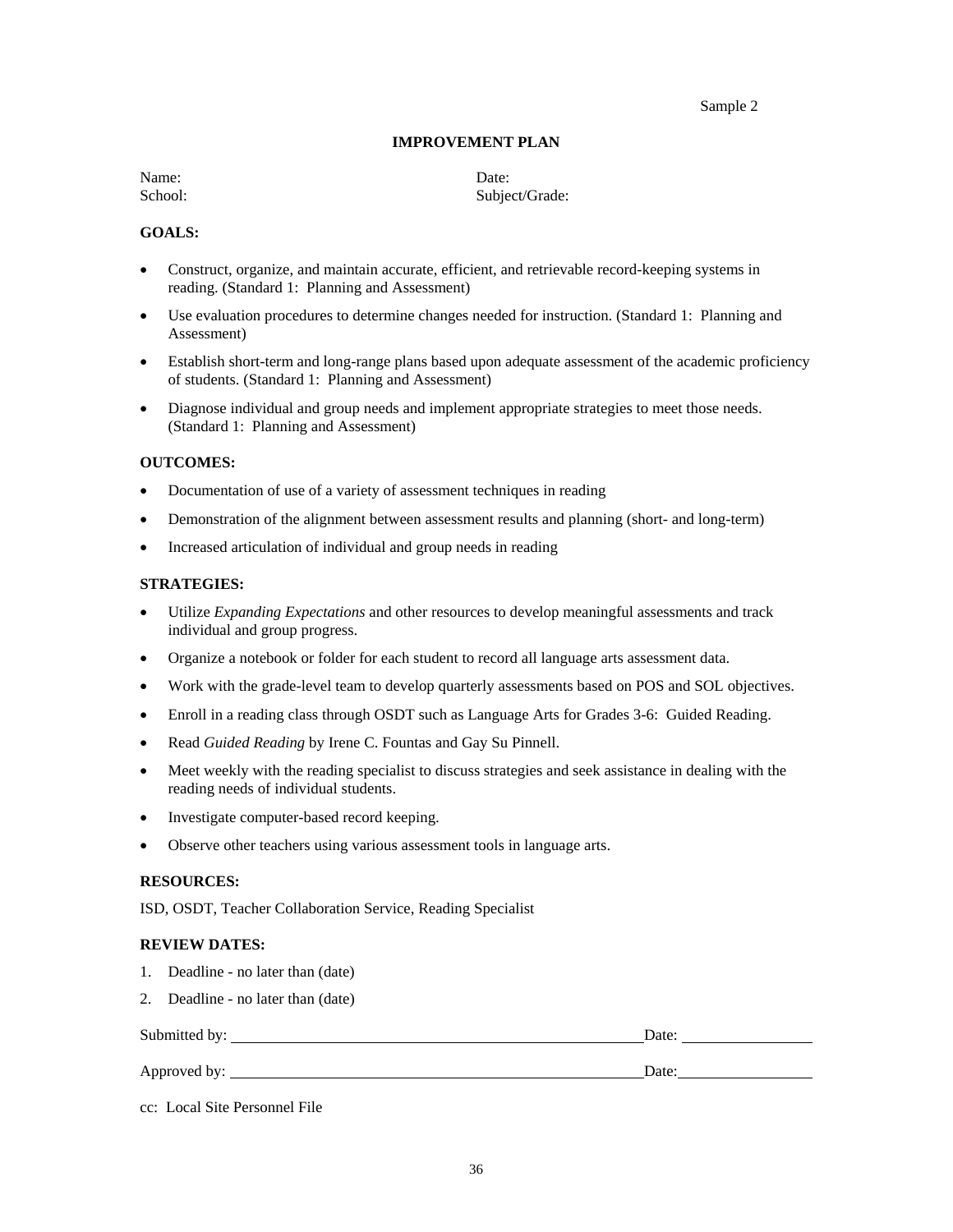Sample 3

#### **IMPROVEMENT PLAN**

Name: Date:

School: Subject/Grade:

#### **GOALS:**

#### **Standard 2: Instruction**

- Select, evaluate, and refine a variety of teaching methods and strategies for active student participation and improvement of student learning
- Differentiate instruction to meet diverse student needs
- Understand how students differ in their approaches to learning

#### **OUTCOMES:**

- Evidence of active participation of students in learning process
- Demonstration of a variety of learning modalities available for students
- Lesson objectives matched to students' needs and learning styles

#### **STRATEGIES:**

- Read about brain-based instructional strategies (*Teaching with the Brain in Mind,* by Eric Jensen).
- Attend a PALS workshop to become aware of teaching strategies that prepare students for performance-based assessment.
- Discuss interactive teaching strategies with the department chair.
- Consult with a special education specialist for a better understanding of effective teaching strategies for special education students.
- Through the Teacher Collaboration Service, observe a foreign language teacher experienced with accommodating learning and teaching styles.

#### **RESOURCES:**

Teacher Collaboration Service, Curriculum Specialist, OSDT

#### **REVIEW DATES:**

- 1. Deadline no later than (date)
- 2. Deadline no later than (date)

| Submitted by: | Date <sup>-</sup> |
|---------------|-------------------|
| Approved by:  | Date:             |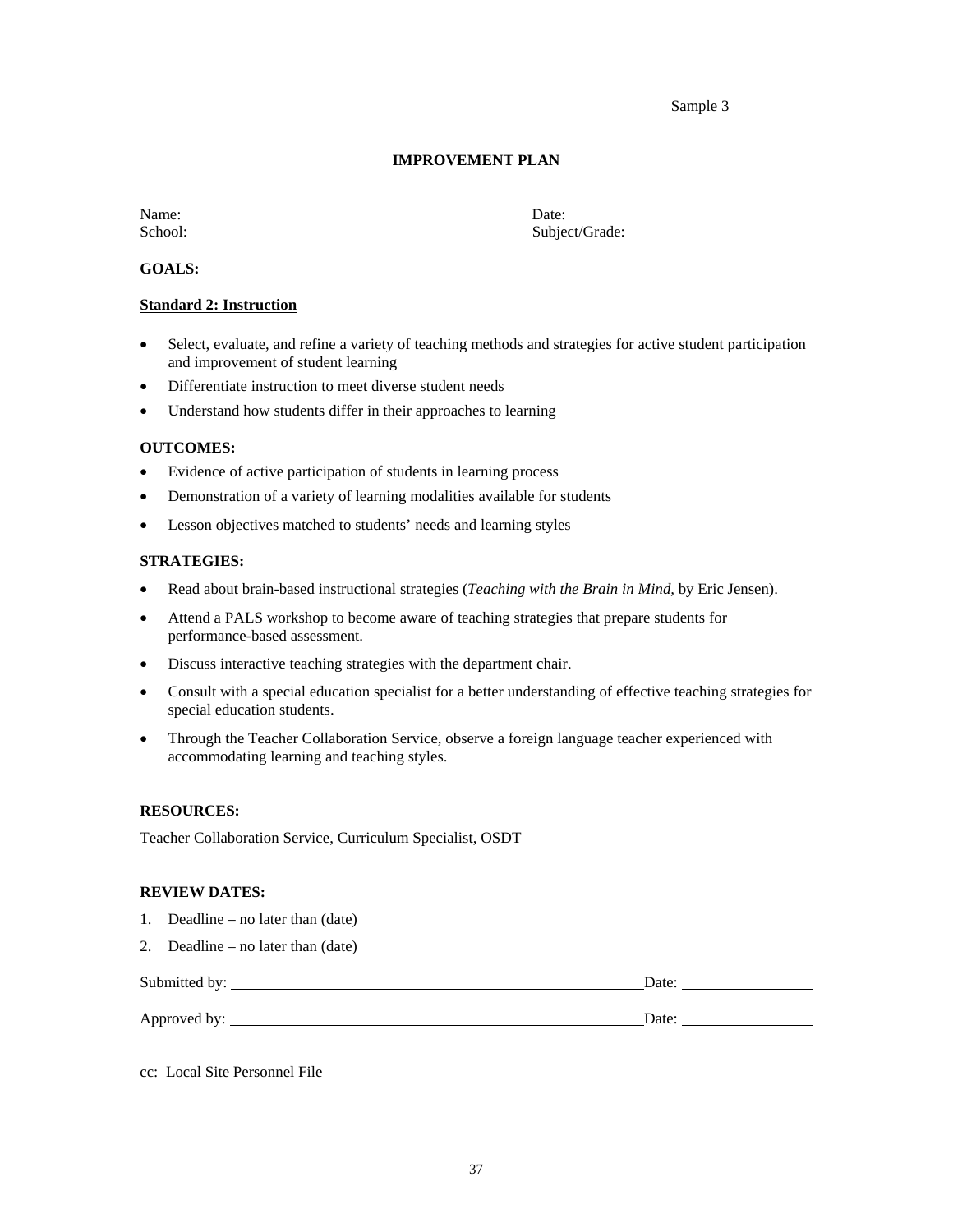## **IMPROVEMENT PLAN**

Name Date

School Grade/Subject

Sample 4

#### **Goal One**

Create a systematic approach to vocabulary using words based in classroom readings and a vocabulary development program. (Instruction)

#### **Outcomes**

Due to the expansion of word base and familiarity with PSAT-style questions, I seek an increase in PSAT verbal scores for my classes in general. Student comprehension of literature in class will also improve due to knowledge of key words before reading begins.

#### **Strategies**

As a standard part of the introduction to each class reading, I will review the piece for appropriate words for vocabulary development in advance of the lesson. They will be introduced as part of directed reading activities completed prior to reading the story. Students will learn and review the words utilizing a variety of methods (definitions, sentence use, peer teaching, and illustrations). Mastery will be part of the normal testing of the reading.

To improve performance on standardized tests, I will also use the Sadlier/Oxford Building Vocabulary, Series E. Students will work on sentence completion and analogy activities as they increase their vocabulary. The series has a good "hit" rate with words that appear on the PSAT/SATs.

#### **Goal Two**

Enhance student performance by increasing the level of contact with the parents and guardians of students. (Human Relations and Communication Skills)

#### **Outcomes**

I am hoping that increased communication will increase family involvement and translate into improved performance, especially for students experiencing motivational difficulty. At the least, I would expect no contact or conference with a family to elicit surprise at the level of student grades and success.

#### **Strategies**

I plan to initiate several steps to increase communication with families:

- 1. Distribute my school e-mail address at Back-to-School Night to open an efficient path for communication.
- 2. Immediately contact the parents of any student whose class average has decreased a full grade or more.
- 3. As a motivational tool, make a point of contacting one parent per week to discuss successful student progress.
- 4. Initiate contact with the parents of all students with D/F averages.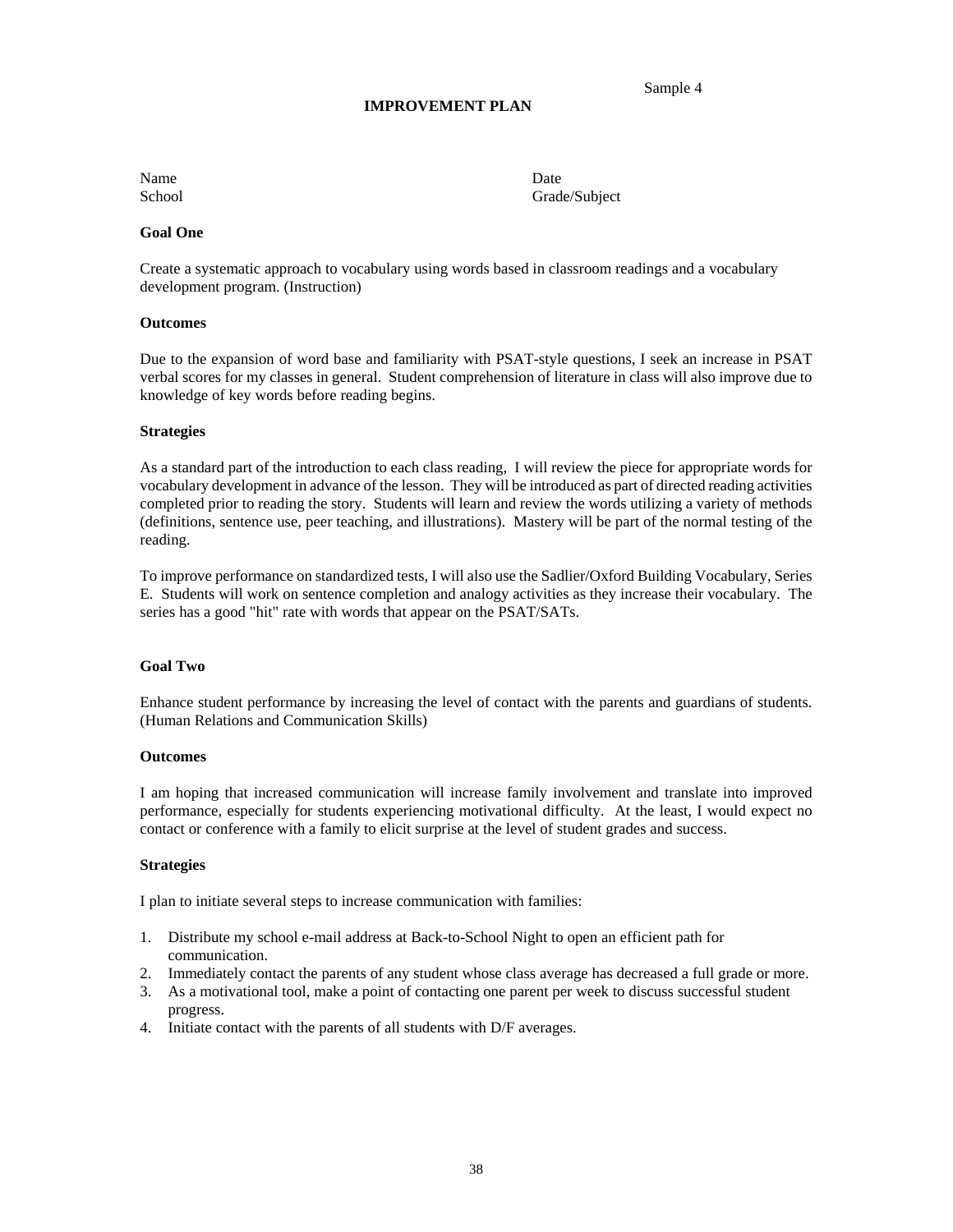## **Review Dates**

- 1. No later than (date)
- 2. No later than (date)

| Submitted by: | Date: |
|---------------|-------|
| Approved by:  | Date: |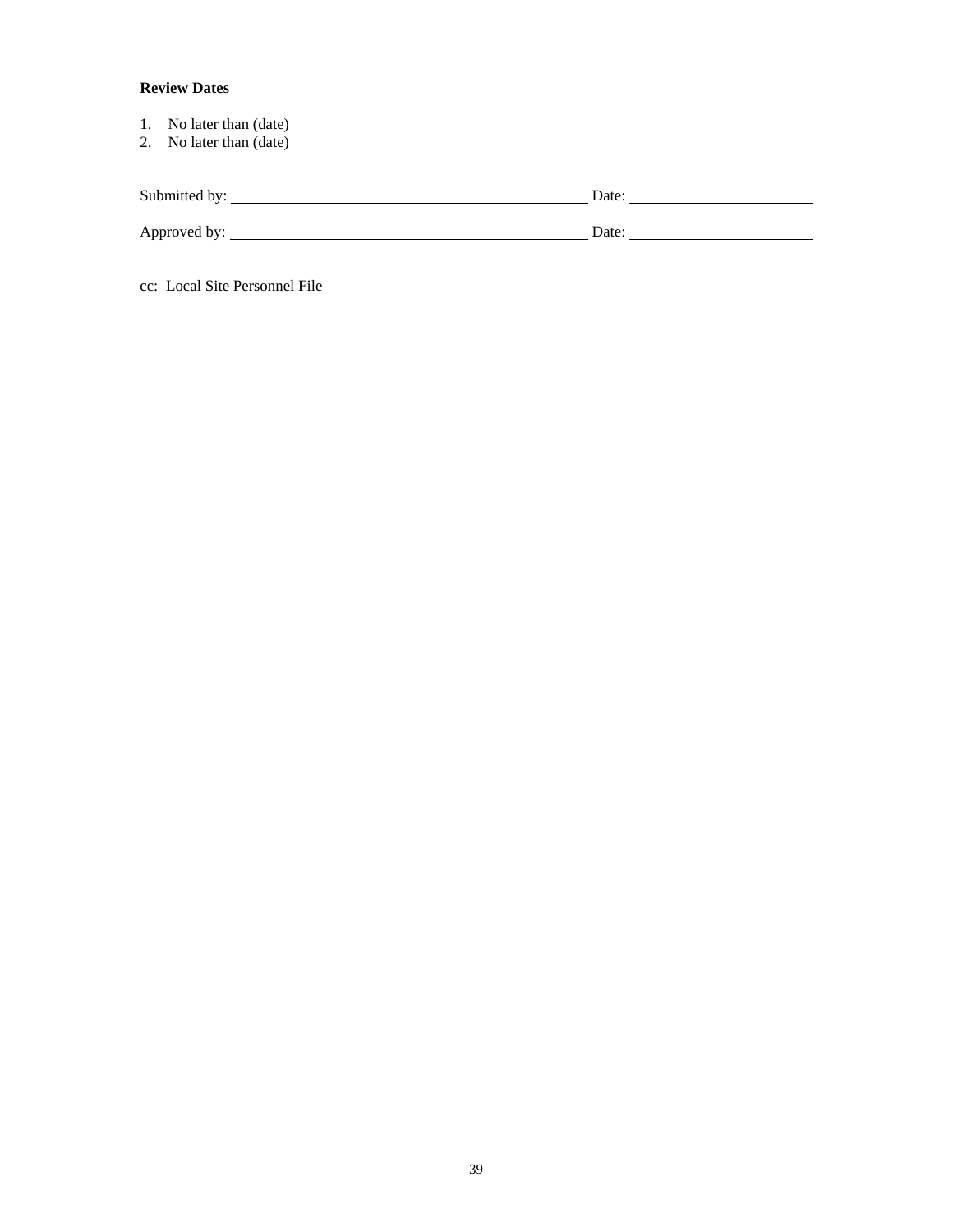#### **Appendix L**

## **SAMPLE MODIFICATIONS TO PERFORMANCE EXPECTATIONS (COUNSELOR)**

## **PLANNING AND ASSESSMENT**

1. The teacher plans instruction to meet individual, group, and program needs.

#### **The counselor . . .**

- **establishes both short-term and long-range objectives to meet the FCPS Guidance and Counseling Program of Studies, and the Virginia Standards for Counselors**.
- considers students' needs and readiness in planning appropriate strategies for achieving shortterm and long-range objectives.
- develops appropriate and effective strategies and activities that meet students' needs and achieve objectives.
- plans learning experiences appropriate to the developmental needs of all students.
- **accommodates individual and group learning needs.**
- assists students in planning, organizing, and preparing for academic success.
- **demonstrates efficient time management, record management, and organizational skills.**
- 2. The teacher selects appropriate resources to meet individual, group, and program needs.

#### **The counselor. . .**

- **uses assessments that match and reflect planned objectives.**
- **arranges/adapts setting to accommodate individual and group learning needs.**
- **organizes materials, resources, and equipment and assesses their effectiveness for guidance and counseling activities.**
- 3. The teacher identifies and communicates specific student performance expectations.

**The counselor . . .** 

- **identifies and communicates specific student performance expectations**
- **utilizes assessment data to support student learning and appropriate class placement if applicable.**
- **communicates student progress and/or assessment information to students, parents, and appropriate staff members in an efficient and timely manner.**
- **uses assessment information to meet individual and/or group needs.**
- 4. The teacher documents student learning using appropriate assessment instruments.

#### **The counselor . . .**

- **monitors student learning utilizing appropriate assessment instruments and/or resources**.
- documents student learning using appropriate assessment instruments and/or student products.
- applies a knowledge of current assessments.
- involves students in assessing their own progress.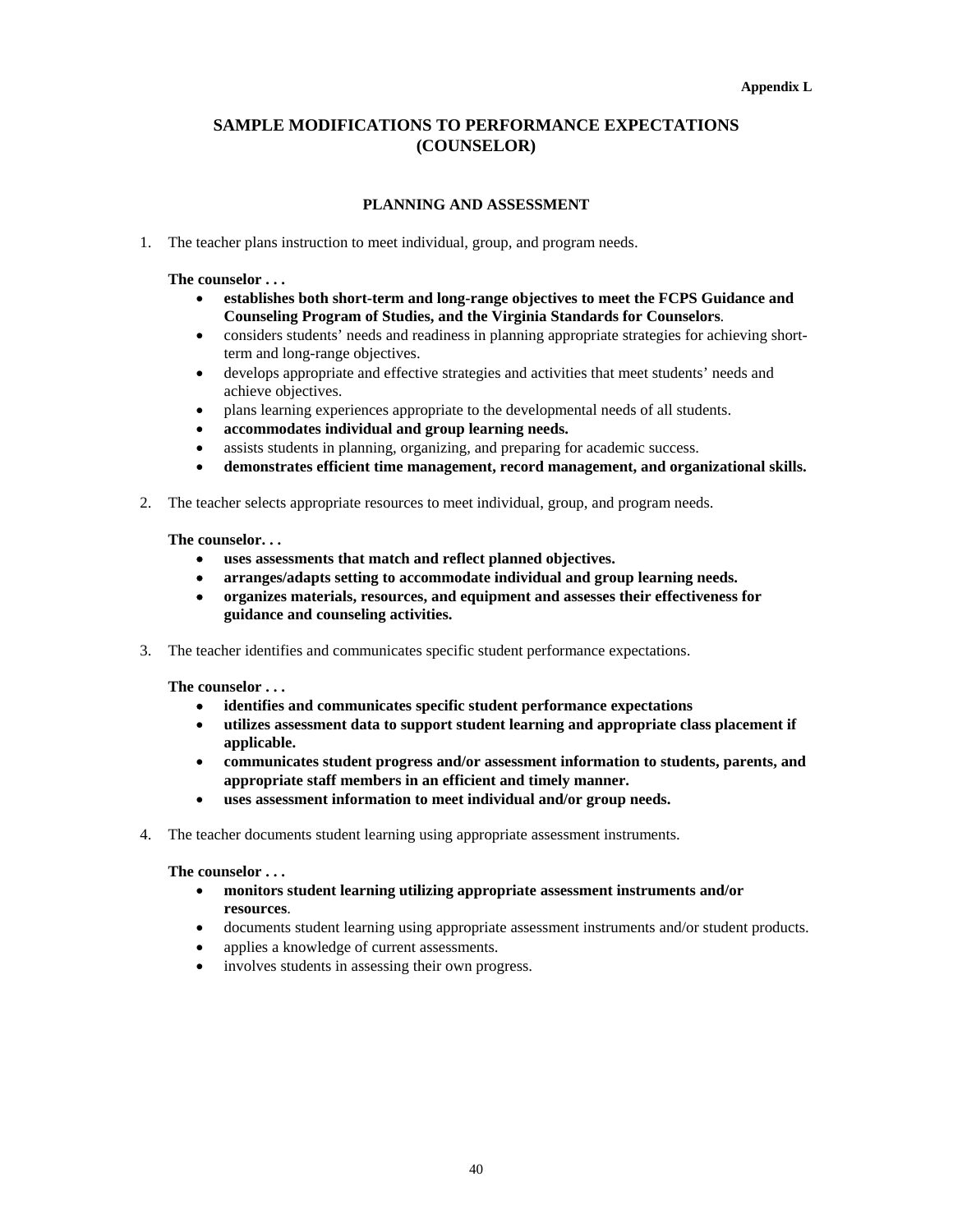## **INSTRUCTION**

1. The teacher demonstrates an understanding of subject matter.

#### **The counselor . . .**

- communicates a belief that all students can learn.
- **demonstrates an understanding of the guidance, counseling and academic programs.**
- **keeps current within the field and applies knowledge of research to the guidance and counseling program.**
- **implements learning activities that support the FCPS Guidance and Counseling Program of Studies, and the Virginia Standards for Counselors.**
- demonstrates knowledge of technology as it relates to the curriculum.
- 2. The teacher creates learning experiences that make the subject matter meaningful for all students.

#### **The counselor . . .**

- **uses a variety of appropriate resources, technology, and materials**.
- encourages the academic curiosity and critical thinking of students.
- relates curriculum to students in a meaningful manner.
- involves students in discovering, exploring, and appreciating the relationship between the subject and other disciplines.
- 3. The teacher understands how students differ in their approaches to learning.

#### **The counselor. . .**

- **recognizes individual differences and learning styles and adjusts his or her counseling strategies as appropriate.**
- selects objectives to match student needs and developmental levels.
- **consults and assists staff in meeting diverse student needs.**
- 4. The teacher is able to differentiate instruction to meet students' diverse needs.

#### **The counselor . . .**

- uses appropriate materials and technology that match the learning styles of students.
- **utilizes group activities to respond to diverse needs.**
- encourages students to identify strengths while developing all areas of competence.

5. The teacher uses a variety of materials, resources, and technology that promote the development of critical thinking, problem-solving, and performance skills.

#### **The counselor. . .**

- **uses a variety of materials, resources, and technology that promote the student's development of critical thinking, problem-solving, performance, and life planning skills to promote personal and academic growth.**
- evaluates materials for accuracy, currency, and student interest.
- provides students with multimedia materials that are appropriate and challenging for all instructional levels.
- encourages and guides the development of problem-solving skills and independent thinking.
- uses a variety of questioning techniques to ensure a challenging environment.
- demonstrates competency in technology usage.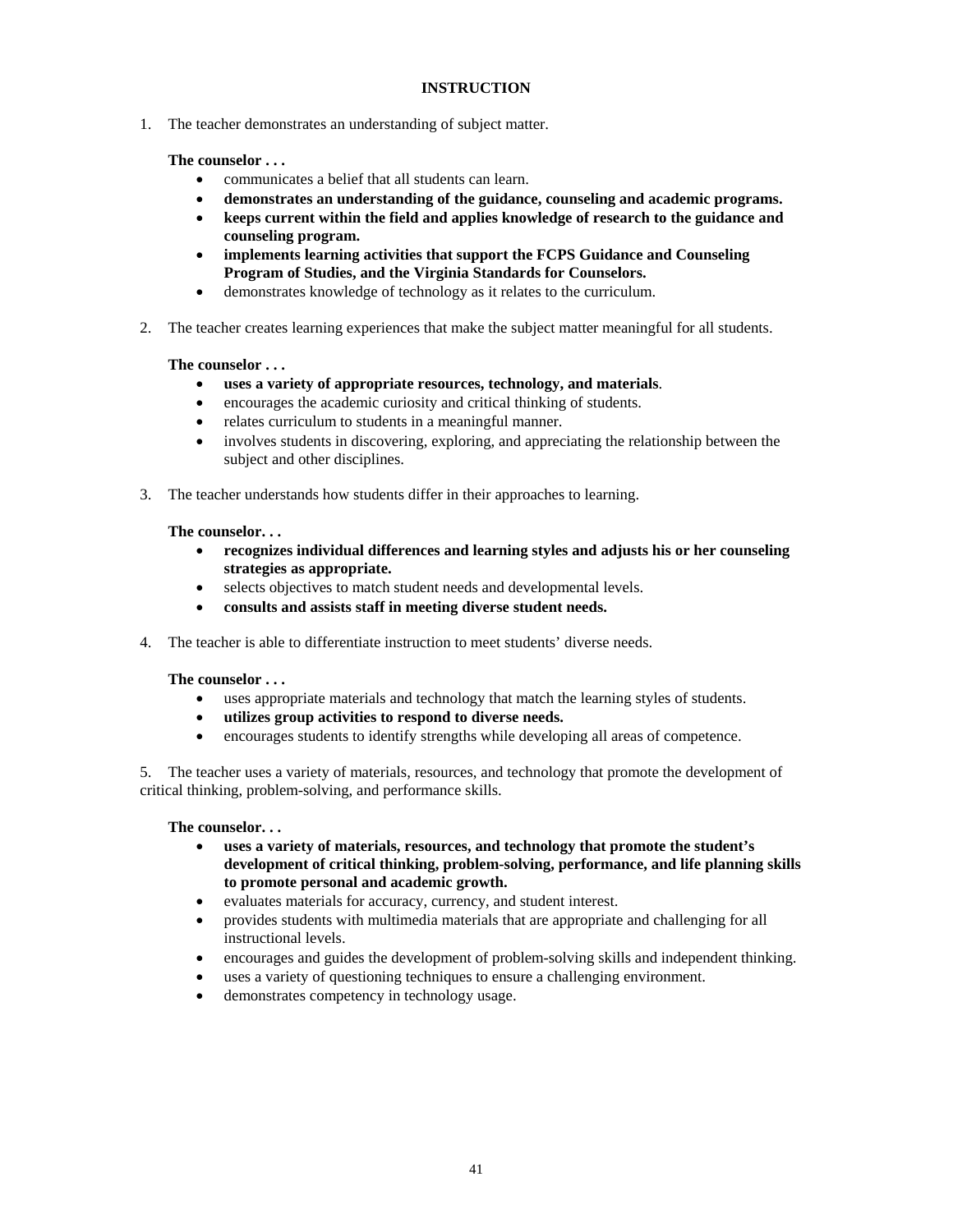6. The teacher selects, evaluates, and refines a variety of teaching methods and strategies for active student participation and improvement of student learning.

#### **The counselor. . .**

- **paces instruction appropriately and reteaches materials as appropriate.**
- uses questioning strategies effectively.
- **implements learning experiences to encourage students to reflect on and assume responsibility for their own learning.**
- solicits comments, questions, and examples from students.
- provides opportunities for guided and independent practice.
- responds positively to student questions.
- **implements learning opportunities in which students are interacting with ideas, materials, other individuals, and one another.**

## **LEARNING ENVIRONMENT**

1. The teacher communicates expectations clearly.

#### **The counselor . . .**

- **communicates personal growth and academic objectives.**
- communicates clearly in writing and speaking.
- models enthusiasm for and engagement in learning.
- expects students to demonstrate an understanding of expectations.
- expects students to demonstrate enthusiasm and engagement in learning.
- 2. The teacher manages student behavior.

#### **The counselor. . .**

- **assists students to manage their behavior.**
- **communicates expectations and consequences of student behavior to students and parents.**
- **communicates rules consistently.**
- **assists staff with disruptive situations as they occur.**
- **consults with students, parents, and staff about behavioral issues.**
- 3. The teacher maintains the momentum of instruction.

**The counselor. . .** 

- **contributes to the momentum of learning.**
- **manages groups.**
- **involves students in the efficient operation of guidance and counseling activities**.
- handles administrative routines efficiently.
- captures and sustains students' interests.
- organizes materials and supplies.
- structures smooth transitions.
- **manages school procedures and practices to maximize academic learning time.**
- encourages students to demonstrate responsibility.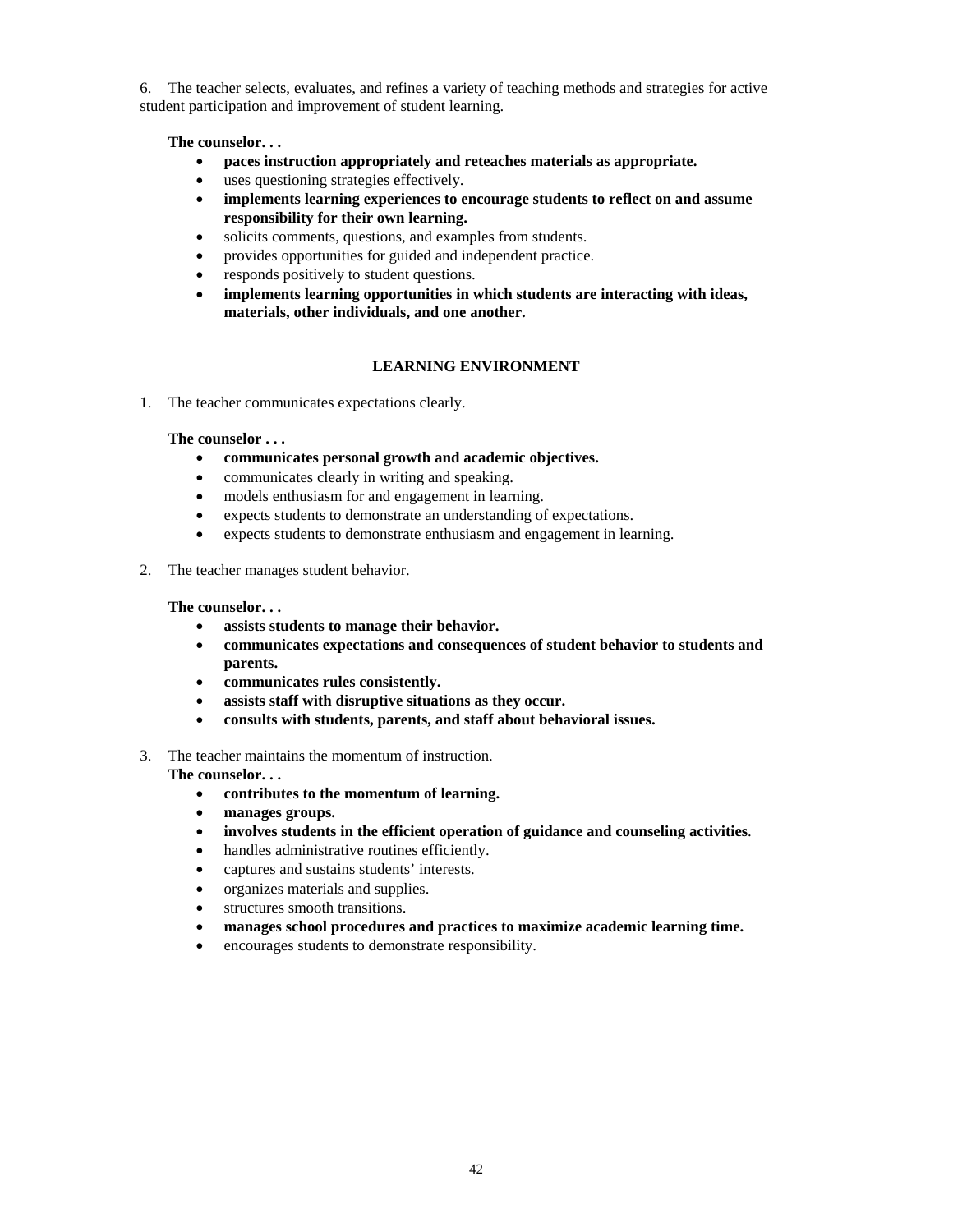4. The teacher monitors student understanding.

## **The counselor. . .**

- uses various forms of ongoing assessment to monitor the effectiveness of learning.
- identifies student confusion.
- **modifies guidance and counseling strategies based on student understanding.**
- provides continuous and meaningful feedback.
- models and encourages the use of self-assessment strategies.
- **enables students to participate actively in guidance and counseling lessons.**
- encourages students to use strategies for monitoring their own learning.
- 5. The teacher ensures a supportive learning environment.

## **The counselor. . .**

- creates a learning environment for all students that encourages social interaction, active engagement in learning, and self motivation.
- **organizes and maintains a counseling setting that minimizes disruption and promotes learning and safety.**
- establishes expectations and consequences for student behavior.
- communicates expectations and consequences for student behavior to students and parents.
- consistently enforces rules.
- expects students to maintain a safe learning environment.
- **uses/adapts space for different instructional purposes at different times, matched to the guidance and counseling program.**
- encourages students to demonstrate the confidence to explore and question.

## **HUMAN RELATIONS AND COMMUNICATION SKILLS**

1. The teacher creates and maintains a positive classroom climate.

## **The counselor . . .** .

- **models and supports a positive school climate.**
- communicates high academic expectations for all learners.
- communicates high behavioral expectations for all learners.
- accommodates multicultural and individual differences.
- encourages students to develop an awareness of and appreciation for all cultures.
- responds to requests for assistance promptly and efficiently.
- encourages student initiative and expression in speaking, writing, and other media.
- incorporates principles of equal opportunity and non-discrimination into all guidance and counseling activities.
- encourages risk-taking.
- provides opportunities for success and meaningful positive recognition.
- **establishes relationships with students that demonstrate integrity, fairness, humor, courtesy, respect, consistency, and trust.**
- models effective verbal and non-verbal communication skills.
- uses precise language, correct vocabulary and grammar, and acceptable forms of oral and written expression.
- promotes positive interpersonal relationships.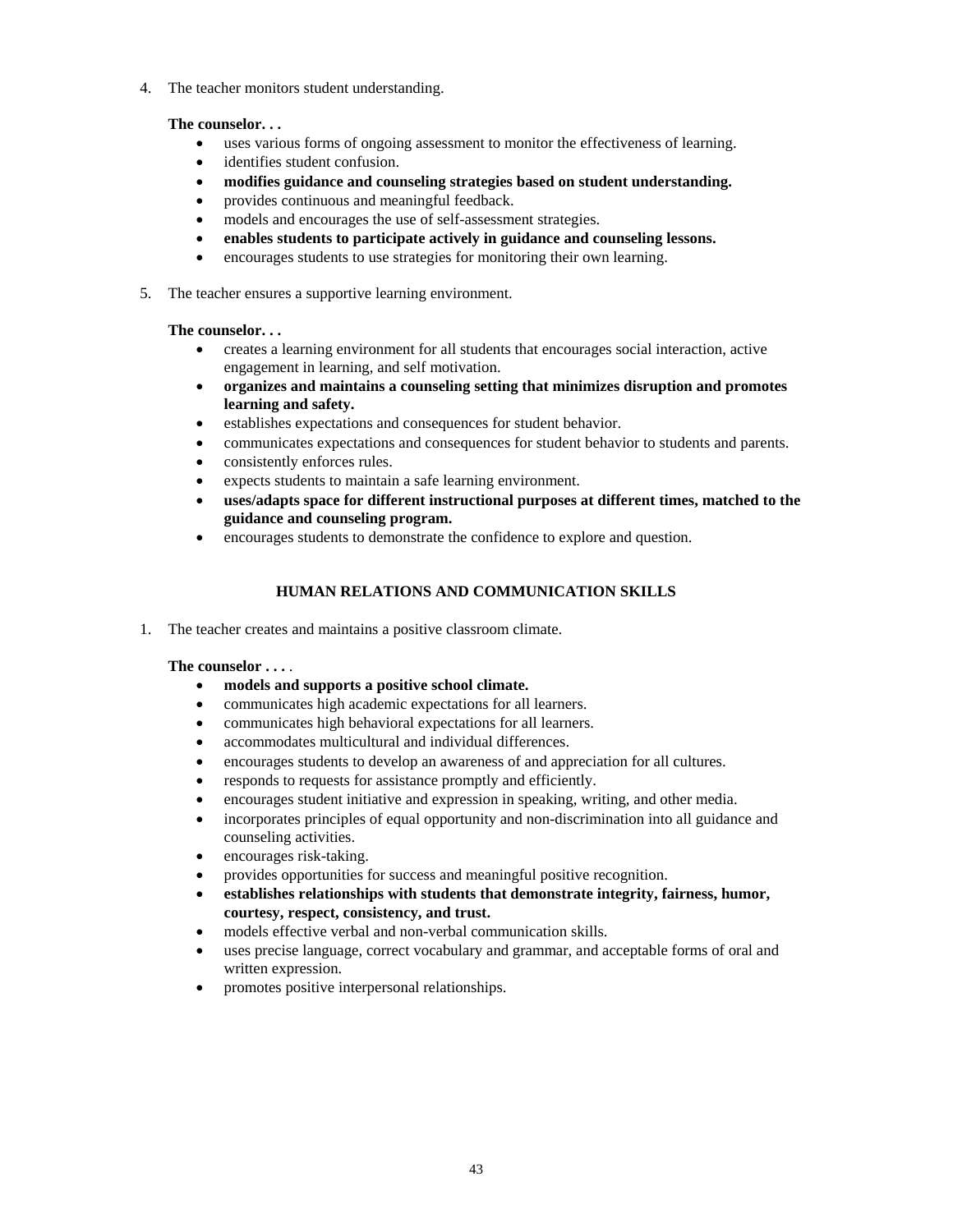2. The teacher forges partnerships with parents that foster learning and well being at home and at school.

## **The counselor. . .**

- promotes positive home/school relationships.
- encourages collaborative partnerships with parents to support opportunities for student success.
- ensures consistent and timely communication with parents.
- demonstrates flexibility in planning meetings with parents.
- encourages parental involvement in classroom and school activities.
- handles confidential information and sensitive situations professionally and with discretion.
- communicates successfully with parents from diverse cultural backgrounds.
- 3. The teacher builds positive relationships within the school and community.

## **The counselor. . .**

- **establishes working relationships that demonstrate integrity, sensitivity, fairness, humor, courtesy, and respect.**
- uses acceptable written and oral language.
- works cooperatively with appropriate school personnel to assist students in reaching their goals.
- uses available resources to support students with physical, intellectual, or emotional needs.
- works cooperatively with appropriate school personnel to address issues that impact instruction, academic achievement, and school climate.

## **PROFESSIONALISM**

1. The teacher demonstrates a consistent and professional attitude toward the accomplishment of division, program, and building-level goals.

## **The counselor . . .**

- participates actively and consistently in program development, change, and implementation of schoolwide goals at all levels.
- demonstrates personal integrity based upon positive professional and ethical standards.
- demonstrates professional judgment in dealing with confidential information.
- meets contractual obligations.
- fulfills professional responsibilities in a professional manner.

2. The teacher works in a collegial and collaborative manner with peers, school personnel, and the community to support and promote student learning and program evaluations.

## **The counselor. . .**

- **works in a collegial and collaborative manner with peers, school personnel, and the community to support and promote student learning, social-emotional growth, career planning, and program evaluation.**
- shares expertise and new ideas with colleagues.
- participates in school activities as appropriate to assist students and enhance school image.
- provides additional opportunities for students to receive academic assistance.
- participates in or sponsors student, teacher, school, division, and/or community activities or events. Participates in staff development opportunities and shares expertise.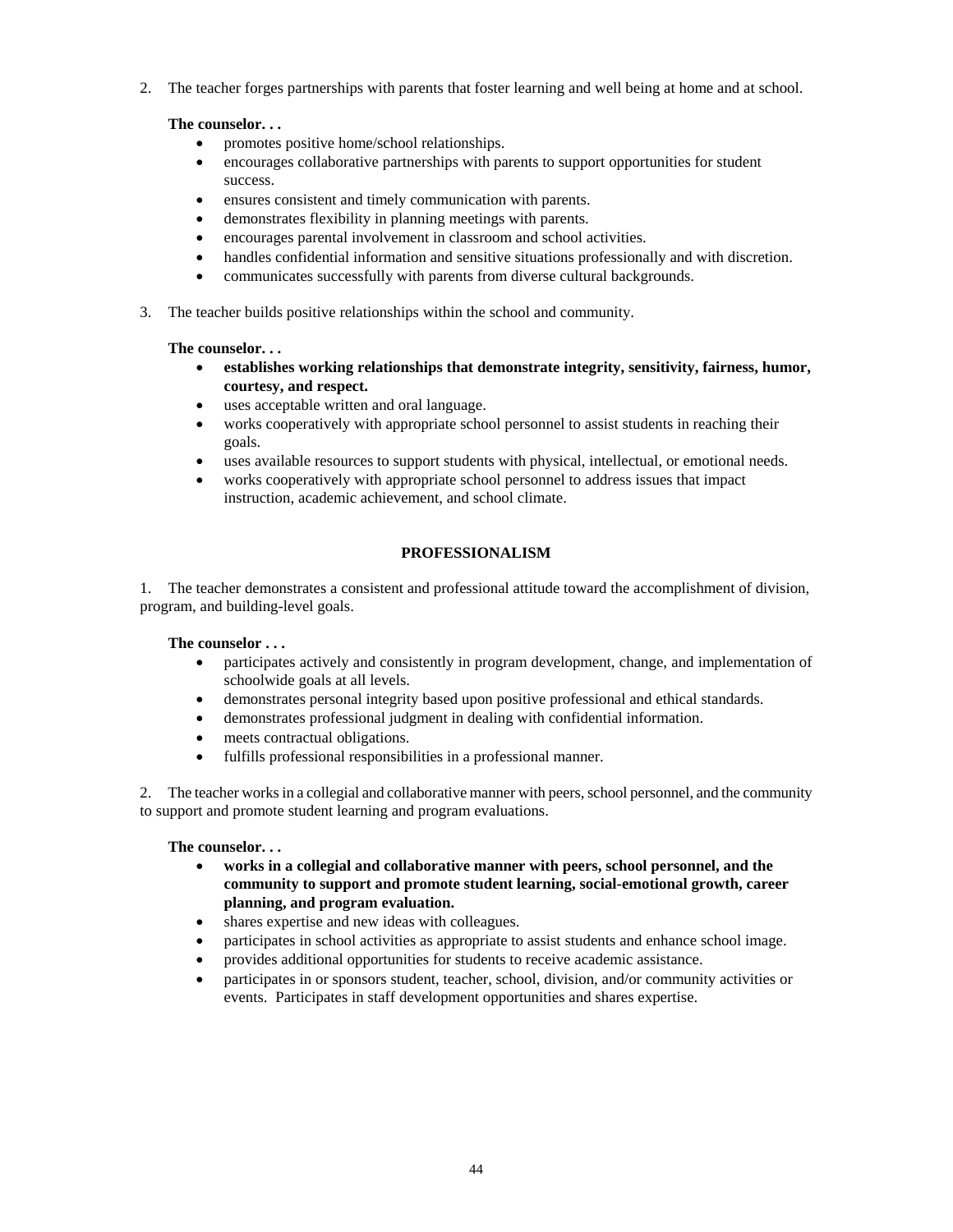3. The teacher takes responsibility for and participates in a meaningful and continuous process of professional development that results in student progress.

**The counselor. . .** 

- **participates in professional growth activities which may include conferences, workshops, course work, and/or membership in professional organizations that contributes to student progress.**
- maintains a high level of personal knowledge regarding new developments and techniques, including technology, in the field of professional specialization.
- engages in ongoing self-assessment.
- uses appropriate resources to grow professionally.
- maintains proper licensure and certification.
- 4. The teacher fulfills educational leadership roles.

**The counselor. . .** 

- **seeks opportunities to serve as a collaborator, mentor, coach, presenter, or researcher to foster the development of staff members.**
- supports student, teacher, school, division, and/or community events that support school goals.
- serves as an appropriate role model.
- seeks opportunities to provide service to the profession, division, and the community.

#### **Note: The expectations appearing in boldface above apply specifically to counselors.**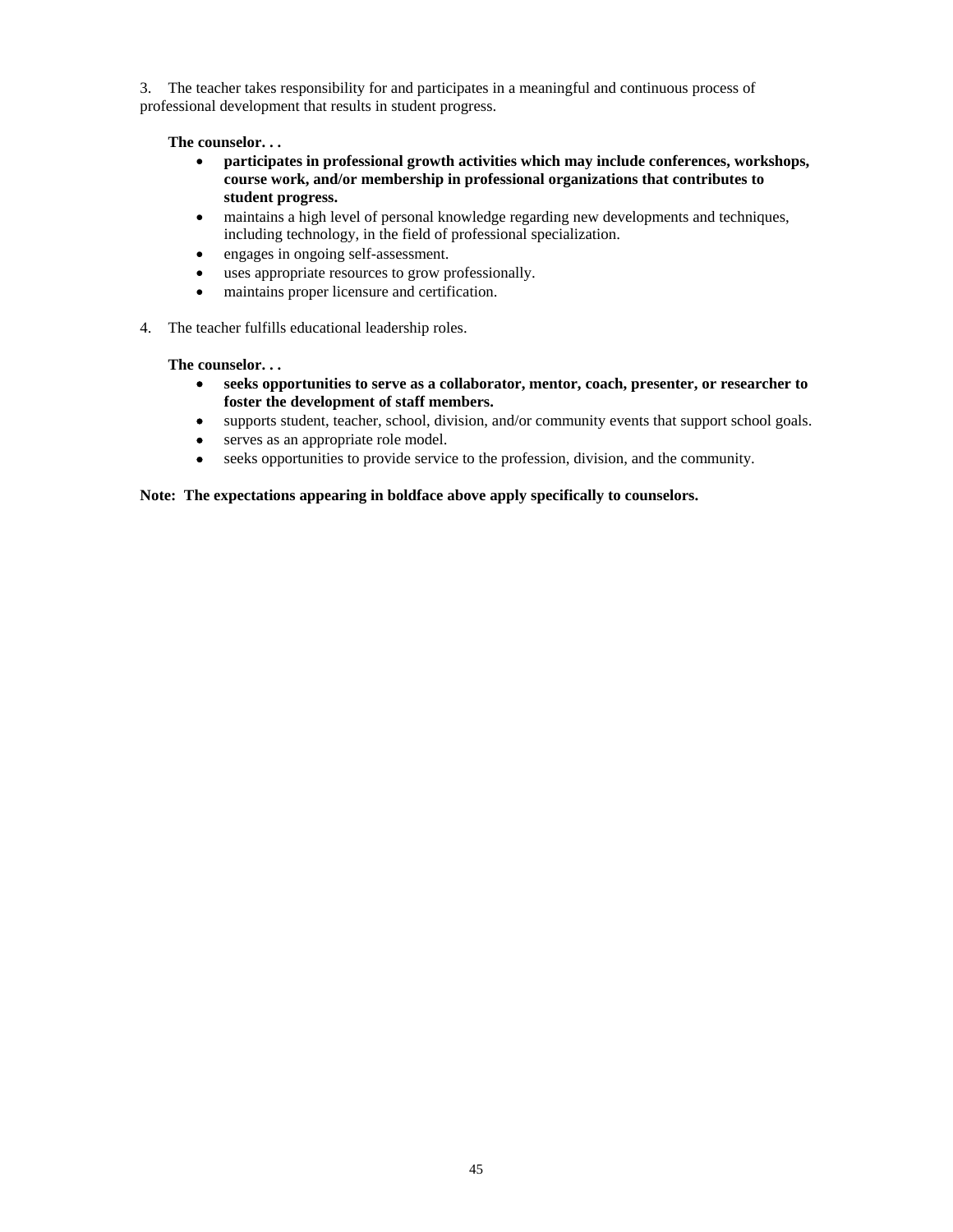## **SAMPLE MODIFICATIONS TO PERFORMANCE EXPECTATIONS (MEDIA SPECIALIST)**

## **PLANNING AND ASSESSMENT**

1. The teacher plans instruction to meet individual, group, and program needs.

**The library media specialist . . .** 

- collaborates with teachers to integrate instruction in accessing, evaluating, and using information with the Program of Studies and SOL to promote academic success.
- **establishes short term and long range objectives to meet the instructional and recreational information needs of teachers, students and other staff through the library collection of materials and services.**
- **develops and implements appropriate activities for entire school, classrooms, small groups, and individuals to promote literacy.**
- 2. The teacher selects appropriate resources to meet individual, group, and program needs.

 **The library media specialist. . .** 

- periodically analyzes the library collection to ensure that materials meet the current instructional and recreational information needs of students and teachers.
- selects materials to meet the diverse needs of a variety of students and programs.
- **annually update the School Library Collection Development plan to reflect current needs.**
- **utilize professional review resources to review and select information products in print and electronic formats for the library media center.**
- **regularly inventories the library collection to account for all items.**
- **disseminates information on available library materials to students and teachers by various methods (i.e., email, newsletters, book lists, displays, and conversation).**
- **manages funds allocated to the library media center for appropriate acquisition of library materials within established timelines in accordance with FCPS regulations and guidelines.**
- **maintains accurate and appropriate financial, collection, and patron records.**
- **gathers materials and creates permanent or temporary special collections to support teacher and student needs.**
- 3. The teacher identifies and communicates specific performance expectations.

**The library media specialist. . .** 

- **utilizes a variety of assessment data to support student learning and instruction in accessing, evaluating, and using information.**
- utilizes a variety of formal and informal assessment strategies to ensure students can use the library media center to locate and use appropriate library materials.
- 4. The teacher documents student learning using appropriate assessment instruments.

- monitors student learning utilizing appropriate formal and informal assessment strategies.
- **regularly communicate student expectations and performance with other teachers and administrators.**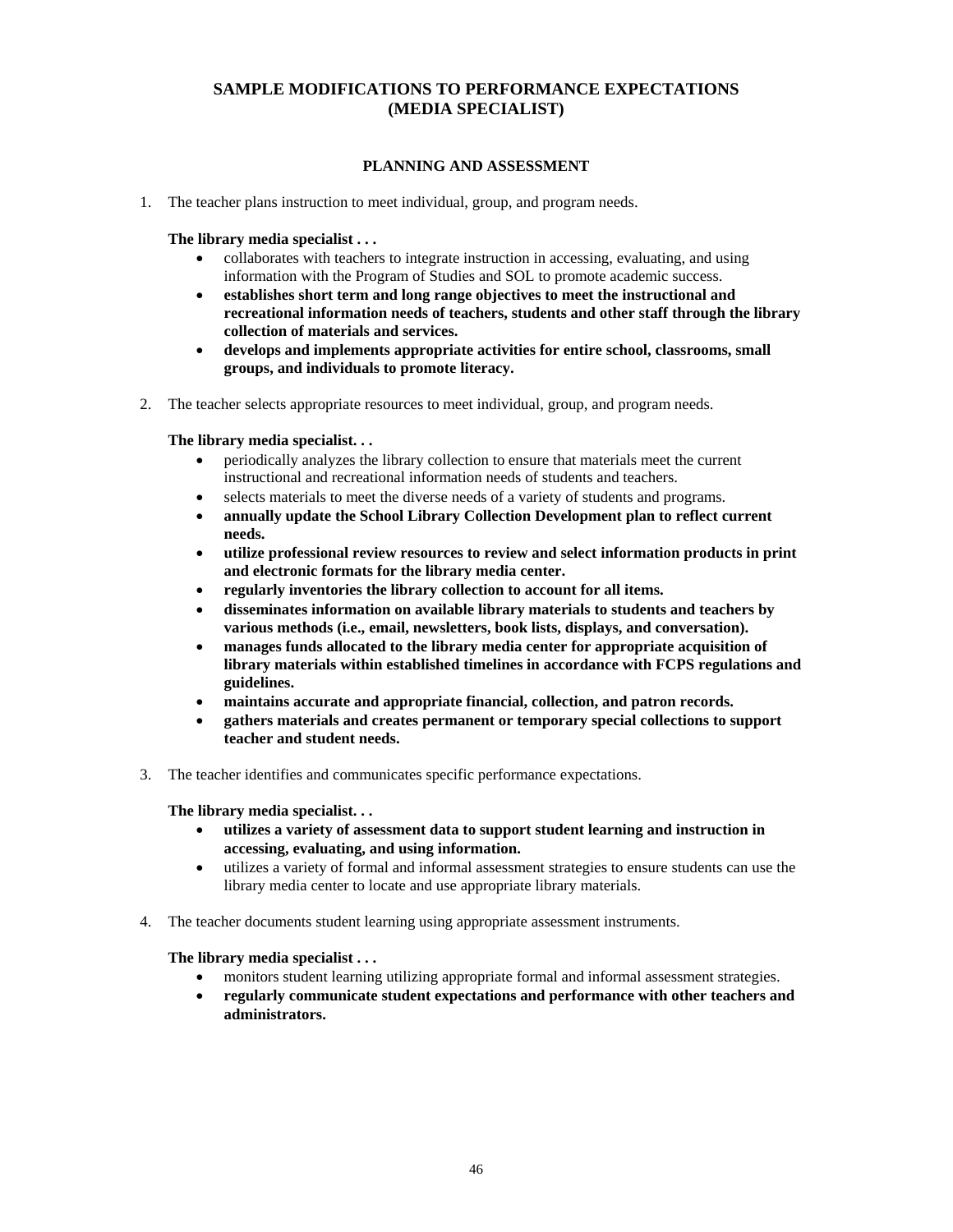## **INSTRUCTION**

1. The teacher demonstrates an understanding of subject area.

## **The library media specialist . . .**

- uses the library and its programs to communicate a belief that all students can learn.
- **demonstrates an understanding of the relationship between the FCPS Library Media Program and all other FCPS academic and non-academic programs.**
- keeps current within the field and applies knowledge of research to the Library Media Program.
- implements library information literacy learning activities that support the FCPS program of studies and the Virginia Standards of Learning.
- demonstrates knowledge of technology as it relates to the curriculum and the library program.
- **demonstrates knowledge of information resources as it relates to the curriculum and the library program.**
- 2. The teacher creates learning experiences that make the subject matter meaningful for all students.

## **The library media specialist . . .**

- appropriately uses a variety of information resources, technology and materials.
- encourages the academic curiosity and critical thinking of students.
- relates curriculum to students in a meaningful manner.
- involves students in discovering, exploring, and appreciating the relationship among the library's resources and the students' curricular and individual needs.
- 3. The teacher understands how students differ in their approaches to learning.

## **The library media specialist . . .**

- recognizes and accommodates individual differences and learning styles.
- models and utilizes a variety of instructional strategies to meet individual and group needs.
- **consults and assists staff to meet diverse student needs.**
- 4. The teacher is able to differentiate instruction to meet student's diverse needs.

## **The library media specialist . . .**

- uses appropriate materials and technology to match the learning styles of students.
- utilizes flexible grouping practices as appropriate to respond to diverse student needs.
- encourages students to identify individual interests, strengths, and skills in locating, evaluating, and using information.
- 5. The teacher uses a variety of materials, resources and technology that promote the development of critical thinking, problem–solving, and performance skills.

- provides students with a variety of materials that are appropriate and challenging for all instructional levels.
- encourages and guides the development of problem-solving skills, independent thinking, and critical thinking.
- uses a variety of questioning techniques to ensure a challenging environment.
- demonstrate competency in the use of technology to locate, evaluate, and the use of information.
- **teaches and encourages the ethical use of information.**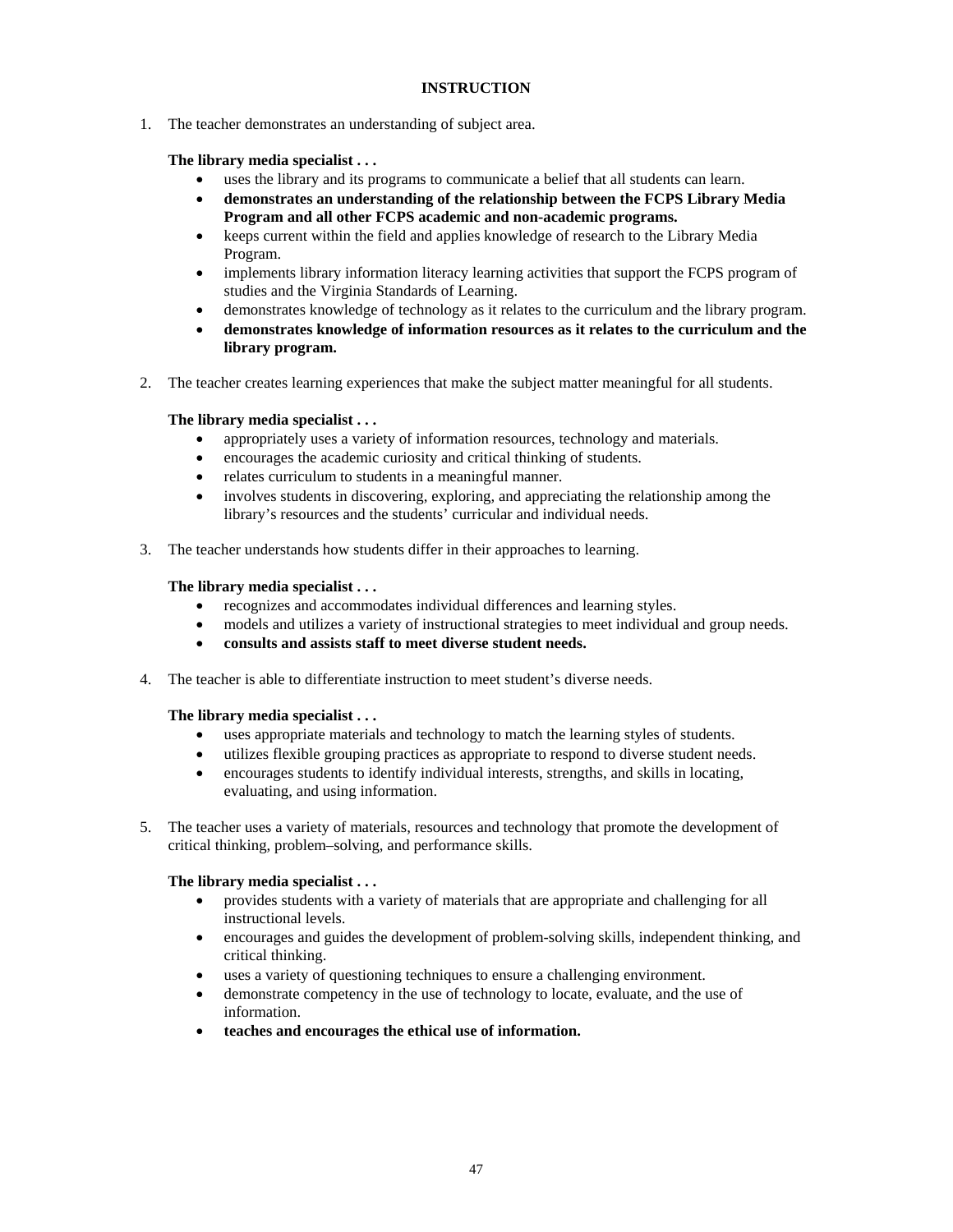6. The teacher selects, evaluates, and refines a variety of teaching methods and strategies for active student participation and improvement of student learning.

## **The library media specialist . . .**

- paces instruction appropriately and reteaches material as appropriate.
- uses a variety of questioning strategies effectively.
- implements learning experiences to encourage students to reflect on and assume responsibility for their on learning.
- solicits comments, questions, and examples from students.
- provide opportunities for guided and independent practice.
- responds positively to student questions.
- implements learning opportunities in which students are interacting with ideas, materials, and other individuals.

## **LEARNING ENVIRONMENT**

1. The teacher communicates expectations clearly.

**The library media specialist . . .** 

- **establishes and maintains procedures that encourage independent use of library media center by students and staff.**
- **orients all students and teachers to the resources available in the library media center.**
- 2. The teacher manages student behavior.

#### **The library media specialist . . .**

- establishes and communicates rules and expectations for the use of the library media center clearly and consistently.
- **communicates student needs and expectations with classroom teachers to strengthen student learning and ability to locate, evaluate, and use information.**
- 3. The teacher maintains the momentum of instruction.

## **The library media specialist . . .**

- **regularly attends teacher meetings (i.e. grade level, subject area, and team meetings).**
- **collaborates with classroom and resource teachers to plan student instructional activities.**
- encourages students to demonstrate responsible behavior in a variety of settings.
- manages instructional groups to maximize academic learning time in a variety of settings.
- 4. The teacher monitors student understanding.

- utilizes a variety of formal and informal assessment strategies to ensure that student can use the resources of the library media center.
- modifies and differentiates instructional strategies, procedures, and visual aids based upon student understanding (i.e., library signage, handouts, and instructional aids).
- models and encourages the use of student self-assessment strategies.
- enables students to actively participate in the lesson.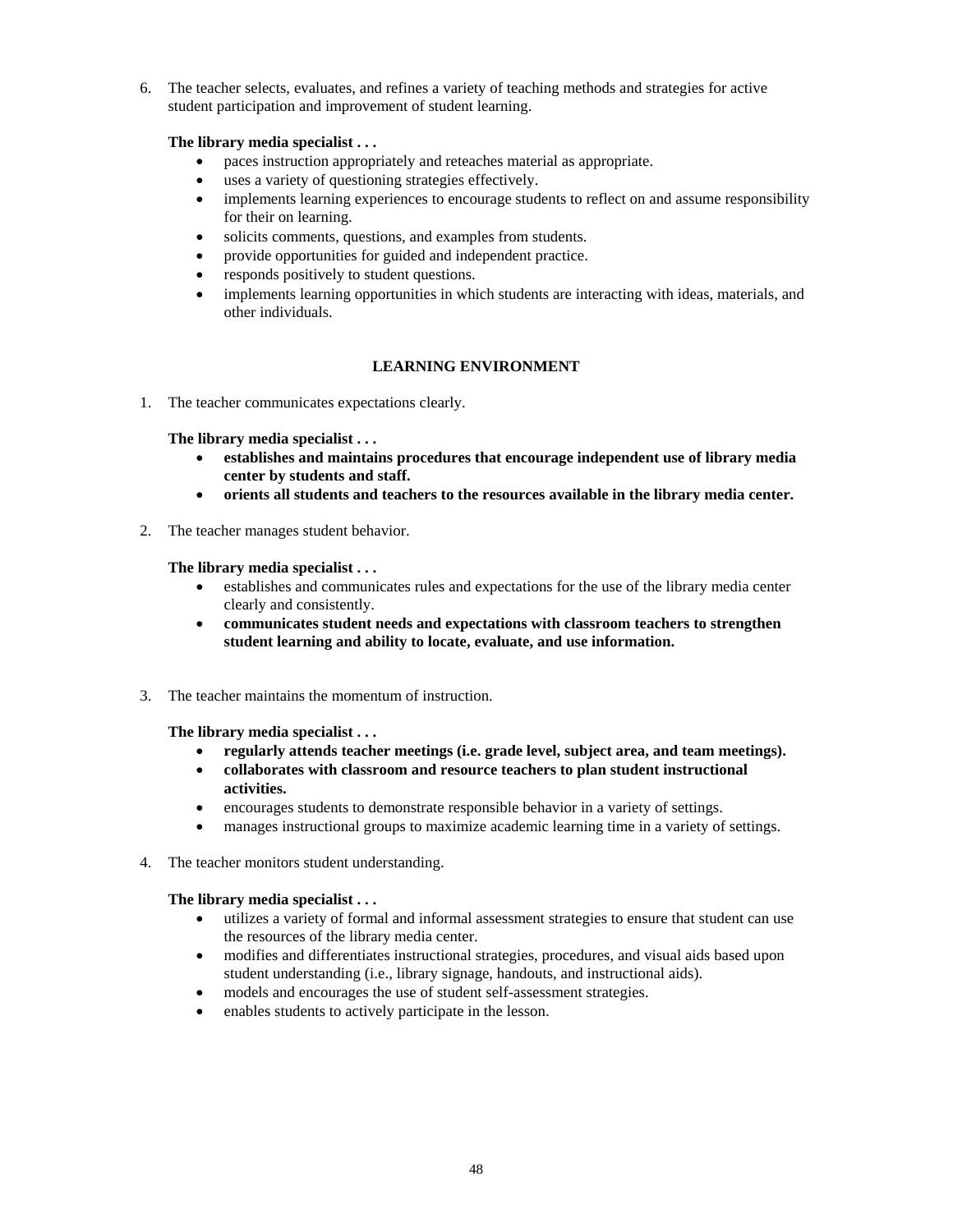5. The teacher ensures a supportive learning environment.

## **The library media specialist . . .**

- creates an attractive and functional library media center.
- provides signs, displays and other aids to assist students and other users in using the library media center independently.
- **ensures equity of access to library resources for all students.**

## **HUMAN RELATIONS AND COMMUNICATION SKILLS**

1. The teacher creates and maintains a positive classroom climate.

**The library media specialist . . .** 

- creates a welcoming environment for all students and teachers.
- **creates an environment and a collection of materials that extends and supports student learning.**
- **links local school and global resources to the school's instructional program.**
- **creates an environment where students are welcome to browse, research, and read for pleasure.**
- 2. The teacher forges partnerships with parents that foster learning and well being at home and at school.

**The library media specialist . . .** 

- **coordinates, trains, and directs student, parent, and community volunteers.**
- **promotes literacy, the appreciation of literature, and the appropriate use of information resources in the school and home.**
- **communicates with parents to inform them of student expectations for the use of library resources.**
- 3. The teacher builds positive relationships within the school and community.

- **promotes public relations for the library program and the school through the use of newsletters, reports, web pages, and positive human relations with staff, students, and parents.**
- **acts as liaison with public libraries and outside resources.**
- **encourages input from students and faculty by a variety of methods (i.e. routing professional periodicals, sharing recommended lists, and soliciting suggestions).**